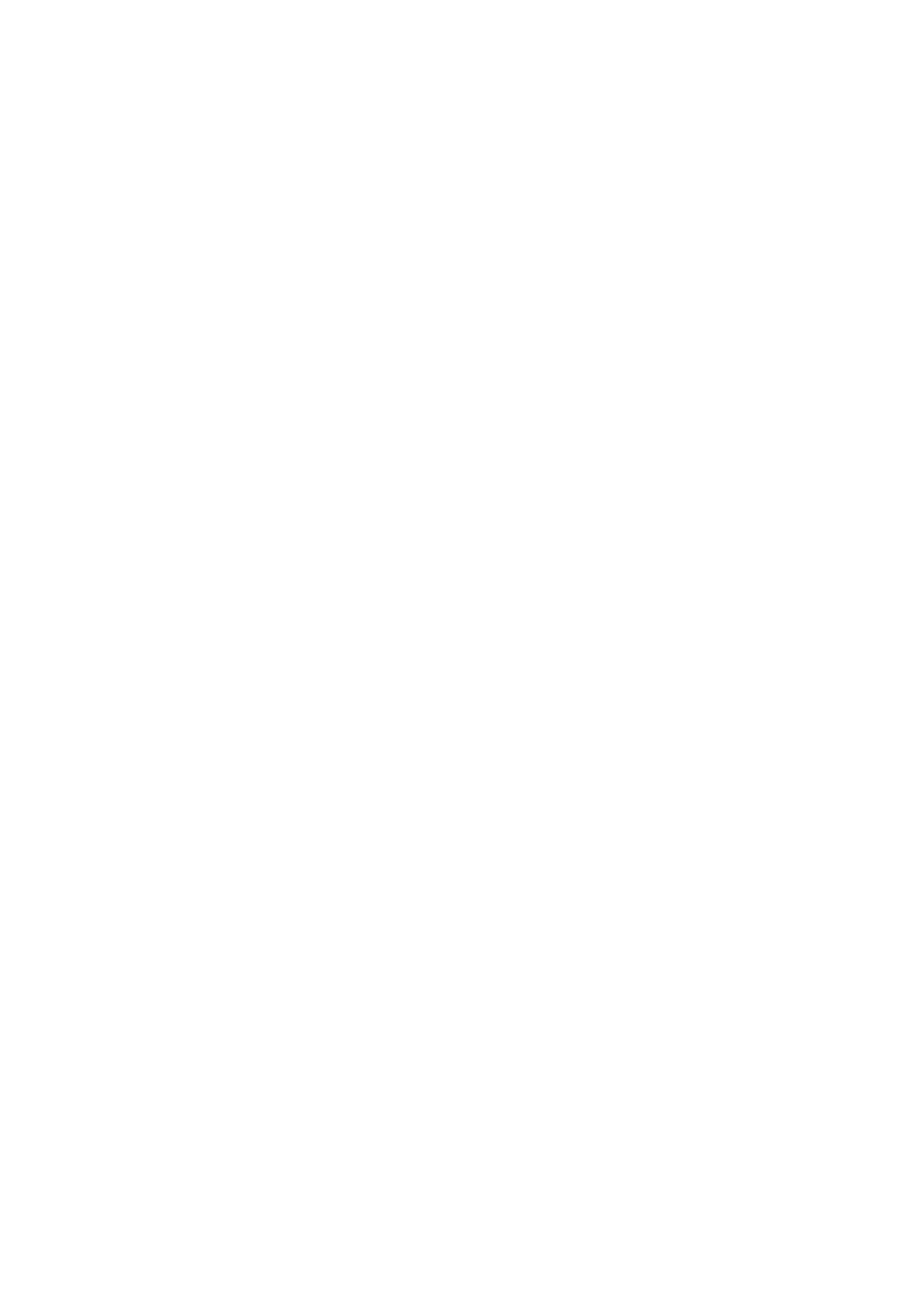# **EUROPEAN UNIVERSITY INSTITUTE, FLORENCE ROBERT SCHUMAN CENTRE FOR ADVANCED STUDIES GLOBAL GOVERNANCE PROGRAMME**

*Post-liberal Regionalism in South America: The Case of UNASUR* 

**JOSÉ ANTONIO SANAHUJA**

EUI Working Paper **RSCAS** 2012/05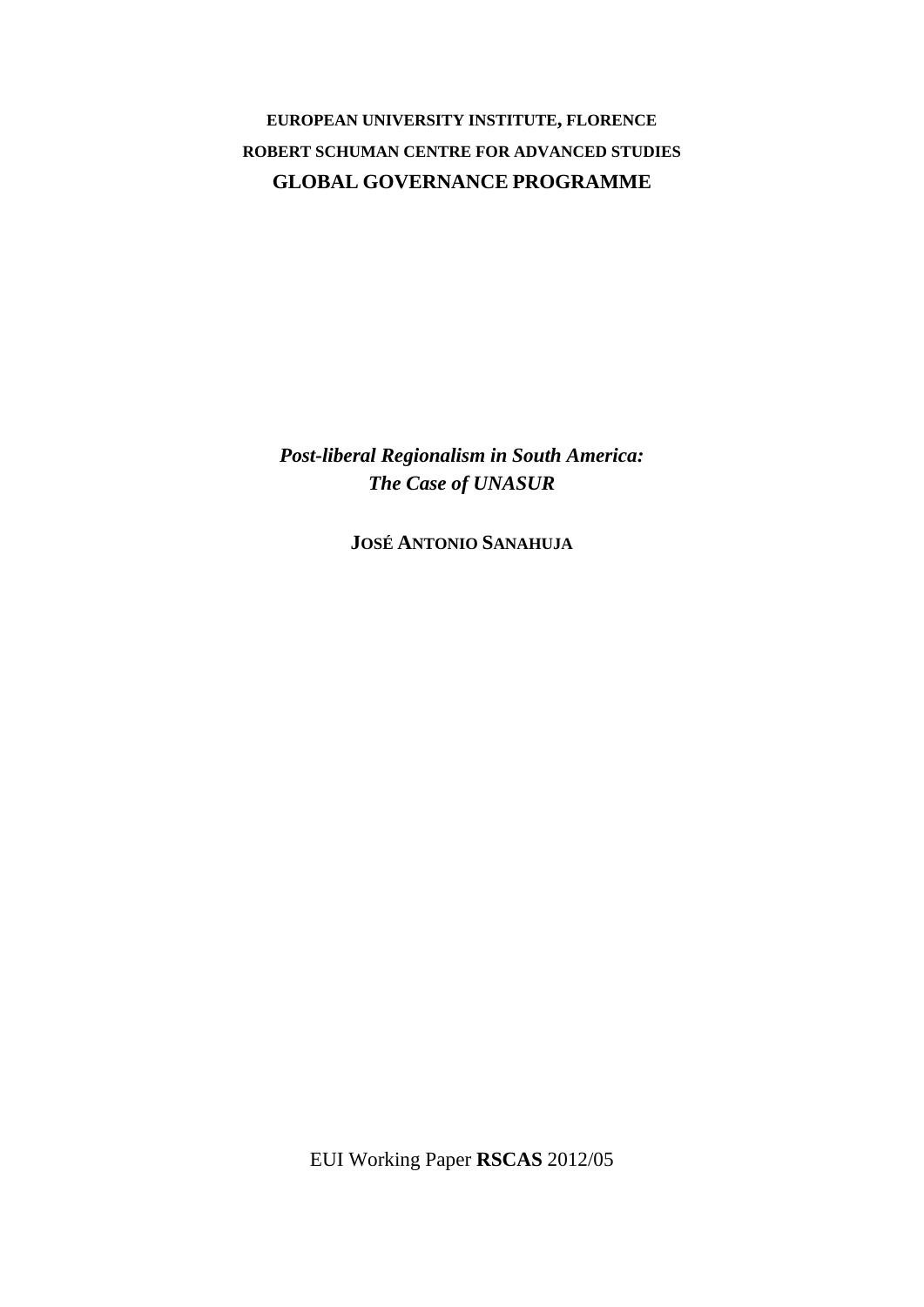This text may be downloaded only for personal research purposes. Additional reproduction for other purposes, whether in hard copies or electronically, requires the consent of the author(s), editor(s). If cited or quoted, reference should be made to the full name of the author(s), editor(s), the title, the working paper, or other series, the year and the publisher.

ISSN 1028-3625

© 2012 José Antonio Sanahuja

Printed in Italy, February 2012 European University Institute Badia Fiesolana I – 50014 San Domenico di Fiesole (FI) Italy [www.eui.eu/RSCAS/Publications/](http://www.eui.eu/RSCAS/Publications/)  [www.eui.eu](http://www.eui.eu)  cadmus.eui.eu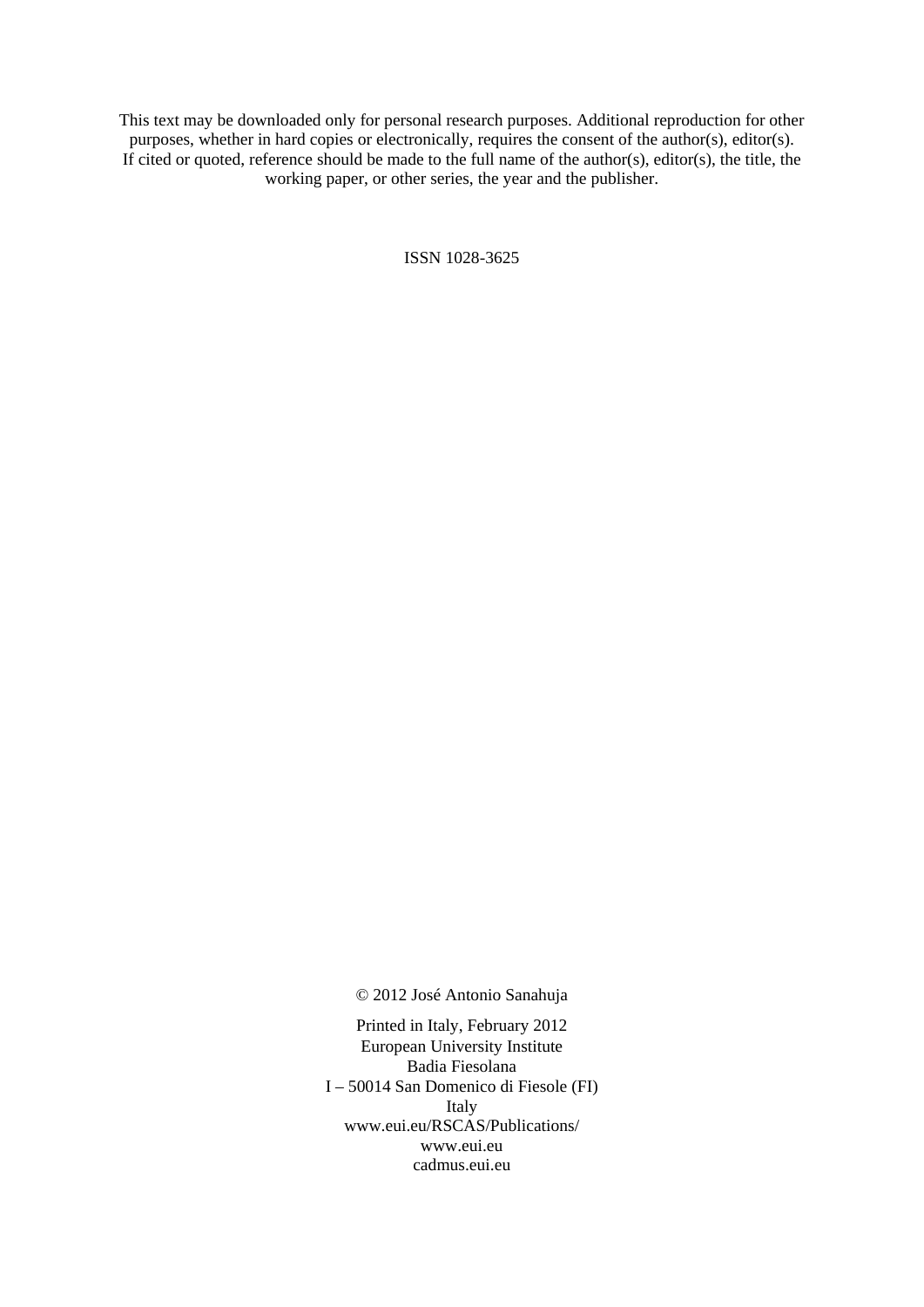# **Robert Schuman Centre for Advanced Studies**

The Robert Schuman Centre for Advanced Studies (RSCAS), created in 1992 and directed by Stefano Bartolini since September 2006, aims to develop inter-disciplinary and comparative research and to promote work on the major issues facing the process of integration and European society.

The Centre is home to a large post-doctoral programme and hosts major research programmes and projects, and a range of working groups and *ad hoc* initiatives. The research agenda is organised around a set of core themes and is continuously evolving, reflecting the changing agenda of European integration and the expanding membership of the European Union.

Details of the research of the Centre can be found on: <http://www.eui.eu/RSCAS/Research/>

Research publications take the form of Working Papers, Policy Papers, Distinguished Lectures and books. Most of these are also available on the RSCAS website: <http://www.eui.eu/RSCAS/Publications/>

The EUI and the RSCAS are not responsible for the opinion expressed by the author(s).

# **The Global Governance Programme at the EUI**

The Global Governance Programme (GGP) aims to share knowledge, and develop new ideas on issues of global governance, serve as a bridge between research and policy-making, and contribute the European perspective to the global governance debate.

The GGP comprises three core dimensions: training, research and policy. The Academy of Global Governance is a unique executive *training* programme which combines EUI's top-level academic environment with some of the world's leading experts in the field of global governance and is targeted to young executives and policy-makers, public sector officials, private sector professionals, junior academics, and diplomats. Diverse global governance issues are investigated in *research* strands and projects coordinated by senior scholars, both from the EUI and from internationally recognized top institutions. The *policy* dimension is developed throughout the programme, but is highlighted in the GGP High-Level Policy Seminars, which bring together policy-makers and academics at the highest level to discuss issues of current global importance.

For more information:

[www.globalgovernanceprogramme.eu](http://www.globalgovernanceprogramme.eu)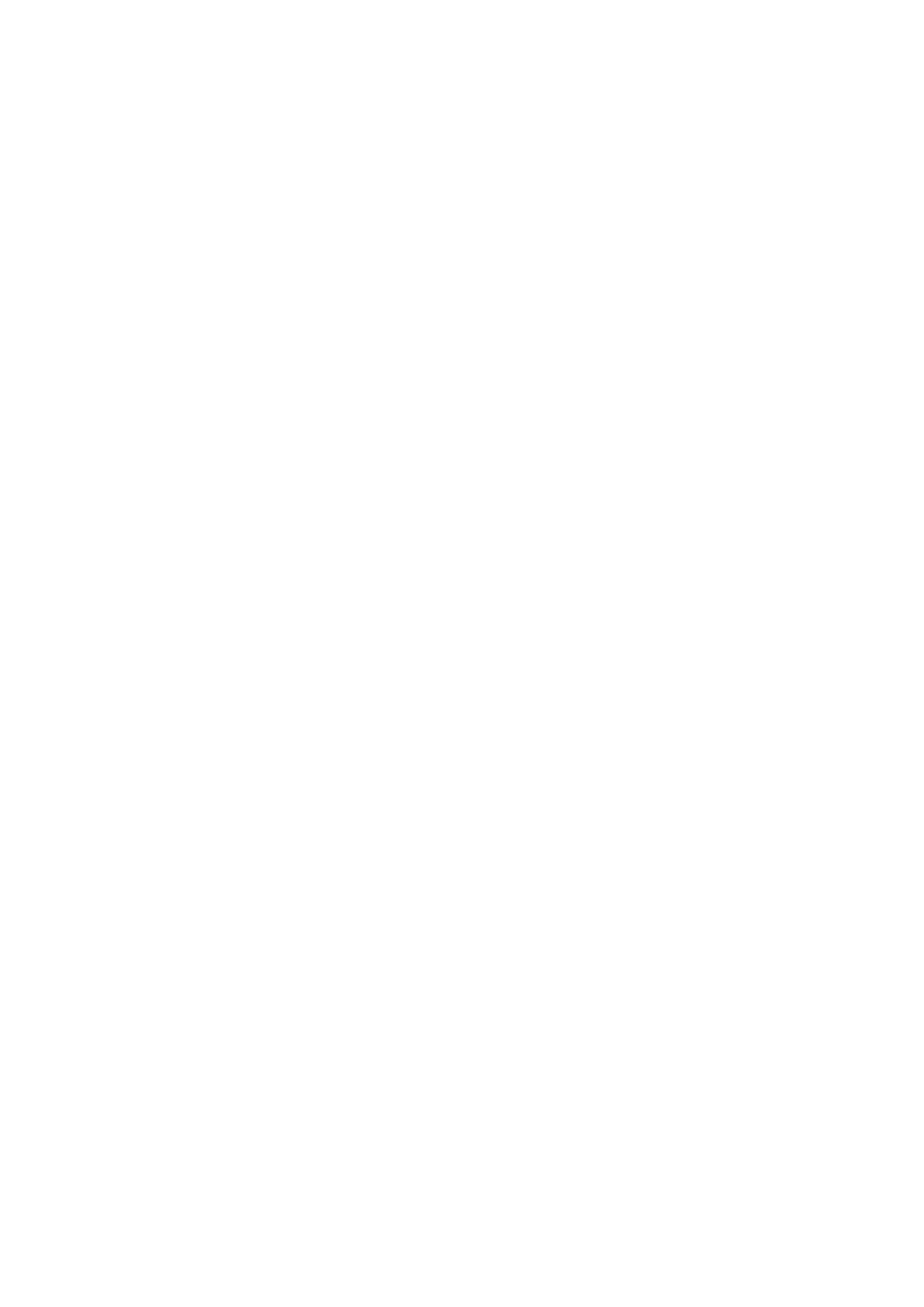# **Abstract**

This paper examines the formal features, the political rationale, distinctiveness, potential, and difficulties of post-liberal regionalism, with a particular focus on the case of UNASUR. Through this organization, traditional unionism and aspirations of Latin American regional integration are redefined in a South American geographic and ideational framework. Through this strategy South America became a political and economic construct in order to respond to globalization challenges and to achieve its members' goals in development, regional autonomy (particularly in regards to the US), international influence and at the same time domestic governance of the involved countries. Nevertheless, the limits of this project's future are being defined by nationalism, traditional visions of sovereignty and by a regional construction that involve significant institutional limitations, which are product of its intergovernmental logic, internal asymmetries and ambivalent Brazilian leadership

# **Keywords**

Regional integration, Regionalism, Latin America, UNASUR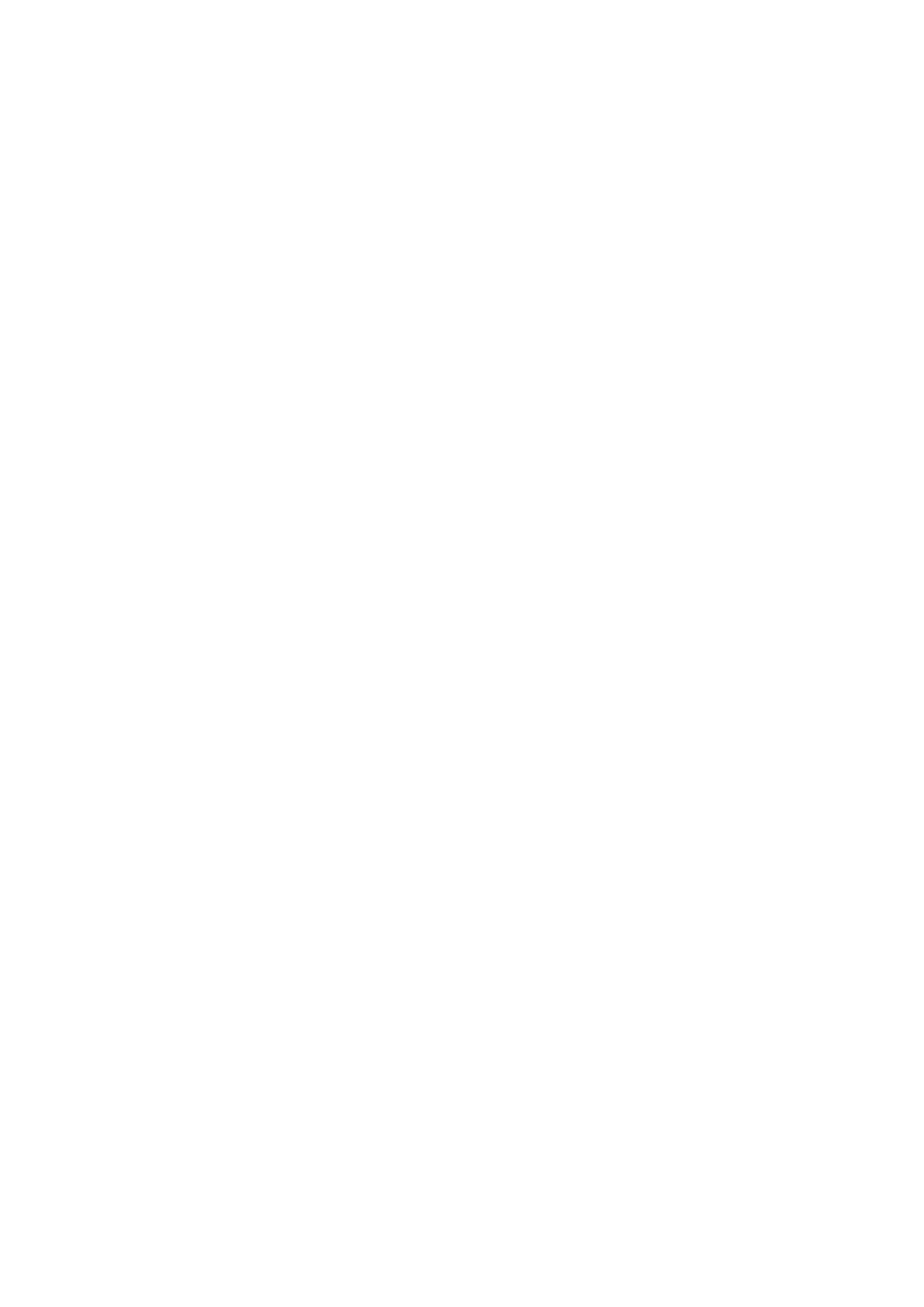## **Regionalism and International Identity in Latin America**

Latin America's approach towards regionalism is not only a result of national interests, functional factors, or rational preferences, which often are used as explanatory factors in the theoretical debates about this issue. It also exist a "Latin American regionalism" that takes root in the identity and values that have traditionally defined politics throughout the region. It combines, by one hand, the Unionist and regional integration aspirations, and by the other hand, the traditional Latin American activism in universal organizations and in international law rule making. Unionism and integration have been key features in the region's foreign policy since its independence. Despite their failure, or perhaps because of it, the unionist projects of Bolívar and Morazán continue to be fundamental elements in Latin American identity, values and political culture. They provide a shared narrative and a common image of Latin American self-representation, and a guide for the principles and social practices that shape its foreign policy. Given this singularities social-constructivist explanations are also relevant when analyzing Latin American regionalism.

Nevertheless, the ideal image of the *"patria grande"* (the great homeland), whether Latin American, South American, or Central American, has always had a difficult relationship with the strong nationalism that arose during the post-independence nation building process and is still present in the identity and political culture throughout the region. Nationalism was the foundational discourse of the new post-colonial elites to legitimize the creation of new states in which those elites could dominate the indigenous and Afro-descendant populations. Nationalism was also a recurring debate in the power struggles between liberals and conservatives, which fractured the new republics since their origin. In the end, nationalism was a decisive factor in the construction of what the Guatemalan historian, Severo Martínez Peláez, called *"la patria del criollo"* (The Creole Homeland), which, since its creation, conspired against the "Great Colombia" and the Federation of United Provinces of Central America.

These political and ideological factors have produced an irresolvable paradox. On one hand, nationalism and the defence of sovereignty, both as discourse and practice in foreign and domestic policy, have been obstacles when attempting to construct strong regional organizations with pooled powers and a shared sovereignty. On the other hand, the defence of sovereignty was also a shared belief and a mobilizing factor against imperialism and foreign domination. This emancipative tradition has been an important source of Latin American ambitions of greater regional autonomy. These hopes continue to be a shaping characteristic of Latin American regionalism as a "defensive" or "autonomist" instrument against foreign forces.

As a result Latin America faces a permanent "trilemma" that entails three contradictory goals: first, the defence of the nation-state and national sovereignty; second, its traditional ambitions for unionism and regional integration; and third, the search for greater autonomy at the international level. Within this impossible "trilemma," it is possible to achieve one, or at most two of these goals, but it is not possible to achieve all three. $<sup>1</sup>$ </sup>

This "trilemma" is tied to the ambivalent relationship between Latin America and the US. As a force of both attraction and rejection (and often the two simultaneously), the US has been a key referent for the formation of Latin America as idea and identity. This ambivalent relationship is evident when examining the multilateral organizations that have shaped Latin America's political history since the end of the 19th century. The rise of the "Pan-American Movement" and the Washington Conference in 1889-90 was the initial milestone in the formation of the normative and institutional framework of the so-called "Inter American system". On one hand, this was an instrument

-

<sup>1</sup> To a certain extent this trilemma would be a Latin American variation of the one that nation-states find themselves facing in the broader context of globalization. See Rodrik 2000.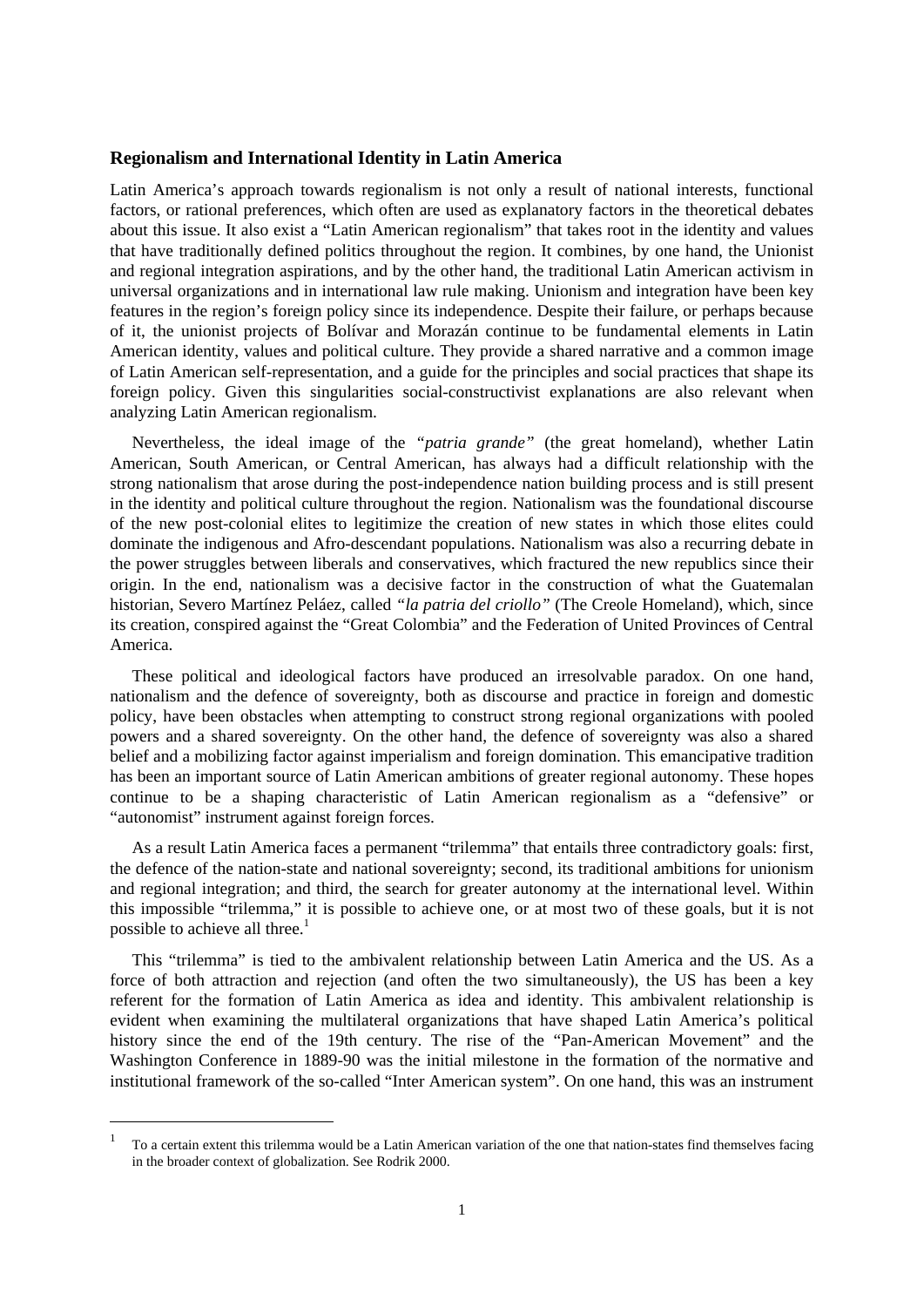of US hegemony in the region; however, at the same time, it also was the scenario where Latin America and its nation-States set themselves up as international actors, formed their international identity, and defined a particular vision and praxis of foreign policy. The rejection of US interventionism in the Inter American system stands at the origins of a number of significant Latin American contributions to international law, such as the principle of non-intervention and the Inter American system of human rights.

This paper will analyze "post-liberal regionalism" as one of the Latin America's contemporary approaches towards regionalism and regional integration, and how it deals with the inescapable "trilemma" between nationalism, integration and international autonomy by using the Union of South American Nations (UNASUR by its Spanish acronym) as a case study. In doing this, the paper will make use of a social-constructivist framework with some elements of liberal institutionalism. It will be shown that through UNASUR, unionism and aspirations of Latin American regional integration are being redefined in a South American regional frame. It also meant a "post-liberal" strategy emerging from the rejection of the "Open Regionalism" strategies of the nineties. This "post-liberal" strategy is also driven by the conscious search for greater autonomy on the international stage and in development policies, particularly in respect to the US. Nevertheless, the outcome of this project will be determined by nationalism and traditional visions of sovereignty, as well as the choice for institutional designs that, taking into account the aforementioned principle, will have important limits *ab initio*, because of its intergovernmental logic.

# **"Old", "New", and "Open Regionalism"**

1

Taking the identity and unionist narrative mentioned above into account, contemporary Latin American regionalism has traditionally reflected the region's ambitions for greater international autonomy of its countries.<sup>2</sup> However, important differences exist in the strategies followed since the 1960s, when regional integration emerged as a key element in development strategies and foreign policies in the region. The expression "Old regionalism" has been used in the Cold war era to describe, by one hand, economic integration strategies having certain degrees of autonomy to pursue its own development policies. By the other hand, it refers to the US-led security regional organizations established to sustain the military alliances and the balances of power of the bipolar world. Therefore, in the Latin American context, Old regionalism refers first to the Organization of American States (OAS) and the Inter American Treaty for Mutual Assistance (TIAR, by its Spanish Acronym). And second, to the economic integration and development policies proposed by the United Nation's Economic Commision for Latin America and the Caribbean (ECLAC) since the end of the 1950s until the economic crisis of the 1980s. They were based in the implementation of the import-substitution strategies of industrial development in a regional scale, in order to overcome obstacles to development as the small size of national markets, and to promote changes in production patterns and bigger efficiency gains.

A number of regional and sub-regional groups were set up on these grounds: the Central American Common Market (CACM) and the Latin American Free Trade Association (ALALC), both signed in 1960; and the Andean Pact established in 1969. However, only the CACM was truly successful. In spite of bilateral conflicts, such as the so-called "Football War" of 1969 between Honduras and El Salvador, the CACM gave impetus to the high rates of economic growth and industrialization of the small Central American economies until the arrival of the crisis of the eighties. In a marked contrast,

 $\overline{2}$  The objective of this paper is not to go into depth about the debate over "regionalism". This term usually refers both the institutions, rules and policies applied at the regional level (Payne and Gamble 1996: 2), as well as the policies that attempt to organize the international system through "regions" (Hurrel 1995; Hettne 2005). Although this is a controversial issue, it is important to differentiate "regionalization" from "regionalism". If the former refers to a process of trans-nationalization and de-territorialization at the regional level, the latter usually refers to the institutional and political dimensions of the process.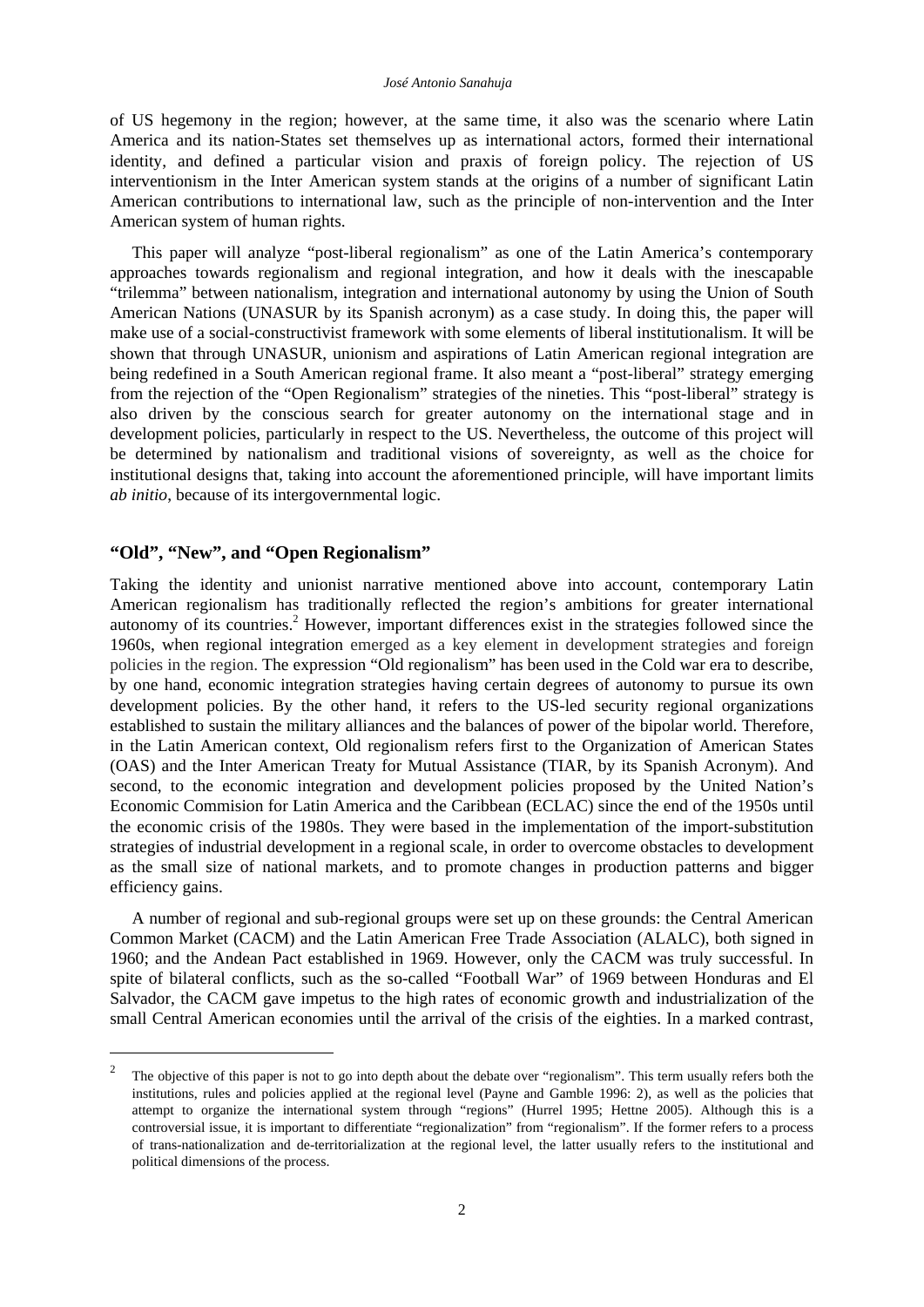the Andean Pact never achieved high rates of intraregional trade because the similarities of its export structure and the absence of a true regional market. The ALALC, defined as a free trade area comprising South America and Mexico, failed to implement the agreements concerning trade liberalization and tariff reduction. In 1980 it was downgraded to the less demanding Latin American Association of Integration (ALADI). Finally, these schemes all but collapsed in the economic crisis of the 1980s.

However, in the 1980s Old Regionalism also began to erode in its geopolitical dimension. The Central American crisis demanded a more assertive and autonomous Latin American in the political and security realm. This search for autonomy in Latin American countries' foreign policies was increasingly visible from the mid 1980's on. Some contributing events were the discrediting of the Organization of American States (OAS) and the Inter American Treaty for Mutual Assistance (TIAR, by its Spanish Acronym), which were seen merely as anti-communist instruments of the US during the Cold War; the US support to the United Kingdom in the Malvinas War, breaking the mutual defence commitments of the TIAR; and the Reagan's Presidency strategy of aggression towards Central America. As a result, there were a number of Latin American initiatives for crisis management and conflict resolution outside the OAS. These would eventually lead to the creation of the Rio Group and the setting up of a Central American platform of political cooperation through the Contadora Process and the Esquipulas Peace Agreement.

Within this scenario, Latin American regionalism began to acquire a newfound political dimension. This multidimensional character is one of the feature characteristics of the post-Cold War "new regionalism," while in the "old" Latin American regionalism, economic and security dimensions were placed in different organizations, resulting in subordinate relation with the US (Hettne 2005). Finally, it is worth noting that the new regionalism of the 1990's was centred on a comprehensive strategy to improve the region's international stance, while at the same time it is aimed to reinforce their internal governance capacities. This was one of the Latin American responses when looking for the best position in the changing international system of the post-Cold War era (Arenal 2002, 2009).

Therefore, New Regionalism had strong political rationale. The agendas of the regional organizations and bodies created or revamped in this period were broadened for dealing with foreign policy coordination, regional security matters, environment and immigration, and other regional issues where there were converging national interests, and national policies were unable to respond effectively. In other words, New Regionalism was considered a strategy to deal with the dynamics of globalization by supporting the Nation-States capabilities for governance in a regional space, in those fields in which there was increasing regional and global interdependences, and some national interests were perceived and redefined as common interests (Söderbaum and Shaw 2003; Hettne 2005). Therefore, New Regionalism could be seen as an embryonic form of "multilevel governance". As it will be explained later, this meant a strained relationship with the nation-State and different trade-offs between the exercise of national sovereignty and the regional integration processes.

If new regionalism is the answer to the political and security challenges of post-Cold War era, "Open Regionalism" could be considered as the answer to the demands of the increasingly noticeable dynamics of economic regionalization and globalization. "Open Regionalism" aligned regional economic integration with the liberal policies of the so-called "Washington Consensus". It was based in regional trade agreements with low external tariffs and trade barriers and broad intra-group liberalization, aimed to give markets a bigger role in promoting efficiency and international competitiveness (Burki *et al*. 1996). However, in some versions of it, it has been also argued that "Open Regionalism" demands a comprehensive framework of institutions and public policies in the realm of R&D, infrastructure, and market regulation to encourage technological change and to increase productivity and competitiveness in front of the globalization process (CEPAL 1994, IDB 2002).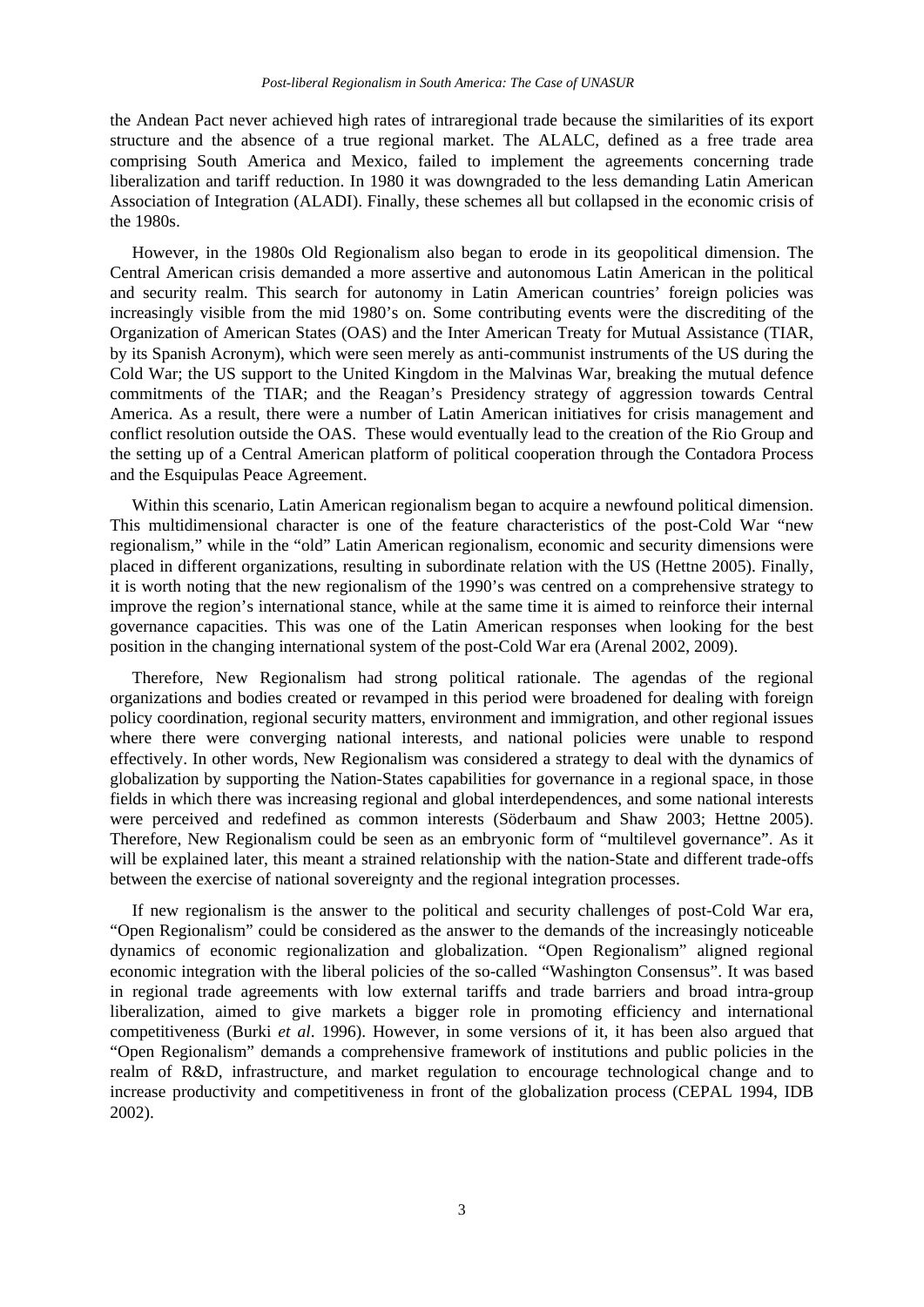This cycle of Open Regionalism continued until mid-2000s and marked a relatively consistent period in Latin American regionalism and economic integration. However, this strategy entered crisis halfway through the decade due to the inherent limitations of its liberalization strategy (Sanahuja 2007) and the outright rejection of the Open Regionalism strategies by the leftist governments that took the stage in the latter half of the decade. These governments opened up an intense debate over the interests, rationale and objectives behind regional integration and about the ideas regarding development policies and international strategies.

#### **An assessment of Open Regionalism in Latin America, 1990-2005**

From 1990, the Latin American countries defined a new "map" on regional integration based in Open Regionalism strategies that has remained stable for more than 15 years. This map reflected dissimilar strategies: México broke away from Latin America to follow a pragmatic North American route through the first "South-North" trade agreement of this period. Walking alone and reaching bilateral trade agreements was the particular option of Chile. Other countries opted for regional economic integration, but four separate groups emerged from geography, economic interdependences, shared historical processes, or other factors. The Caribbean Countries, the Andean Group and Central America reactivated their integration schemes, and a new one appeared in South America. In 1989, CARICOM decided to start the process to establish a single market and economy. Between 1991 and 1993, the CACM became the Central American Integration System (SICA). Within a few years, SICA established a free trade area that recovered a significant level of intraregional trade and a wide institutional framework was created. The Andean Group was revamped in 1991 with the aim of restoring a free trade zone among its members, and redefined as Andean Community of Nations (CAN) in 1996. In addition, the Southern Common Market (Mercosur) was established in 1991 with the immediate aim to create a custom union.

It is not the place to describe the evolution of each one of these groups in detail, but some space will be devoted to mention their main outcomes and shortcomings. If intra-regional trade is taken as an indicator of their economic performance, in the nineties it grew faster than total trade in all the groups, although this trend changed later in the South American countries. The cumulative figures for Latin America as a whole show big increase —it multiplied by five from 1990 to 2005. The Regional market became more important than in the past for manufacturing, for SMEs and for manufactured goods and services with more value added, while exports to the rest of the world continued to be made mainly in commodities. However, despite the broad liberalization achieved in each regional group, intra-regional trade remained as a small and sometimes declining share of the total exports of each country. This decline was particularly noticeable in Mercosur and the Andean Community. Its performance has been highly pro-cyclical, as could be seen in the "twin crisis" of Mercosur in 1998 and 2001-2002. A number of causes have been pointed out to explain this adverse evolution: lack of economic complementarities; deficiencies in transport infrastructure and physical integration; unilateral measures; macroeconomic instability and the impact of financial crisis; the effect of non-tariff barriers; and the "re-primarization" or "re-commoditization" of the Latin American economies, drove by the strong growth of commodity exports to Asia, particularly from the Andean and South American countries.

In a general appraisal, the implementation of Open Regionalism has been in first place highly "partial" and "selective". Despite the widening of the agenda to different policy areas, trade liberalization has been the most important issue, and the results are dissimilar. Mercosur, CAN and SICA managed to establish free trade areas with a broad coverage in goods, but a number of exceptions and non-tariff barriers remain. Paying attention to custom unions, the results are mixed, and only Central America seems to accomplish this goal. In all the groups, the liberalization of services, public procurement or cross-border investment has been comparatively lower. To a certain extent, more emphasis has been put on the policy areas that Jan Tinbergen called the "negative integration" agenda, focusing in the removal of barriers to free trade, rather than on the "positive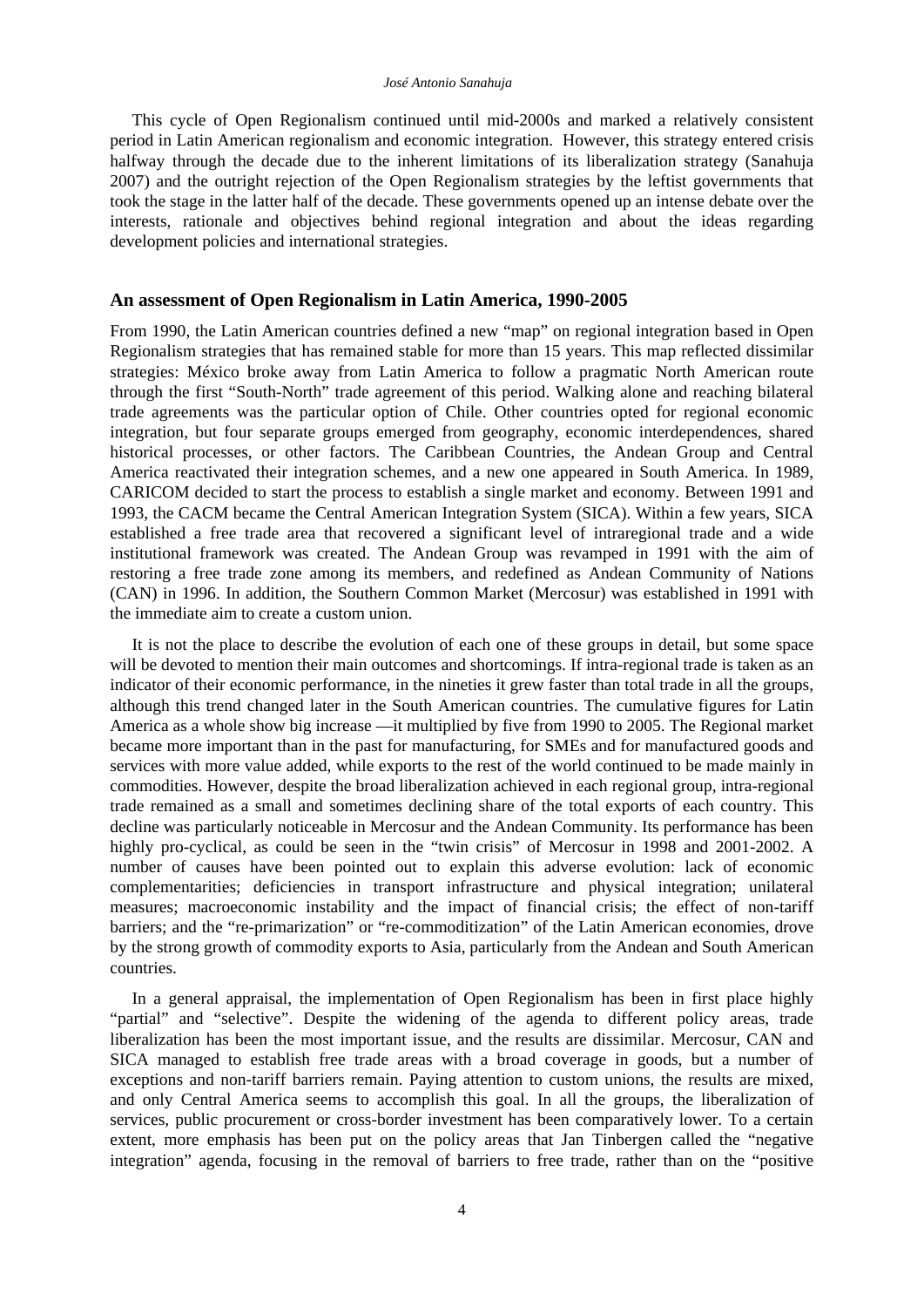integration" agenda, focusing in the setting up of common policies and institution building. Policy agendas have set aside the potential advantages of regional integration in fields like research, development and innovation, physical infrastructure, or energy cooperation<sup>3</sup>. This partial approach is very noticeable regarding the issues of social and territorial asymmetries. In all the regional groups the social agenda was weak.

Secondly, from the institutional perspective, it could be considered as "lite" regionalism. As it was said earlier, Latin American integration has been characterized by the primacy of intergovernmentalism and the entrenched rejection of supranationalism. For instance, some countries of Mercosur accept the primacy of Mercosur law over internal law, and others don't. The consequences are twofold: the lack of common legally binding rules and bodies with the powers to adopt them; and the weakness of decisions, rules and dispute-settlement mechanisms. The preference for decision-making processes under the rule of unanimity means very low effectiveness, lack of credibility, and legal uncertainty. Integration schemes have been also burdened by the refusal to set strong institutions. A common motto in some Latin American governments is "we don't want bureaucracies like the Brussels one"; but the reality of existing regional institutions suggests that worse yet is not having them, or creating institutions without the powers or resources to work satisfactorily.

But intergovernmentalism is more a symptom than a cause. An intergovernmental framework could be effective if there is a basic agreement for policy coordination, but frequently priority has been placed in domestic agendas, priorities and interests. The proliferation of institutions, bodies and decisions aggravates this problem and erodes the legitimacy and credibility of regional institutions. A revealing example can be found in a study commissioned by the Regional Program to Support Central American Integration (PAIRCA), funded by the European Commission. This study shows that in the last 20 years, the number of presidential meetings averaged from 6 to 11 per year. And around 85% of the decisions adopted have not precise terms about its outcomes, and 25% of them lack any institution or regional body in charge of them. Finally, only 54% were fully accomplished (SG-SICA 2006).

Third, this regionalism has been "disperse" and it has suffered from strong centrifugal forces. From the second half of the nineties, regional integration has been eroded by extra-regional commitments, particularly in trade. The main cause lies in the proliferation of trade talks, whether bilateral, interregional, multilateral and plurilateral. The uncertainty about the future of the WTO Doha trade talks and the expectations opened up by trading partners in other areas has encouraged this "multiple-level playing" by Latin American and Asia-Pacific countries, the US and the EU. Sometimes, the regional and extra-regional agendas and commitments overlap, so they can be contradictory or excluding, particularly in issues as tariffs or origin rules. The resulting "spaghetti bowl", in the words of Jagdish Bhagwatti, weaken the internal cohesion of each group and it could jeopardize the process of harmonization of rules among different groups, particularly between CAN and Mercosur.

An additional factor of crisis in regional integration has been the proliferation of North-South agreements. This is true particularly of the free trade agreements pursued by the US after the failure of the Free Trade Area of de Americas (FTAA), and the so-called "Partnership Agreements" proposed by the EU. The pursuit of these so-called "South-North" economic integration agreements could be explained by several causes. First, the WTO requirement to phase-out the regional non-reciprocal trade preferences granted by the EU and the US to Central America and the Andean countries, to be replaced by reciprocal RTAs. Secondly, the growing uncertainty about WTO trade talks after the failure of the 2003 ministerial meeting in Cancún (México). Third, growing doubts about the advantages of "South-South" regional integration schemes in the region. Lastly, the advantages of these North-South agreements when adopting export-led growth strategies: guaranteed market access

-

<sup>3</sup> There are some exceptions, such as the electrical grid interconnection project of Central America (SIEPAC, by its Spanish acronym) initiated in the mid-eighties and now operational.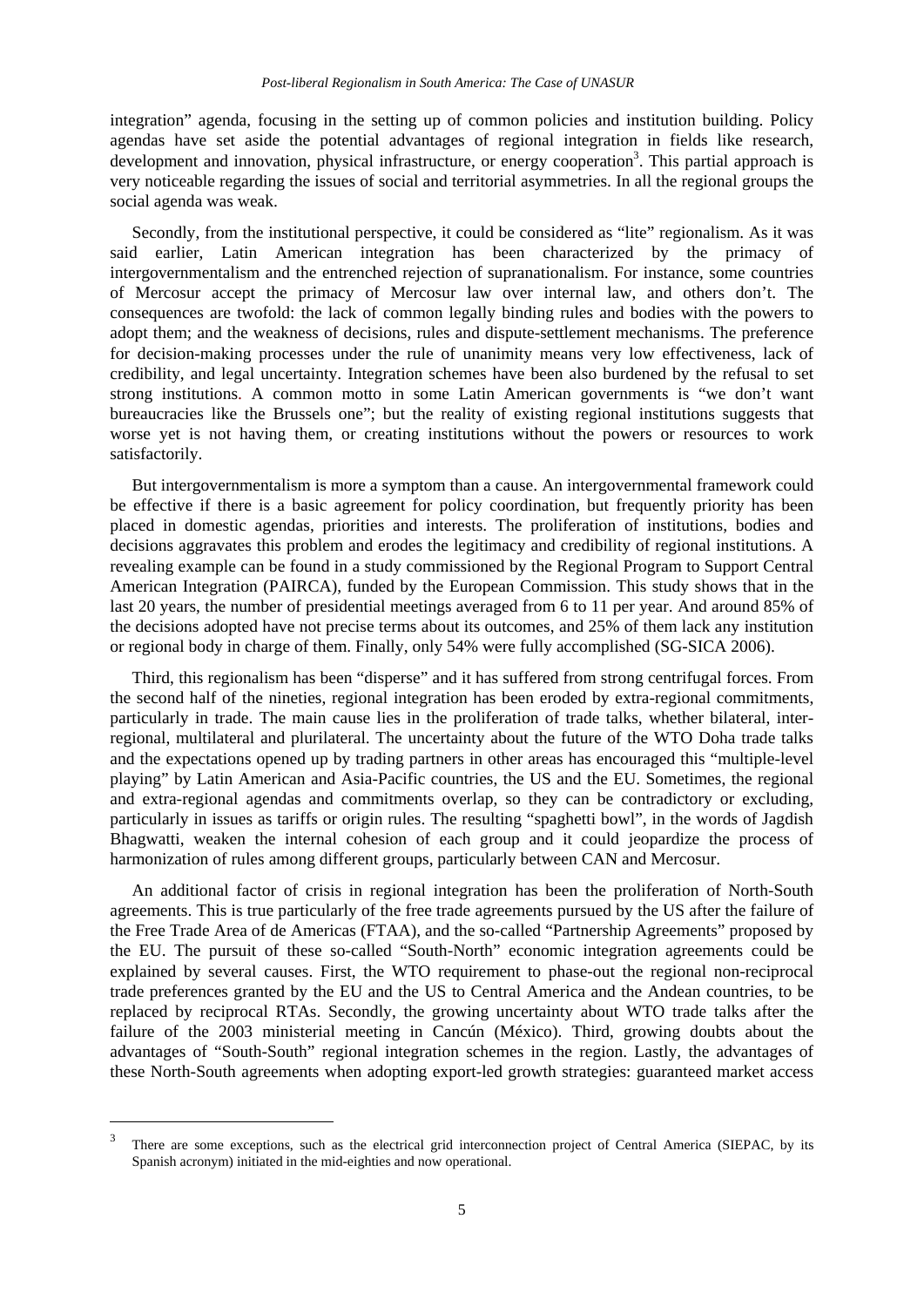to the US and the EU; the broader coverage and deep liberalization commitments of "WTO-plus" agreements; and legally binding norms, wider and deeper than those created by the regional integration groups, capable to provide more certainty and legal guarantees for investors. They also establish a more competitive market and therefore, greater incentives for competitiveness and efficiency.

However, all these perceived advantages must be balanced with the potential and actual costs of the "North-South" agreements for development. The agreements are located in the realm of international law and its legal effects could mean an "external constitutionalization" of economic policy (Gill 1995, 1998). For this reason, these gains in certainty and confidence also imply a loss in autonomy in the design and implementation of development and economic policies. Furthermore, due the asymmetrical nature of the negotiations, the outcomes could be strongly unbalanced and biased towards the interests of the rich countries. If the potential impact of liberalization and the related adjustments costs are neglected, Latin American countries could suffer a heavy price in terms of productive capacity and employment with increasing poverty, inequality and social exclusion. These risks have been highlighted by a number of evaluations of NAFTA (Audley 2003; Hufbauer *et al.* 2003; Lederman *et al.* 2003; Kose *et al.* 2004; Reid 2006).

Regarding regional integration groups, the North-South agreements have caused major divisions among the members of the Andean Community. Three countries, Colombia, Ecuador and Peru (although Ecuador backtracks afterwards), pushed for a decision to delay an Andean custom union and later they discarded this goal, for making possible the bilateral FTA with the US. These agreements provided the immediate excuse for the Venezuelan government to abandon in 2006 the Andean Community and to ask for membership to Mercosur.

In the long term, the deepening of economic integration through bilateral "South-North" free trade agreements raises deeper problems for the future of regional integration in Latin America. They will drive to discriminatory effects against intra-regional trade, eroding the economic incentives for regional integration. Additionally, as stated above, the coverage of the South-North agreements is wider than regional South-South agreements, providing stronger legal guarantees and disputesettlement mechanisms and norms. In the short term, the regional integration groups will be pushed towards an adaptation of its norms, toward those established by the "North-South" agreements. In the longer term, if regional integration schemes remain in its current design, in the face of North-South agreements they could became irrelevant. However, it could have an unexpected consequence: to encourage the adoption of competitiveness policies, and the refocusing of regional groups towards a "positive" integration agenda until now neglected.

#### **Post-Liberal Regionalism: origins and characterization**

Other external factors have also played an important role in the debate about Open Regionalism and its alternatives. Aside the proliferation of "South-North" integration agreements, Latin America faced the growing importance of Asian markets, especially China. Regarding the US, the "Global War on Terror" has shown that Latin America is increasingly less of a priority for this great power. Paradoxically, the combination of global US unilateralism, its neglecting attitude towards the region, and the emphasis in a "neoliberal" agenda of FTAs has created both the necessary conditions and incentives to encourage the search of greater autonomy, specifically for South American countries with progressive governments. With its attention focused on Iraq and Afghanistan, Washington has neglected a region where it perceived no terrorist threats. This left a political vacuum that was filled by regional leaders and projects that rejected the Bush era unilateralism, albeit using it to justify their aspirations of autonomy (Burges 2007, Serbin 2011).

This helps explain the marked differences in foreign policy and trade strategies throughout the region (Gardini 2011). In an attempt to expand the Open Regionalism model, some countries have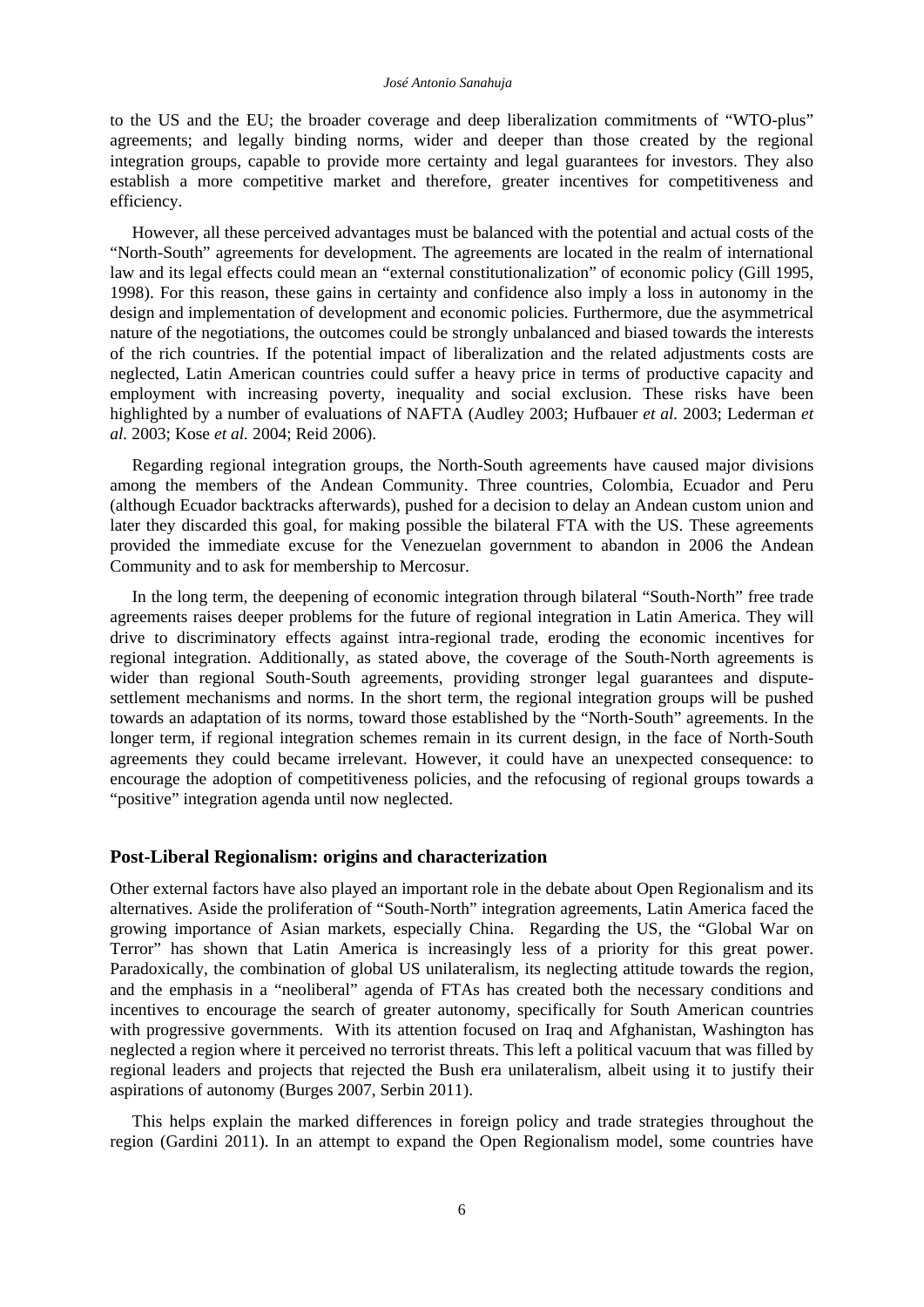opted for radial or "hub and spoke" strategies, which are characterized by the proliferation of bilateral "South-North" free trade agreements and greater orientation towards external markets (Reza 2006). A North American integration area, including Mexico and other Central American countries, has been formed and is based on free trade agreements with the US, and to a lesser extent with the EU. Initiatives such as the Mexican *Plan Puebla Panama* of 2001 —in 2008 re-labelled as *Proyecto Mesoamérica*, have also been outcomes of this approach. Furthermore, a number of South American countries seeking to deepen their economic relation with the US and Asia are also adopting this strategy, as was seen in the "Pacific Rim Initiative" (Valladao 2007, Tussie 2008, Briceño 2010). For them, flexibility is imperative. It means rejecting custom unions or other deeper integration commitments beyond free trade areas. On the contrary, Mercosur countries remain committed with their current integration schemes, and the goal of establishing a custom union and a single market, therefore ruling out North-South trade agreements in a bilateral basis, and in its present WTO-plus model.

Beyond these divisions concerning trade policies, from 2005 onwards regionalism is being rethough in a "post-liberal" design that attempts to go beyond Open Regionalism (Chacón 2004, Motta and Ríos 2007, Sanahuja 2010, Gardini 2011). Two major examples would be the Bolivarian Alliance for the Peoples of Our America-Peoples' Trade Treaty (ALBA-TCP) and the Union of South American Nations (UNASUR) (Fritz 2007; Altmann 2011; Cienfuegos and Sanahuja 2010). ALBA-TCP highlights the anti-imperialist or "Bolivarian" ingredient of the Latin American regionalism. UNASUR Both UNASUR and ALBA-TCP could be seen as an interpretation of regionalism "anti" or "post" liberal, and neither of the two could be considered an integration initiative in the standard meanings of this term, whether in its economic, political or legal content. None come close to, nor try to adapt to, the traditional economic integration stages or taxonomies —free trade zones, custom unions or common markets…— as defined by Béla Balassa, neither there are any supranational design or purpose.

Despite having significant differences in their objectives and designs, both UNASUR and ALBA-TCP have the following features in common:

a) Both reflect a return to politics in foreign relations and development policies, focusing less on the economic liberalization and trade agendas that have dominated both in the past years. This is largely a result of the emergence of leftist governments, its nationalist discourses, and the Brazilian and Venezuelan attempts to exert their leadership throughout the region.

b) The return of the "development agenda" inscribed in the wider framework of the "Post-Washington Consensus". This entails policies that attempt to distance themselves from neoliberalism, Open Regionalism and its focus on trade liberalization.

c) Both reflect the "return of the State" to politics, particularly in foreign relations and economic and social development. It means a greater role for state actors, in a market contrast with the prominence of private actors and market forces of Open Regionalism.

d) The search for greater autonomy from the market, in the field of development policy, and from the US in foreign policy, is also an explicit goal of post-liberal regionalism. This has given rise to the appearance of a renewed agenda in issues like peace, security and defence, crisis management and foreign policy coordination.

e) There is greater emphasis on a "positive" integration agenda that focuses on the creation of institutions and common policies and an increase in cooperation in non-trade issues. This means an active agenda of South-South cooperation within the region, and new mechanisms and agendas of cooperation in fields like energy security, macro-economic coordination, monetary issues and development finance.

f) Increasing concerns on development "bottlenecks" such as the lack of regional infrastructure, with the objective of improving both the integration of regional markets and the access to external markets.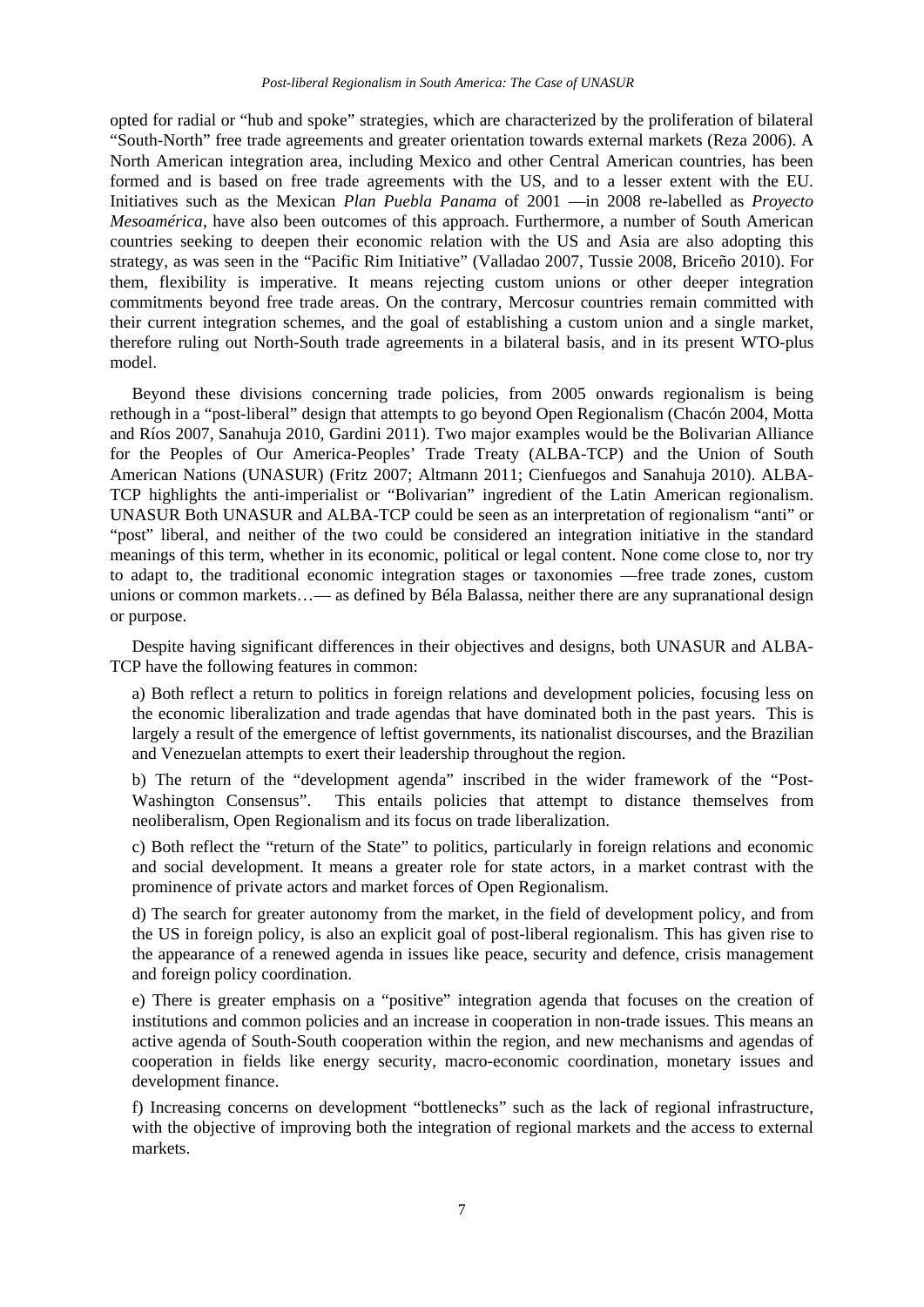g) Increased attention on social issues and the reduction of development asymmetries, linking regional integration with poverty and inequality reduction in a context in which social justice has a newly acquired importance within the region's political agenda.

i) The search for ways to promote the participation of non-state actors and socially legitimize integration processes.

In many of these features, Latin America is clearly expressing its rejection of the neoliberal policies of the "Washington Consensus." A number of the region's leaders identify Open Regionalism with these policies, and do believe that external institutions such as the World Bank and IMF are their main promoters, making current regional integration a direct expression of this process. At times, groups such as Mercosur and the Andean Community of Nations (CAN) are also considered "neoliberal".

In the narratives and discourses of some progressive Latin American actors, neo-liberalism and globalization are synonymous and they both represent the latest expression of the ever-lasting threat of imperialism and/or foreign intervention. Open regionalism and other neo-liberal policies are part of the ideology of globalism, and therefore an attempt to weaken the nation-State and its capacities to promote development. Consequently, this critical view of globalization and regional integration claims for a "defensive" regionalist strategy based on the return of a strong and efficient State, and asks also for strong regional groups to rebalance the relation both with the US and the international financial institutions. Therefore, regionalism and regional integration is being redefined as a strategy to support the nationalist ideal of a "developmental State".

In this "post-liberal" vision of regionalism, there is not contradiction between nationalism and regionalism. It has encouraged —and it is also consequence of, neo-nationalist discourses and policies and the consequent revaluation of the principle of national sovereignty (Christensen 2007, Serbin 2010). As it has been said, the tensions between nationalism and regionalism are not new to the region. However, the neo-nationalism that is characterizing this new political cycle presents often-unavoidable dilemmas when trying to build up effective regional institutions and regulatory frameworks. Additionally, this neo-nationalist approach to regionalism also mean the rejection of other "cosmopolitan" visions of regionalism that sees regional groups as an instrument to manage globalization and enhancing its governance.

These ideas, while characteristic of this current political period that many Latin American countries are experiencing, goes beyond Latin America's borders. In other regions and countries, the "return of the State" is also being seen as a defensive mechanism to cope with globalism. In this context, integration in its traditional economic definition is rejected or it is redefined as an instrument to underpin the internal governance of the participating countries. In the EU, the difficulties of the Lisbon Treaty, the popular rejection of its constitutionalization, and the 2010-2011 euro crisis have also gave impetus to a view, both from the left and the right, which consider the integration process as an instrument of neoliberal globalization. "Energy nationalism," which has arisen out largely of security concerns, is currently taking place throughout the world (including the US), although its discourses and content could be diverse. The return to a robust State with strengthened regulatory capacities has grown in popularity due to the "market failures" on a global scale, being the 2008-2011 crisis one of the most severe examples of them.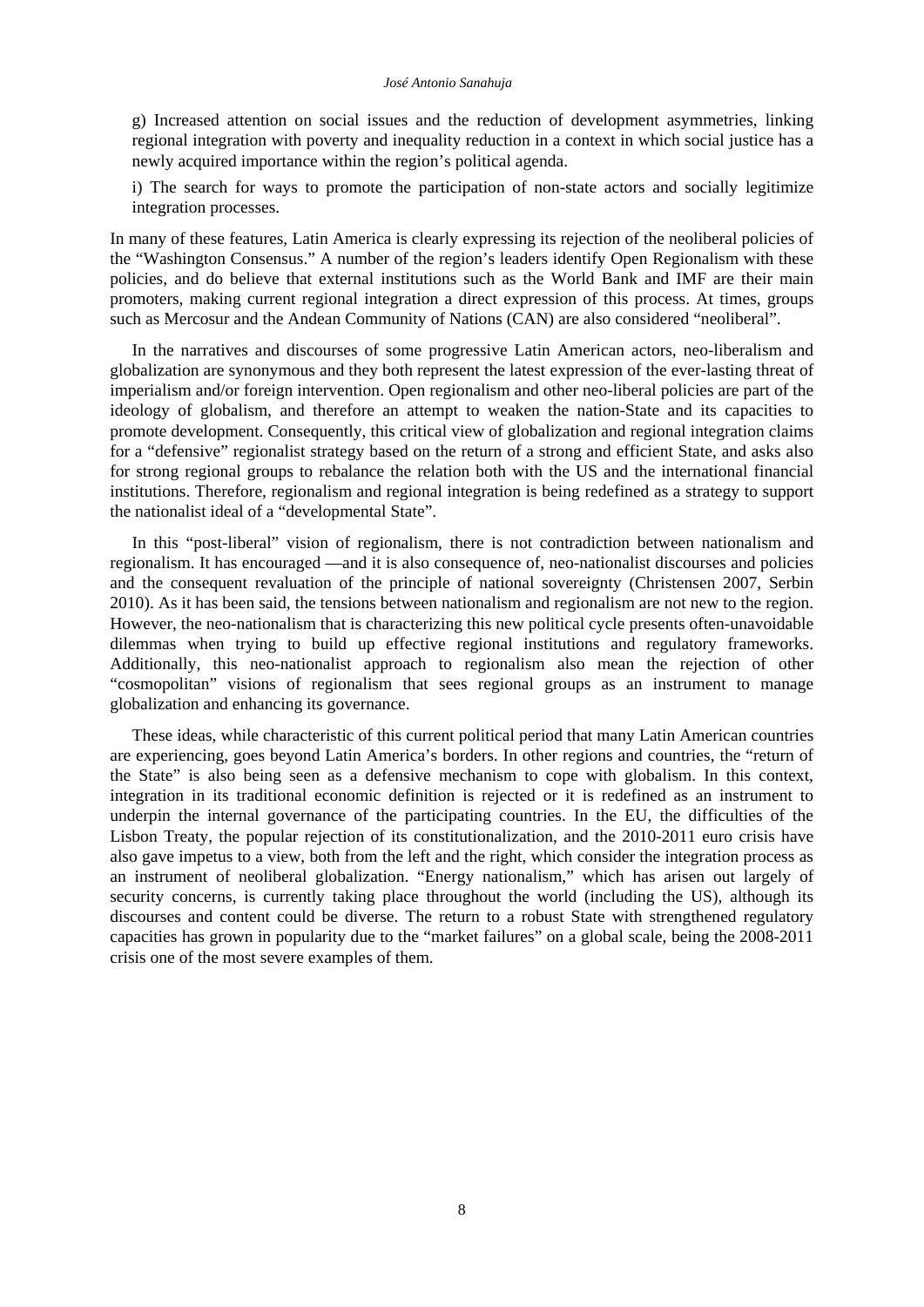## **UNASUR and South American Regionalism4**

1

#### *The Foundations of UNASUR: Brazilian Project, Converging Interests*

UNASUR is largely a result of a Brazilian geopolitical design and owes much of its existence to Itamaraty<sup>5</sup>. This design responded to two constants in this country's foreign policy: its search for autonomy and its willingness to become a regional and global power. Furthermore, it arises from the Brazilian assumption that Mexico, the only country that could rival Brazil's leadership, is increasingly linked to the US and a North American geopolitical zone. Therefore, by redefining he Latin American regionalism in a South American frame and narrative, Mexico is removed as Brazil's only potential competitor, leaving the latter as the "natural" leader in the region. However, the feasibility of this geopolitical design not only depends on the resources or ability of Brazil. A major factor has been the self-marginalization of México from Latin American regional politics, the weakness of both Vicente Fox and Felipe Calderon foreign policy, and it almost exclusive focus towards the US that has resulted in Mexico's absence from Latin American and global affairs.

Does this mean that this newfound "South American" or "*Unasurian*" discourse and/or identity are a constitutive element of UNASUR? Probably not, but rather a redefinition of the Latin American unionist narrative has emerged, linking itself with the developments of UNASUR. This organization claimed for itself the traditional Latin America unionist ideals. For some members, such as Venezuela, UNASUR even could be an example of updated "Bolivarianism" now that Mexico and Central America have removed themselves from the ideal of a united Latin America by weaving closer ties with North America. The goals of regional autonomy in the fields of economics, politics, security and development that underpins the rationale and legitimizing narrative of UNASUR would became the updated version of the traditional Latin American integration ideals, now adapted to the contemporary pressures of globalization, and one of the instruments for constructing a multi-polar world less subject to the US.

UNASUR doesn't solely respond to Brazil's interests, nor was it created during the presidency of "Lula" da Silva. The early history of this project starts with the 1993 Brazilian proposal of a South American Free Trade Area (SAFTA). However, this free trade scheme did not result in a sub-regional organization and it moved through a series of bilateral and multilateral free trade agreements within the ALADI.<sup>6</sup> While the trade negotiations advanced slowly, the Cardoso Government attempted to strengthen the process' political profile and broaden its agenda at the  $1<sup>st</sup>$  South American Summit (Brasilia August 31 and September 1, 2000). In this summit Guyana and Surinam joined the initiative, the Initiative for the Integration of Regional Infrastructure in South America (IIRSA, by its Spanish acronym) was launched, and the convergence process of the CAN and Mercosur in SAFTA was initiated. In the summit, this SAFTA process was highlighted as the "backbone" of South America. These objectives were reiterated during the  $2<sup>nd</sup>$  South American Summit, held in Guayaquil (Ecuador) on July 26 and 27, 2002.

<sup>4</sup> For a more detailed description of UNASUR, see the works included in the volume edited by Cienfuegos and Sanahuja 2010.

<sup>5</sup> Itamaraty is the name of the building that houses the headquarters of the Brazilian Foreign Ministry. It usually refers to the Brazilian Foreign service, composed of civil servants and traditionally seen as highly professional, i.e. non-political, but at the same time, with a high degree of autonomy in the design of the long-term goals of foreign policy, They are drafted at a big extent in the frameworks of geopolitics and the tradition of political realism, albeit adapted to the particular circumstances of Brazil.

<sup>6</sup> These were the agreements of Mercosur-Chile and Mercosur-Bolivia of 1997, and later the ACE-58 between Mercosur and Peru, and the ACE-59 between Mercosur, Colombia, Ecuador and Venezuela that came into effect in 2005. With all of these, around 90% of trade between Mercosur and CAN was already tariff-free in 2008, and according to the agreed timeframe, they would be liberalized in 2018. See Cienfuegos 2006.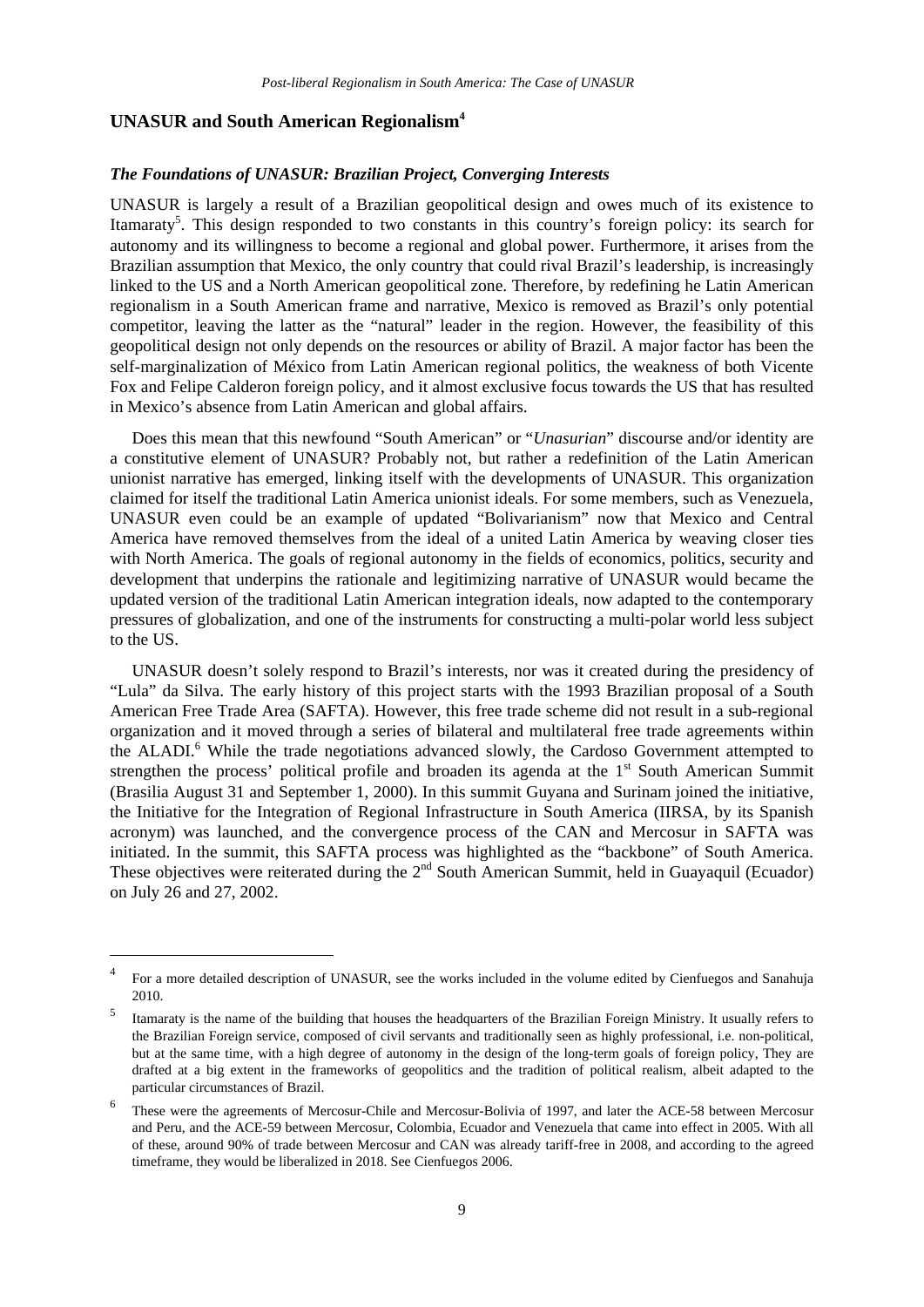The creation of the South American Community of Nations (CSN), immediate antecedent of UNASUR, took place during the  $3<sup>rd</sup>$  South American Summit carried out in Cusco (Peru) on December 8,  $2004^7$ . During this summit, the three initial "pillars" of the South American project were established. The first was the coordination of national foreign policies with the aim of establishing South America as a regional group in the international system. The second was the convergence of the CAN, Mercosur, Chile, Guyana and Surinam into the SAFTA. The third was cooperation and integration in the fields of energy and communications through IIRSA. Finally, a broad "basket" of matters was added, including the treatment of regional asymmetries (Vaillant and Ons 2007; Ayuso 2010) and financial cooperation, with the proposal for the creation of the "Bank of the South" (Bacaria 2010).

With the creation of the CSN, and the later UNASUR, member states' interests began to converge (Cardona 2005). Although the sources of these interests are usually placed in each country's actors and political arenas, the CSN/UNASUR origins and early development could be seen as a "socialization process" prompted by the converge of ideology and discourses. The unionist narrative, revamped in the South American framework as "anti" or "post" neoliberal discourse, contributed to generate consensus and to shape a minimal basket of common interests, which could be better achieved through a regional framework.

In a brief analysis of these interests from a national perspective, it is worth mentioning the following. First, it gives Brazil a platform to exercise its regional leadership in political and security matters, embracing both the "destiny of greatness" ingrained in the diplomatic culture of Brazil, and the traditional geopolitical concerns of the Brazilian armed forces concerning the Amazonian basin, the Brazilian extended borders and the protection of its natural resources. It also could reinforce its international profile as a global player. Additionally the CSN/UNASUR would offer the country larger markets to export its manufactured goods, increased access to energy sources (especially gas), improved access to Pacific markets and ports. In this manner, UNASUR would allow Brazil to reconcile a number of conflicting interests in Brazil's foreign policy and international strategies. For example, Brazil's agro-industry and agro-exporters are interested in enhanced access to Pacific ports and Asian markets, while Sao Paulo's industrial corporations rely on regional markets and ask for a certain level of protection. Additionally, high-tech companies like Embraer are implementing global strategies and are more interested in the markets of richer countries and a growing global role for Brazil. Lastly, this project could reconcile the economic interests of the private sector, the geopolitical concerns of the armed forces and diplomacy, and the counter-hegemonic goals of the progressive actors supporting the Worker's Party governments (Giacalone 2006, Perrotta *et al*. 2010).

The interests and expectations of other South American countries also converged in UNASUR. For Chile, UNASUR could be a device to lessen the potential instability and conflict with Bolivia, to ease the complex bilateral relationship with Argentina, and help to solve its needs concerning energy security by working in a regional context. Furthermore, Chilean exports could reach the South American market through SAFTA, as a regional trade arrangement more flexible than Mercosur. For Bolivia, UNASUR would offer a regional market for its gas exports, giving support and stability to the Morales Government's project of social change, and facilitate access to Pacific ports in a regional organization that could lessen its long-standing antagonism with Chile. Peru would also reinforce its role and aspirations concerning its Pacific ports and its "hub and spoke" international strategy in support of its goals of economic growth. Furthermore, energy integration through UNASUR would create an important market for gas exports from the Peruvian Camisea fields. Colombia would be able to diversify its foreign policy, which is highly dependent on the US, while at the same time attempt to readjust its complex bilateral relations with Venezuela via a regional framework. Caracas has been seeing UNASUR as an opportunity to carry out its energy strategy towards South America and

-

<sup>7</sup> For a wider analysis about the objectives and initial evolution of the CSN and UNASUR, see, among others, Díaz Barrado (2005), Molina (2007), and Cienfuegos 2009.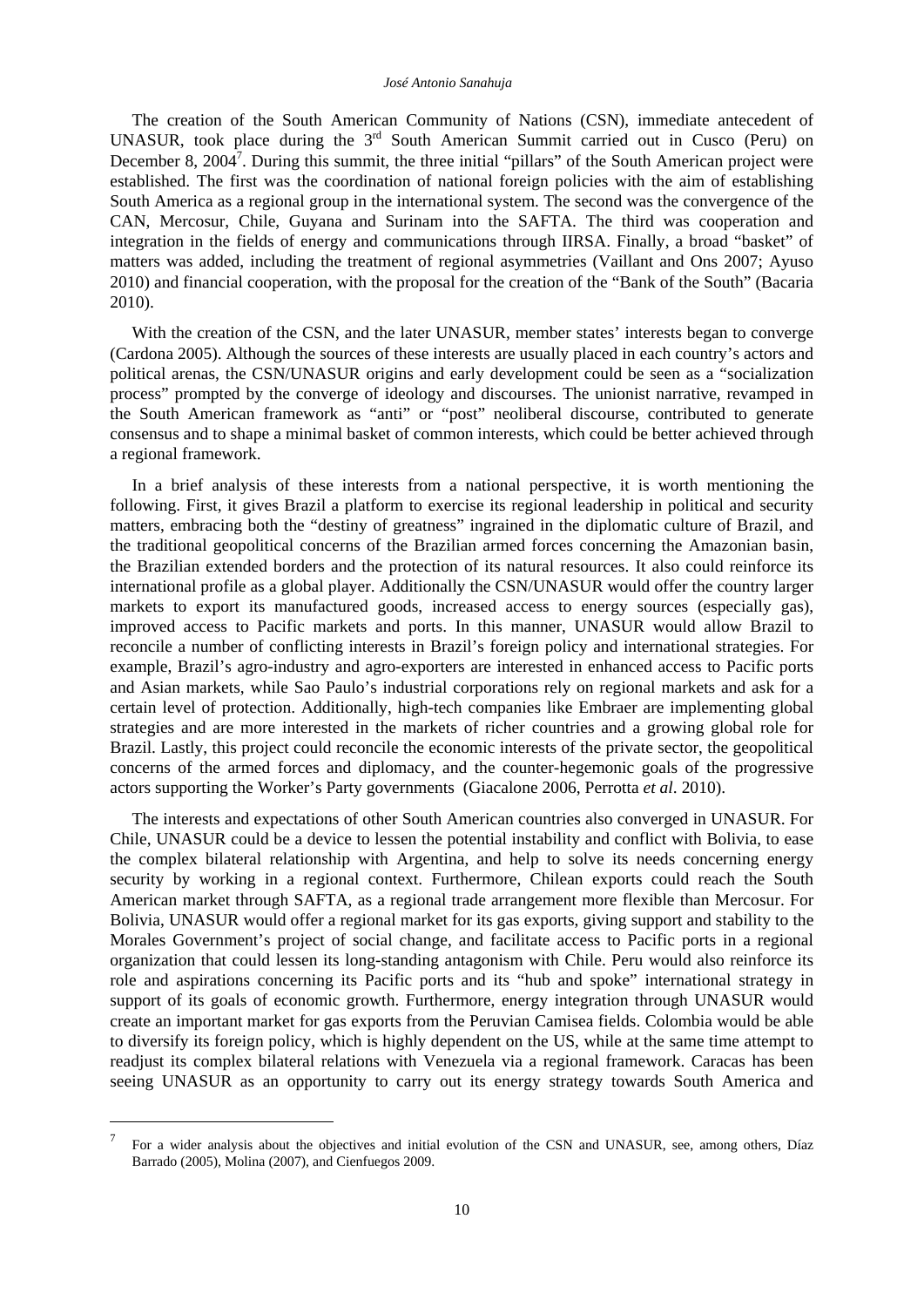promoting the President Hugo Chavez's "Bolivarian" project of regional integration. Ecuador, Uruguay and Paraguay would also increase their international stance and stature as members of this regional organization, in the latter cases rebalancing the power asymmetries that they bear in Mercosur. Lastly, UNASUR could improve stability and democratic governance (as Mercosur did with some of its members) and provide a new blueprint and agenda for integration and cooperation.

For all countries the most relevant factor probably is UNASUR low demands and flexibility concerning trade and development —probably one of the most contentious issues in the regional agenda of the second half of the 2000s, and consequently its ability to embrace the different strategies pursued by its members, and furthermore it focus in other agendas of sector cooperation beyond trade, making agreements more likely.

Indeed, the convergence of interests and expectations regarding CSN/UNASUR doesn't necessarily mean that there is a shared vision. At the Cusco Summit, the design adopted was an attempt to conciliate already existing institutions and frameworks —i.e., Mercosur and the CAN as "economic pillar" of CSN, at the expense of a weak agreement that did little to increase political coordination. In fact, CSN could be considered the "lowest common denominator" characteristic of summit's diplomacy, and it revealed deep discrepancies among the members concerning the project's nature and scope. Furthermore, the high political profile and media coverage of these summits could have exacerbated these differences, to the extent that disagreements could play a role in domestic politics.

The key difficulties and differences in institutional, economic, energy and infrastructure agendas would also not be overlooked (Bouzas *et al.* 2007). As an economic space, the convergence of CAN and Mercosur incorporates an important asset for the establishment of the SAFTA: the trade liberalization achievements of the two regional groups over the last fifteen years. However, further liberalization is being slow, it has low coverage, it does not take into account the deep asymmetries of the region and it could be slowed further in the event of a crisis, due to the highly cyclical nature of trade flows. Given the proliferation of free trade agreements, the necessity to speed up and simplify tariff cut schedules and the convergence of rules should be a priority (CSN 2006, Rosales 2008).

However the economic integration and trade dimension has lost ground due to a lack of consensus between countries. In fact, it was put aside in the 2008 UNASUR's Treaty that includes only a general reference to CAN and Mercosur. In the final design of UNASUR, economic integration and trade has all but disappeared before a number of objectives in other fields. The shift in UNASUR focus could be seen in the adoption of a "priority agenda" in the First Summit (Brasilia, September 29-20, 2005) and the definition of UNASUR's goals (13 in total) in the Second Summit (Cochabamba, Bolivia, December 8-9, 2006). Both meetings shown that UNASUR, in the shift from Open Regionalism to post-liberal regionalism has given preference to the political, social, defence and security agendas.<sup>8</sup>

Among the greatest challenges that the CSN and UNASUR have faced is the conflicting vision between Brazil, Venezuela and other countries relating to the organization's scope and nature. Both Brazil and Venezuela wanted to give the process a more prominent political profile and use it as an instrument to produce more inclusive development policies; however, they disagree on how this should be carried out. Additionally, the countries that remain committed with Open Regionalism and closer economic links with the US (Colombia, Peru and Chile) favour a flexible institutional design able to encompass different international strategies in economic matters. President Chavez, with the support of the Bolivian and at times the Ecuadorean governments, has promoted his vision of making UNASUR an "alternative" to the "neoliberal" model that both the CAN and Mercosur allegedly represents (Oliva 2007; Gómez Saraiva and Briceño 2009: 162-163). On the contrary, Brazil, with the support of other governments, believes that both CAN and Mercosur can be placed under the "umbrella" of UNASUR. This difference in visions has been visible in the presidential summits. In the First Summit in September 2005, President Chavez refused to accept the proposal to advance the 2010

1

<sup>8</sup> A collection of CSN/UNASUR early declarations and agreements can be found at Díaz Barrado and Cano 2007.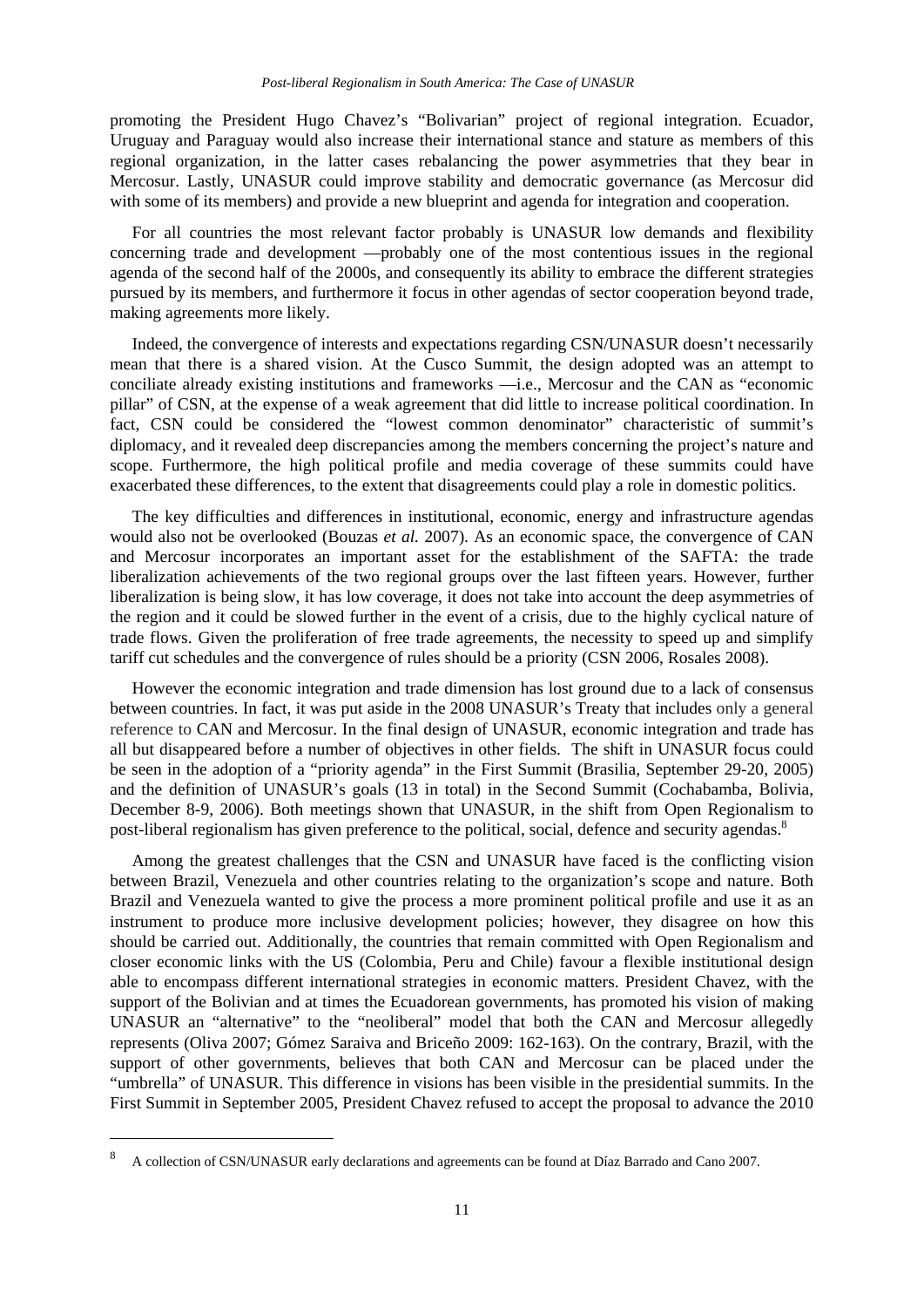tariff reduction schedule of the SAFTA. This and other disputed issues were postponed. It was then applied the usual diplomatic device for diluting an issue of creating a committee of experts, in this case called the "Strategic Committee of Reflection". This committee presented its report at the Summit of Cochabamba (CSN 2006b), but again no important decisions were made. In this same summit, despite objections from Argentina, Brazil and Bolivia, the Venezuelan president again expressed that the CAN and Mercosur were "useless." Once more the issue of how to integrate CAN and Mercosur in UNASUR was postponed. During the First Energy Summit on Margarita Island (April 17, 2007), which will later be described in detail, the confrontation between Brazil and Venezuela emerged again when the former expressed its desire to establish a strategic relation with the US regarding ethanol exports.

#### *UNASUR: Early Evolution and Institutional Development*

1

UNASUR's creation process continued throughout 2007 and 2008. During the Margarita Island Summit the CSN name was dropped and the initiative took officially the name of UNASUR. The Ministers of Foreign Relations were then entrusted with the mandate of drafting a Constitutive Treaty that would be presented and signed by the respective presidents during the Third South American Summit, scheduled for October 2007. Also, it was agreed that the position of Secretary General would be established in Quito (Ecuador), and Rodrigo Borja, ex-President of Ecuador, would fulfil the role.

The negotiations over the Treaty were prolonged throughout the year until it was finally approved on May 23, 2008 during the Third South American Summit in Brasilia. The text approved by the twelve member states made it clear that the organization's character would be eminently political and that there would be a specific focus on cooperation and common policies in non-trade areas.<sup>9</sup> As it was said, both the CAN and Mercosur are only mentioned in general terms in the Treaty's preamble, in order to avoid further disputes about trade and economic integration dimension of UNASUR and allowing the membership of countries with very different international economic strategies. This, coupled with intergovernmental character of UNASUR and the weak powers of the Secretary General position, resulted in Rodrigo Borja's decision to not accept the position just three days before the Brasilia Summit.

When examining the Treaty, UNASUR's economic and trade goals appear lost within a broad agenda of objectives. The wording is convoluted and cautiously avoids any mention of economic integration, stating its economic objectives as: *"Economic and commercial cooperation to achieve progress and consolidation of an innovative, dynamic, transparent, equitable and balanced process focused on an effective access, promoting economic growth and development to overcome asymmetries by means of the complementarities of the economies of the countries of South America, as*  well as the promotion of the wellbeing of all sectors of the population and the reduction of poverty; later the text adds *"Industrial and productive integration."* 

It is probably inadequate to consider UNASUR a framework of economic integration, especially when examining it through the traditional economic categories of it, or though the Latin American experience with regionalism and integration. It does not mention the usual typologies of market integration such as free trade zones and customs unions, nor does it entail the common policies associated with economic integration. Really, it could better be described as an organization of political cooperation according to the aforementioned description of "post-liberal regionalism." The fact that the CAN and Mercosur are legally or politically neither part of nor associated with UNASUR is an indicator of the lack of consensus regarding the organization's role in forming a South American

<sup>9</sup> The 12 member states are Argentina, Bolivia, Brazil, Chile, Colombia, Ecuador, Guyana, Paraguay, Peru, Surinam, Uruguay and Venezuela. By December 2010, the necessary ratifications were already in place for the Treaty's validity, and by February 2011, eleven countries had ratifies it. On March 11, 2011, thirty days after the ratification of the ninth country, UNASUR started legally to exist.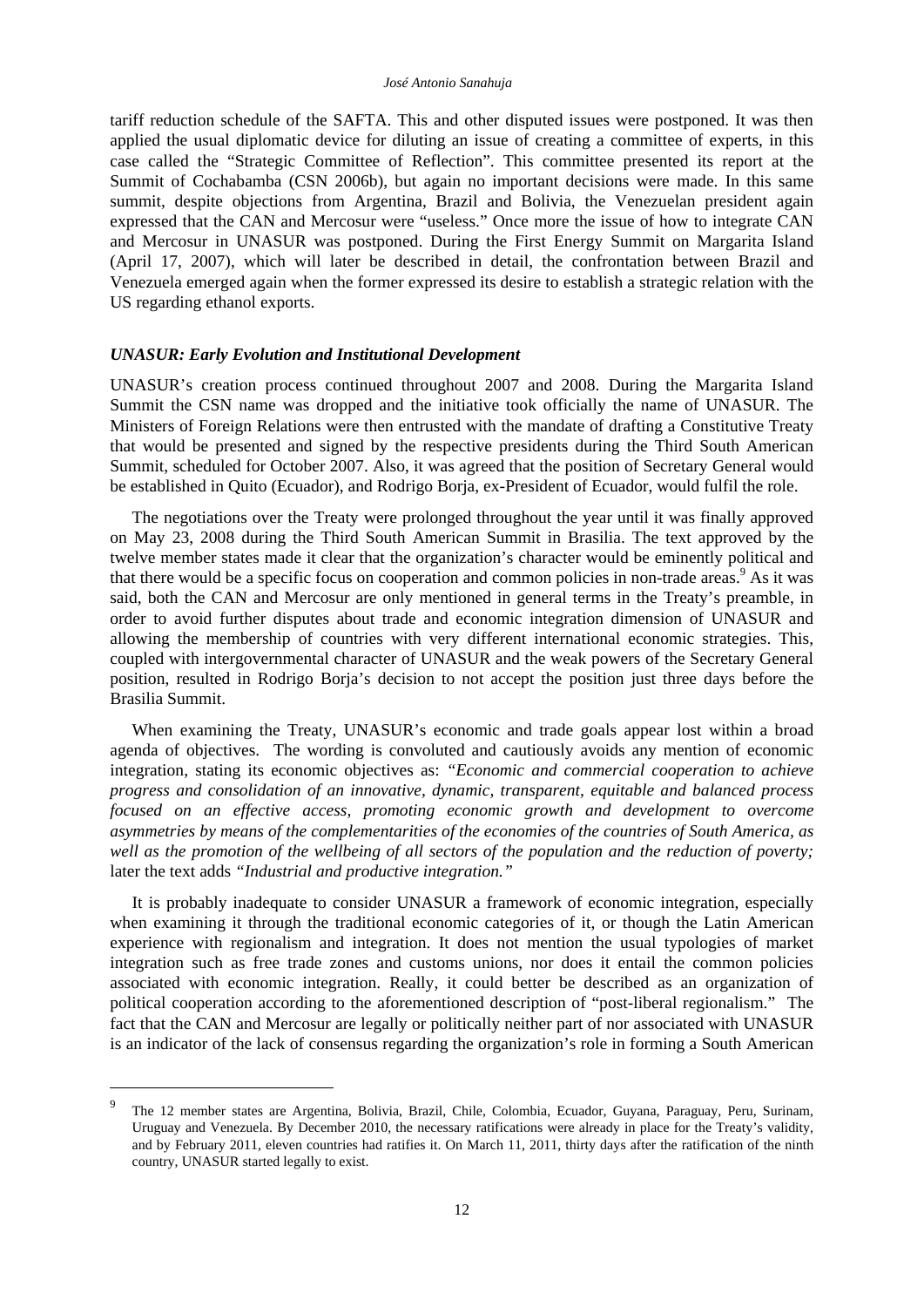economic zone. It highlights the nature of UNASUR as a political "umbrella" and foretells future difficulties that may arise when approaching the issue (Peña 2009).

What it is evident is UNASUR's member states' will to establish a permanent structure that will promote a stable and structured political dialogue and coordinate policies in different areas. This entails an institutional structure headed by a Council of Heads of State and Government acting as the "highest body"; a President *Pro Tempore* that will act as UNASUR's representative at international events and will be named annually by the member states in a successive manner by alphabetical order; a Council of Ministers of Foreign Affairs that serves as the main executive body and meets twice a year; a Council of Delegates that is composed of representatives from each country; and the Secretary General, with temporary headquarters in Brasilia, which will be permanently moved to Quito and will carry out the mandates from UNASUR's different bodies. The Secretary General must be chosen by the Council of Heads of State and Government for a two-year term, can be re-elected only once and cannot be succeeded by a person of the same nationality.<sup>10</sup>

The treaty also foresees the creation of ministerial councils by section and a UNASUR Parliament with its headquarters in Cochabamba, Bolivia that will be governed via an additional protocol to the treaty. In the end, the initial proposal for the creation of a UNASUR Court, which was proposed by Brazil, was not passed.

The treaty also gives UNASUR legal personality, and the capacity to adopt binding measures; however, in doing so, a consensus must always be reached. Given the need for a unanimous vote, much of the organization's decision making is subject to the members' veto rights. Its intergovernmental nature guarantees the principles of national sovereignty, non-interference in internal affairs and self-determination of the peoples that appear to have been assumed in its classic or "Westphalian" meaning.

This intergovernmentalism is also confirmed by the nature of UNASUR's adopted agreements such as the decisions made by the Council of Heads of State and Government, resolutions established by the Council of Ministers of Foreign Affairs, and the decisions taken up by the Council of Delegates. All of these are only obligatory after being passed by each member's internal legislative body. Nevertheless, there has been talk of a possible "variable geometry" which would be applied through a "reinforced cooperation" in certain areas for some member countries.

Some gains have also been made in the organization's international profile. Summits with the Arab League and the African Union have been carried out on a regular basis, and some cooperation programs in education and science and technology between Arab countries and UNASUR members were initiated in 2010-2011. These have attempted to increase South America's international stance within a multi-polar system and to speed up South-South trade relations. In October 2011, almost three years after its creation, UNASUR was granted Observer Status at the UN General Assembly.

However, UNASUR has not yet reached the partner status over its US and EU counterparts who continue to direct their relations through the traditional bilateral or sub-regional channels, or through other Latin American and Caribbean groupings. UNASUR has not yet contributed to a better participation of South America in the emerging structures of global governance such as the G-20. Two UNASUR countries (Argentina and Brazil) are also member of the G-20, but its membership is on an individual basis and there is not agreement for UNASUR to become the forum to discuss or adopt

1

<sup>10</sup> After Rodrigo Borja's resignation, an agreement over the Secretary General position was not reached until mid 2009. At the Costa de Sauipe Summit (Bahía, Brazil), Néstor Kirchner, the ex-president of Argentina, failed to capture the unanimous vote that would have awarded him the position, due to Uruguay's veto. Kirchner was finally elected on May 4, 2010 once Uruguay retired its veto; however, his death on October 27 of the same year left the position vacant. For the next term, a power-sharing-agreement was reached to avoid a deadlock between the two aspirants, giving the first year to the Colombian contender, the ex-foreign Affairs Minister María-Emma Mejía, and the second year to the Venezuelan one, Alí Rodríguez Araque, former Minister of Energy and Foreign Affairs of this country.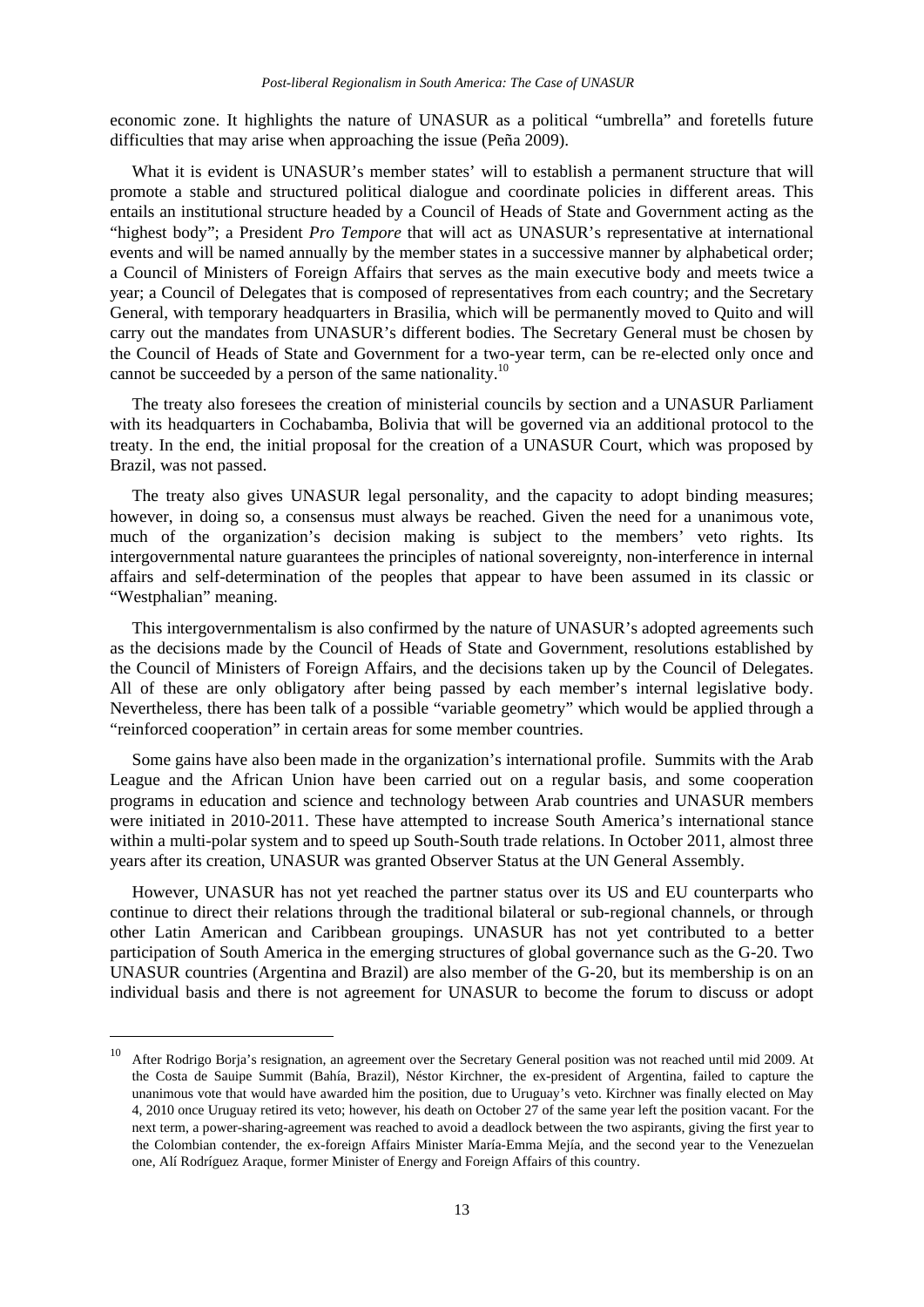regional positions towards the G-20. As regional leader, Brazil maintains an ambivalent relationship with UNASUR. At times it seems to recognize that assuming the role of regional leader —and the economic and political costs of this leadership, is a prerequisite to being an international leader; however, other times the country acts as a lone global player without representing (formally or informally) UNASUR and its partners.

Throughout its short existence since its creation in 2008, the role of UNASUR as a mechanism of crisis management has been confirmed. It has become an alternative to the Organization of American States (OAS), therefore strengthening South American autonomy from the US. It has also continued its institutional development with the creation of the South American Defence Council (CSD), the South American Council of Health (UNASUR-Health), the Council of Economy and Finance, and other specialized bodies, such the Electoral Council of UNASUR. At the same time, the member states have continued negotiating for the creation of the Bank of the South and have also maintained an ambitious agenda in energy cooperation via the South American Energy Council, which was created at the Isla Margarita in 2007 and has been incorporated formally to UNASUR.

#### *Sector Cooperation in UNASUR: Infrastructure and Energy*

The energy sector has become a central issue in UNASUR concerns. This has largely been a result of an international context marked by a long term increase of demand, the instability within the oil markets, a growing concern for energy security and the rise of "energy nationalism." A big potential for complementarities exist in South America between the countries with energy reserves and those whose lack of energy resources is a "bottleneck" for economic growth (Sennes and Pedrotti 2007; Bodemer 2010). The opportunity costs of "non-integration" can be great in this field. Bilateral disputes, uncertainty caused by the dependence on extra-regional suppliers, loss of income for exporters, the use of less efficient or damaging alternatives such as nuclear energy, extra-regional providers at higher cost, or the construction of large reservoirs in natural habitats are all examples. Brazil's energy crisis in 2001-2002 and Argentina's in 2007-2008, and the bilateral disputes between Argentina and Chile over the former's breach of supply contracts also illustrate these costs.

These issues, which are seen from different viewpoints, share a common characteristic in that they are perceived yet as national and not regional in scope. Chile shows the most pragmatic approach that sees regional integration as an instrument for energy security, but at the same times is looking for its own alternatives (large dams in southern Patagonia) or extra-regional providers of liquefied gas. Brazil follows a strategy of self-sufficiency based in ethanol and hydropower and continues to promote Petrobras as both a regional and global actor, and the oil discoveries of 2010 are a game-changer that could drive Brazil to the top league of oil exporters and technology expertise in offshore oil exploration and production. Meanwhile, Venezuela has launched a high-profile geopolitical strategy that is attempting to increase its autonomy in respect to the US by backing regional energy alliances (Honty 2006). To do this, Petrocaribe and the weaker Petroamerica have been created, along with joint companies with other countries. Venezuela also encouraged Bolivia's hydrocarbon nationalization, looking for a dominant position in this market for PDVSA. The *Gran Gasoducto del Sur*, a giant gas pipeline that would link Venezuela, Brazil, Uruguay and Argentina through the Amazon forest, was designed as another important step in Venezuela's strategy for controlling the region's main gas reserves and markets.

However, the Venezuelan strategy has proven to be unfeasible. The revision of concessions and gas contracts reached between foreign oil and gas corporations and the Bolivian government have preserved Bolivia's autonomy from Venezuelan tutelage, allowing the country to pursue its own objectives in energy policies. Aside is stratospheric costs and environmental damage the *Gran Gasoducto del Sur* pipeline was also a political failure. In retrospect, the Venezuelan-Brazil agreement to build this pipeline was intended to be more a Brazilian tactic to negotiate with Bolivia about the fate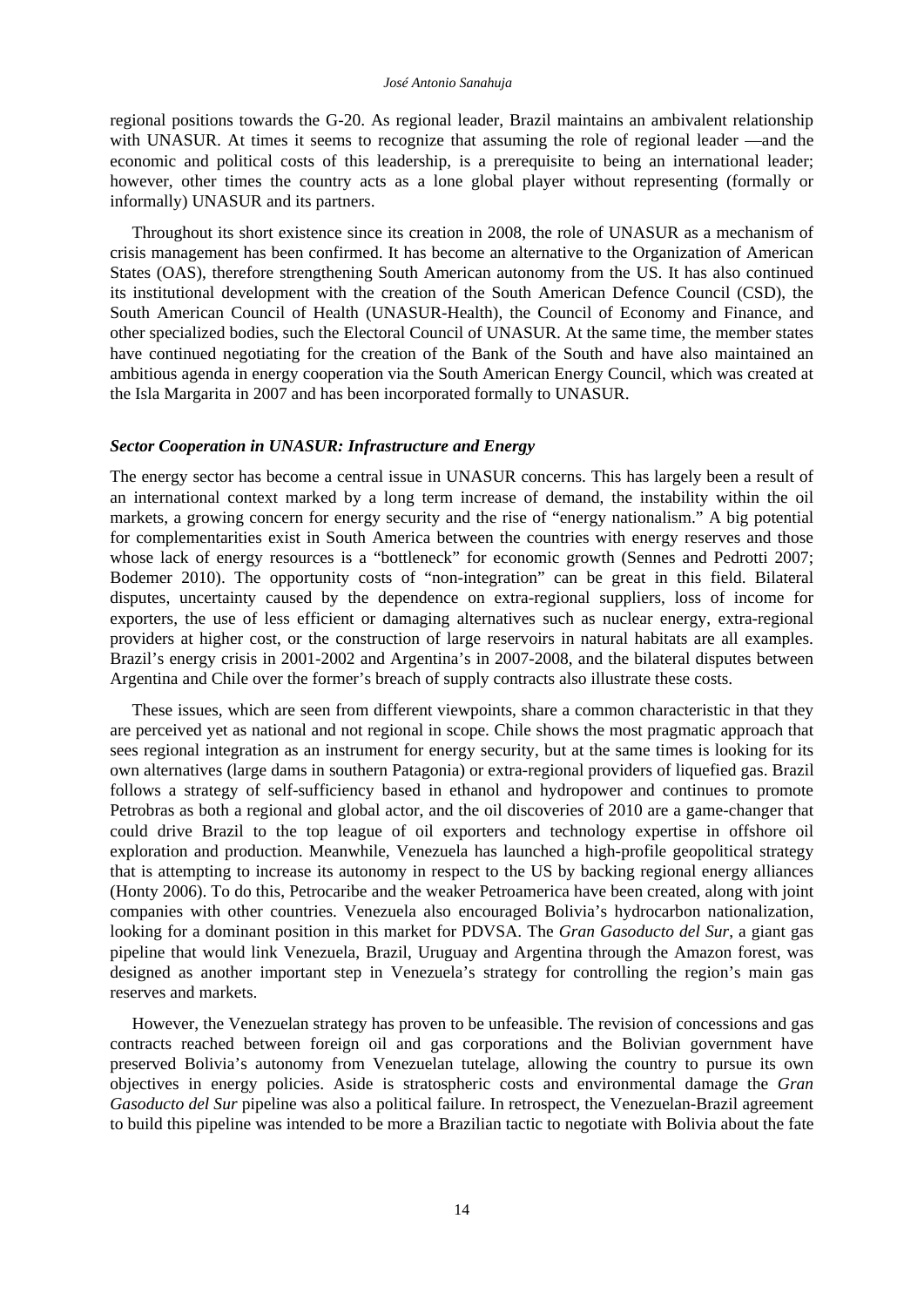of Petrobras, than a strategic alliance with Venezuela. This alliance started to falter when Brazil began to question the Venezuelan strategy in Bolivia because it would have harmed Petrobras.

Further disagreements emerged in UNASUR's First Energy Summit in Isla Margarita, Venezuela in April 2007, when President Chavez questioned the use of foodstuffs for ethanol production and the agreements reached over biofuels between Brazil and the US, given their potential impact on food prices. In November of the same year, the Brazilian Government announced the discovery of large oil and gas reserves in the Tupí oil fields. After that, continental energy integration plans seemed less attractive. Shortly after, Brazil withdraw from the joint gas project "Mariscal Sucre" with Venezuela, which meat the eventual abandonment of the *Gran Gasoducto del Sur* pipeline as the latter included the former.

The main question is: Is there the potential for energy cooperation and integration within the UNASUR framework, similar to Europe's experience in the 1950's? Could South American oil and gas play the same role for the region that carbon and steel did for European integration? Until now, this potential has not been reached, and it appears that energy could convert into a source of conflict between the countries in the region (Bodemer 2010).

UNASUR has focused on infrastructure as well, through the incorporation of the Initiative of the Integration of the Regional Infrastructure in South America (IIRSA), launched in 2000 in the first South American summit. The IIRSA has strong backing from the countries that have the most to gain from the inter-oceanic connection such as Brazil, Bolivia, Chile and Uruguay. Trade in all of these countries has been affected by the low quality of infrastructure and high cost of transport. In 2004 the "Consensus-based Implementation agenda" (*Agenda de Implementación Consensuada,* AIC) was approved for the period of 2005-2010 with 31 priority projects selected from a total of 348 proposed. IIRSA advanced slowly in its first years, and by 2010 only 2 of the 31 AIC projects were concluded. However, from 2005-2006 implementation accelerated with financing coming from the Inter American Development Bank (IDB), the Andean Development Corporation (*Corporación Andina de Fomento*, CAF) and the Brazilian State-sponsored *Banco Nacional de Desenvolvimento Economico y Social* (BNDES). It was in 2008, for instance, when the agreements for the financing of Bolivian highways were signed. This project, part of the "inter-oceanic central axis" of IIRSA, would unite the Brazilian port of Santos to the port of Arica in Chile, making it one of the IIRSA's most important motorway networks for linking the Atlantic and Pacific ports (CEPAL 2011).

According to IIRSA, in 2010 the Initiative portfolio included 524 projects, with a budget of USD 96.119 millions. 10% was completed, with USD 8.468 dollar million invested, and 175 were in process, with a budget of USD 45.853 million. In November 2011 UNASUR's Council of infrastructure ministers (COSIPLAN) met in Brasilia and adopted a new "Agenda of Priority Integration Projects" (*Agenda de Proyectos Prioritarios de Integración*) with 31 projects in the fields of transport, communications and energy, including a key gas pipeline between Tarija (Bolivia) and Argentina.

Moreover, the environmental costs are high and reasonable doubts remain about the selected projects. These projects could contribute to the interconnecting of the regional market, or add to the process of "re-primarization" being fuelled by growing Asian demand for commodities as well as the windfall brought by higher commodity prices (Fernández 2010). The potential environmental costs of these projects have been highlighted by the protests in 2011 in Bolivia against the construction of the highway Cochabamba-Beni through the Isidoro Sécure national park and Indian territories. Following Evo Morales' decision to stop the works, in September 2011 the BNDES cancelled the loans financing the project.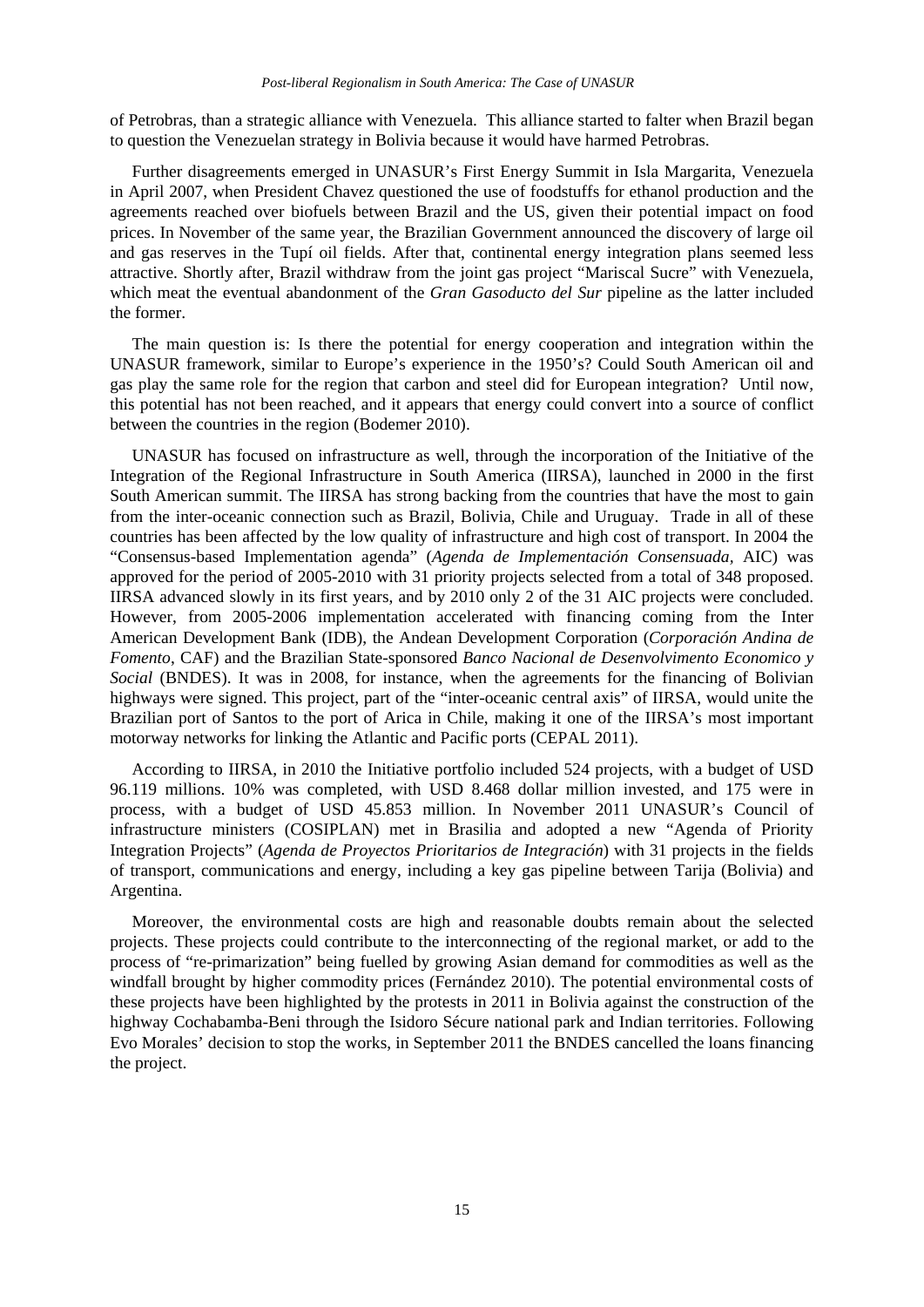#### *UNASUR's cooperation in finance and monetary affairs*

Despite the fact that financial and monetary issues were not in the original blueprints of South American regionalism, the ALBA-TCP countries achieved to broaden the UNASUR agenda with the proposal of the "Bank of the South". Later, the economic crisis and the risks of a "double-dip" recession since August 2011 have prompted a broader agenda of financial and monetary cooperation, albeit still embryonic.

Venezuela an Ecuador was the first supporters of the Bank of the South as an ambitious alternative to the IMF, the World Bank, and other "neoliberal" development banks that work throughout South America, such as the Inter American Development Bank (ADB) and the Andean Development Corporation (CAF). According to President Hugo Chavez's original August 2004 proposal, the Bank of the South would be a device to support members' balance of payments, including the possibility of creating a regional currency, and financing development projects (Martínez 2007; Bacaria 2010). This bank would actively put to use the substantial currency reserves accumulated in the region thanks to the export windfall prior to the 2009 crisis. These reserves were often invested (at a loss) in US treasury bonds, therefore financing the US fiscal deficit that paradoxically fuelled the depreciation of Latin American reserves in dollars, and financed US foreign wars. The proponents of this powerful argument claim that the Bank of the South would be able to avoid the pressures from the IMF and the policies of the Washington Consensus. Given Latin America's history with the IMF, this argument holds serious weight for Latin America's political left.

These initial proposals were watered down by Brazil and other countries in the region that had no desire of breaking from the Bretton Woods institutions. Therefore, the initiative has had modest results and instead of being an "alternative" to the IMF and the World Bank, the Bank of the South, according to Brazil's Minister of Foreign Relations, Celso Amorím, should be "another alternative" when financing development projects. As a result, neither the roles of the IDB, the CAF or the Brazilian BNDES were diminished. The Brazilian National Development Bank's (BNDES) mandate continues to include South American integration through loans that support exportation of Brazilian goods and services and the realization of projects by Brazilian "multi-latino" corporations and construction and engineering companies, such as Odebrecht, Camargo Corrêa, OAS Group, Queiroz Galvao, AGSA and Alston.

After a long negotiation process, an agreement was achieved in December 2007 with an authorized \$20 billion in capital, the majority of which would be provided equally by Argentina, Brazil and Venezuela. Its design was more in line with Brazil's demands than those of Venezuela and Ecuador. However, the agreement failed to nail down the key issues such as member state shareholding participation and voting rights. Both issues would be postponed for two years. Furthermore, countries such as Chile, Colombia and Peru decided not to participate. Two years later in September 2009 the Constitutive Treaty was signed. And at the end of 2011 five countries out of seven had ratified the Treaty, with Brazil and Paraguay being the two still awaiting approval.

More significant could be the cooperation proposals launched in 2011 in response to the growing risks of financial collapse prompted by the debt crisis in the US and the Eurozone and the short-term danger of a US default in its national debt, consequence of the debt-ceiling battle in the US Congress, and the mid-term risk of a "double-dip" recession in the OECD countries. This could weaken Asian growth and, consequently, damage South American exports of commodities, driving to balance of payment crisis in the most vulnerable countries of the region.

By initiative of the Colombian President, Ministers of Finance and Central Bank Governors of UNASUR countries hold a number of emergency meetings in July-August 2011 aimed "to shield" UNASUR member from any global economic downturn. In the meeting held in Buenos Aires in August  $12<sup>th</sup>$  the Ministers decided to launch the technical studies needed for the possible creation of a USD 10 to 20 billion dollars emergency fund, to assist countries facing balance of payments crisis, in that that seems to be a South American Monetary Fund. The fund would be established by expanding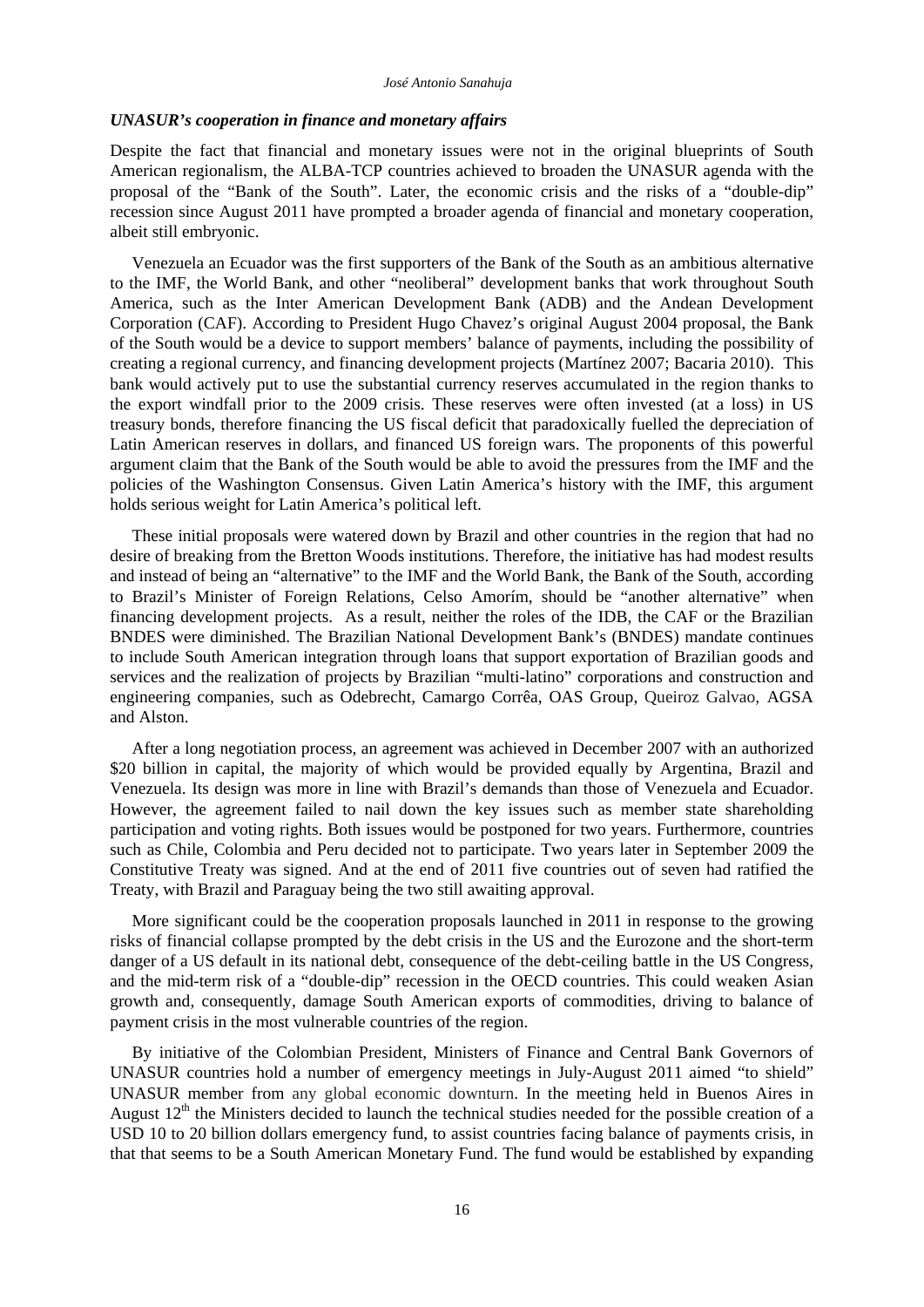the Latin American Reserve Fund (*Fondo Latinoamericano de Reservas*, FLAR)<sup>11</sup>. The meeting also decided to bolster the regional market; to support trade in domestic currencies within the region, rather than in dollars, and the review of the Latin American Integration Association (ALADI), Payments and Reciprocal Credits system and the Unitary Regional Payments' Compensation System (Sucre, by its Spanish acronym) set up in 2009 by ALBA-TCP countries; to speed up the creation of the Bank of the South; and to study how to coordinate intra-regional contingency credit lines among the central banks, which have reserves of USD 550 billions, in order to enable a rapid response in the event of speculative attacks. The meeting also decided to establish the Council of Economy and Finance as a body of UNASUR. In November 2011 this Council held its second meeting for reviewing the technical work already done, noting in its final declaration the divergence of positions, and the extraordinary difficulties of implementing this ambitious agenda.

This is a noteworthy process because it reveals that UNASUR is expanding its areas of cooperation, although once more, Latin American regionalism seemed to advance in response to external threats, with a strategy of "defensive multilateralism". Nevertheless, it is too early to assess the compliance and effectiveness of financial and monetary cooperation and the real potential of intergovernmental cooperation in these fields.

#### *Defence and Security in UNASUR*

1

The strong political profile of "post-liberal regionalism" can also be seen in the creation of the "South American Defense Council" (CDS, by its Spanish acronym), which was proposed by President "Lula" da Silva in March 2008. This initiative was launched a day after the Colombian attack on a Colombian guerrilla encampment in Ecuador in which the commander of the FARC, Raúl Reyes, was killed. The attack was carried out two days before the Group of Rio Summit, which discussed the serious diplomatic crisis caused by the attack.

The Brazilian proposal was primarily in response to this crisis situation, which explains why its content and objectives were not immediately specified. However, a number of long-term factors also explain the initiative. On the one hand, it was a product of the long process of definition of new security doctrines and policies in a democratic matrix that began towards the end of the 1980's, aimed to discard the older "national security" doctrines of the Cold War. These new doctrines led to the establishment of confidence building regimes in the Southern Cone, and facilitated the creation on new crisis management mechanisms.12 Another long-term factor was Brazil's ambition to become a regional leader and its traditional geopolitical concern about controlling its 17,000 kilometres of porous borders, threatened by guerrilla organizations, drug trafficking and other illicit activities. The instability in the Andean region has also been a concern of Brazil, at the extent that it aspires to strengthen its role as arbitrator in the region's conflicts (Gratius 2007). Finally, the CDS is also part of its broader global strategy as an emerging country.

In order to perform this role, the most suitable framework for Brazil would be a regional one, instead of the traditional US-led hemispheric security architecture based on the Organization of American States (OAS) and the Inter American Treaty of Reciprocal Assistance (TIAR). Given that

 $11$  Support to balance of payments crisis had previously been carried out by the FLAR, which was created in 1978 as the Andean Reserve Fund (FAR). Transformed in 1989 in FLAR, it pooled foreign reserves of five Andean countries — Bolivia, Colombia, Ecuador, Peru and Venezuela— plus Costa Rica (accession in 2000) and Uruguay (2009). FLAR has its headquarters in Bogotá and a total of USD 2.300 million available. From 1978 to 2003, FLAR financing to the Andean countries was around 60% of IMF loans to these countries.

<sup>&</sup>lt;sup>12</sup> These included the 1988 Ushuaia Declaration establishing the Mercosur Peace Zone; the Andean Charter for Peace, Security and Limits on Defence Spending and the Quito Declaration for the establishment and development of the Andean Peace Zone, both in June of 2002; the 2002 Guayaquil Declaration for the South American Peace and Development Zone, signed during the Second South American Summit; and the Bogota Declaration, adopted at the CSN Defence Ministers Conference in 2006. See Consejo de Defensa Suramericano 2009.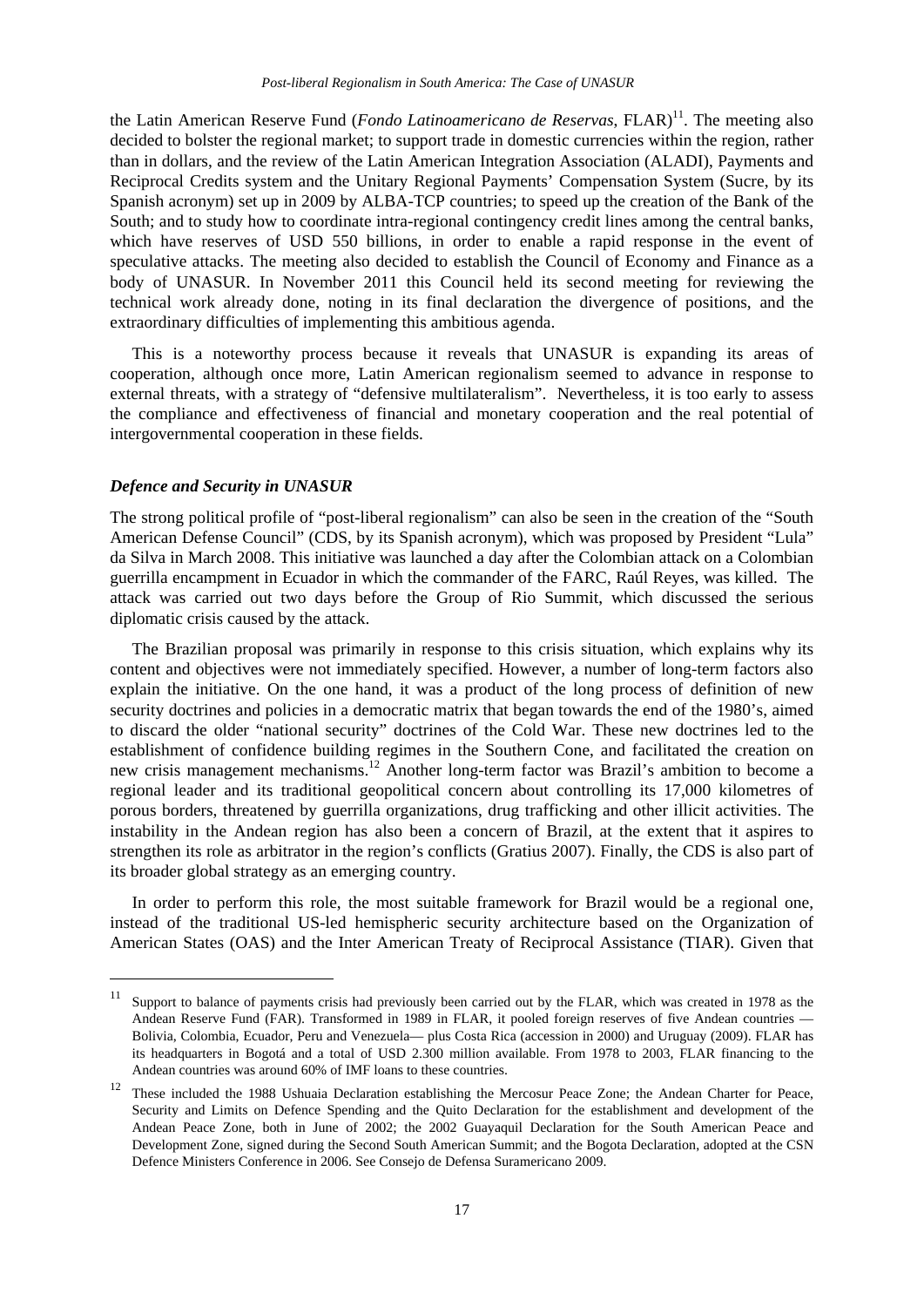#### *José Antonio Sanahuja*

the US often has direct interests in the region's conflicts (the crisis between Colombia and Ecuador was no exception), Brazil often considers Washington to be a source of instability more than the opposite, and sees much better placed to take on the role of mediator or arbitrator. In this view, using regional regimes without the US participation could contribute more and better to regional stability and the pacific resolution of conflicts. Even when moving beyond Brazil's benevolent self-perception (Lafer 2002; González 2011), this vision seems to have both regional and international backing. The EU sees Brazil as an "anchor country" and has gone as far as proposing this country a "strategic partnership". This is coupled with the growing lack of confidence caused by both the OAS and the TIAR. Mexico withdrew from the latter in 2002. Furthermore, the Bush administration's overall foreign policy caused increased rejection to the hemispheric organizations it took part in.

At the same time, the Brazilian initiative and the eventual creation of the CDS cannot dissociate themselves from President Chavez's 2003 proposal to create a South Atlantic Treaty Organization (SATO) or "South American NATO" or the later proposal also from Chavez to establish a military alliance within ALBA. This was discussed during the ALBA Summit VI in January 2008. The CDS initiative seems to be another example of the Brazilian strategy of "regionalizing" President Chavez's proposals, redrawing —and often watering down them, in such a way that they could be compatible with Brazil's regional leadership. In this strategy Brazil is trying to sponsor a consensus-building process integrating the interests of other countries, and smoothing over the most radical edges of "Chavismo". But it also mean that ALBA-TCP is a relevant force within UNASUR, and its proposals, albeit softened, find their way in the broader South American policy-making process.

This strategy would also allow Brazil to achieve two of objectives that otherwise would not be possible. On the one hand, it would slowly reduce US political and military influence in the region, while on the other hand it would allow Brazil to maintain cordial relations with the superpower by positioning itself as a "moderate country." This would also give it a preferential position as mediator and negotiator in the eyes of external actors.

During the South American Summit of Brasilia in 2008, in which the UNASUR Constitutive Treaty was adopted, Brazil formally proposed the creation of the CDS. However, the proposal did not go over smoothly as it was immediately opposed by Colombia. President Uribe highlighted the different stances in respect to the FARC, particularly citing Venezuela's willingness to give the group "belligerent" status. This led Colombia to decline membership of the Council. Colombia also stated the requirement to preserve OAS as the main organization for crisis management in the region. 2011 Moreover, other countries that were suspicious of Brazil's intentions also expressed their inhibitions. As a result, the issue was postponed for 90 days to allow for an agreement to be reached.

Finally, on July 19, 2008, the Colombian President, Álvaro Uribe, announced his country's incorporation into the CDS after an official visit from President Lula. Brazil stated that the agreement to establish the CDS would include an outright objection to violent groups, a factor that caused Colombia's change of position. Brazil had previously met with Venezuela in June, and President Chavez, in a clear change of position, asked the FARC to abandon political violence. The success of Brazilian mediation is also explained by the setbacks suffered by the FARC and particularly the operation in which Commander Raul Reyes was killed. It also resulted in the capturing of archives in his computer that, whether real or faked, seem to show a supposed "Venezuelan connection" in support of FARC.

The December 16, 2008 Costa de Sauipe Summit in Bahia, Brazil confirmed the establishment of the CDS and defined and its nature and objectives. Additional details were added in the first meeting of the CDS Defence Ministers (Santiago de Chile, March 10, 2009). Both meetings explicitly stated that the CDS is the UNASUR body for political dialogue and cooperation in defence matters, based on an integral concept of cooperative and democratic security. Therefore, the CDS is not a military alliance nor a defence organization, as it does not contain a mutual defence clause. Much like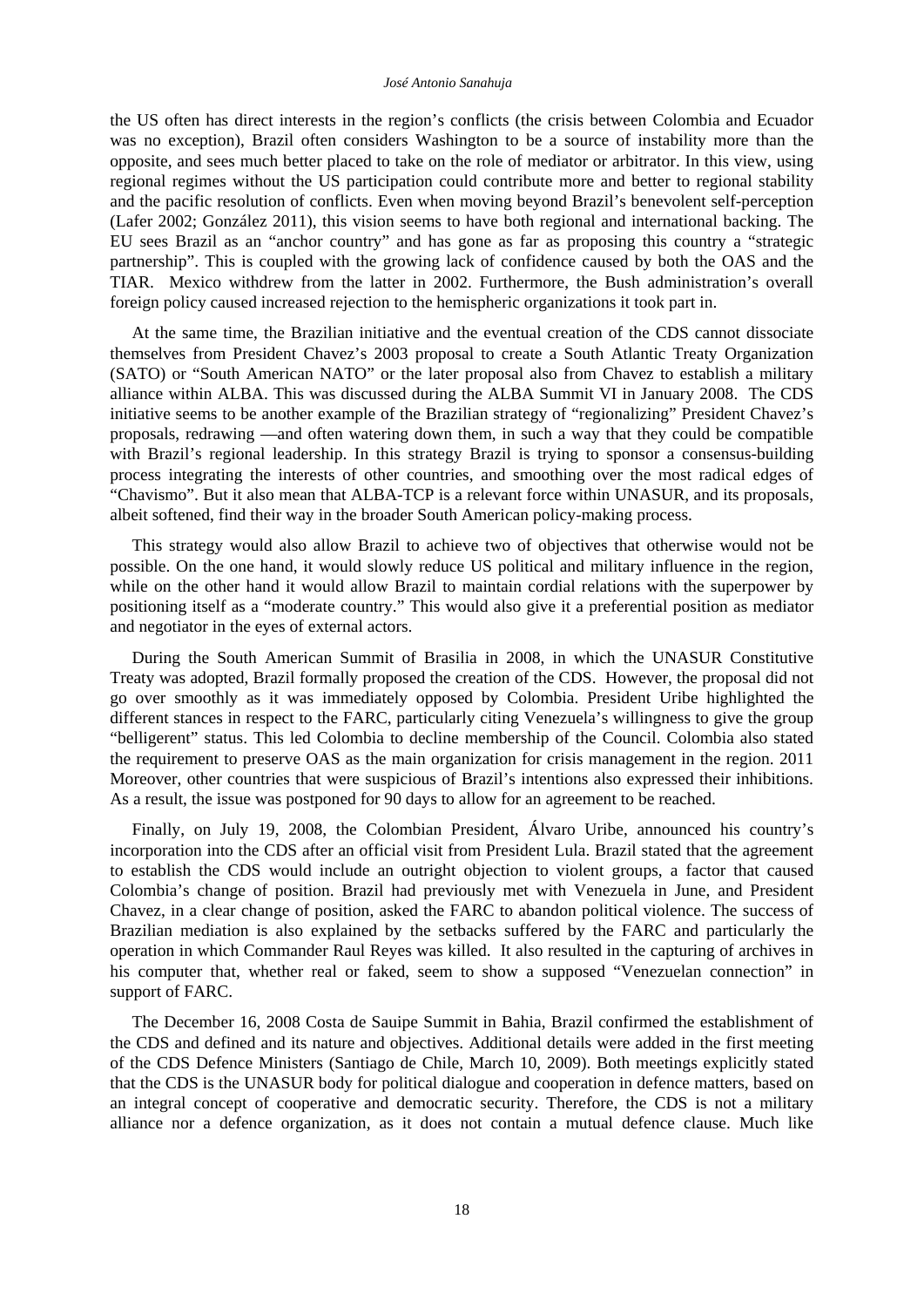UNASUR, the CDS is based on respect for sovereignty and non-intervention and, therefore, cannot participate in UN peacekeeping missions.

Its objectives include the establishment of a South American peace zone free of nuclear weapons and other weapons of mass destruction, the making of a South American defence "identity", to reinforce regional cooperation in defence matters, particularly the sovereign control of the region's natural resources. The explicit rejection of "armed groups at the margin of the law" is included. This wording is intentionally ambiguous with the aim of avoiding the mention of "terrorism" and to satisfy the divergent positions of CDS members. More specific is the 2009-2010 Action Plan, in which the CDS will encourage the adoption of regional positions in multilateral defence forums, the reinforcement of crisis management mechanisms and broader cooperation in defence procurement and military training. It will also include the exchange of experiences in humanitarian action, mine removal, response to humanitarian disasters, UN peacekeeping operations, defence modernization and the incorporation of gender perspectives in defence.

The agreement between Colombia and the US (signed in August 2009), allowing the establishment of US military bases on Colombian soil, was the first "trial by fire" for the CDS. This isn't the place for a detailed discussion of these events, but a general appraisal could be made. In the beginning, the Washington-Bogota alliance and the fracturing relations between the Uribe Government and its neighbours seemed to break the fragile consensus reached in security and defence matters. However, this crisis also proved the collective will to preserve UNASUR and to place the discussion about security issues in the CDS. Moreover, Colombia accepted that its unilateral decision was also a legitime security concern for other UNASUR members, and those countries seemed to accept the Colombian stance about its bilateral alliances, given the internal conflict that it suffers. While Uribe's decision could not be immediately reversed, important agreements regarding transparency and confidence building measures were reached. Later, Juan Manuel Santos, the new Colombian President, decided not to ratify the agreement, in the broader context of an important change of focus towards South America in Colombian foreign policy (Ramirez 2011).

In just three years the CDS has been confirmed as one of the most active sectorial councils within UNASUR. Following the 2009-2010 Action Plan, technical work has been carried out for establishing a common methodology for reporting defence expenditure and assets, and there is a working group for drafting a Peace, Security and cooperation Protocol to the UNASUR Treaty. The Buenos Aires-based Center for Defence and Strategic Studies has been opened with the aim to work out studies in regional defence, security and confidence building. In November 2011 the Defence Ministers met to endorse the 2012 Action Plan. It include important initiatives in defence industry cooperation, such as the feasibility studies for a South American built basic training aircraft, led by Argentina; an unmanned aerial vehicle (UAV), led by Brazil; the armoured vehicles "Gaucho" and "Guaraní"; and further cooperation for the future Brazilian Embraer C-390 military transport aircraft. Other decisions were taken concerning a South American Spatial Agency, and the methodology to compare defence expenditures, a sensitive issue because some of the countries are purchasing new arms systems to modernize its armed forces, risking a new "arms race" in the region. In the framework of the CDS, other noteworthy cooperation initiatives include the 2011 bilateral agreement to modernize the Argentinean missiles with Brazilian technology.

The agendas, achievements and future plans of both the CDS and UNASUR concerning security and defence make clear that the region is focused in a partial approach to security and defence. The democratic nature of UNASUR approach to security is beyond doubt. It is also clear that UNASUR remain committed with the Latin American tradition of South America as a peace zone free of weapons of mass destruction. However, these visions are mainly concerned with the traditional agendas of military and territorial defence and cooperation in military matters. It seems to disregard transnational security issues like illicit drug trafficking or internationally organized crime. The most noticeable feature is the marked securitization of natural resources. CDS seems to be adopting an updated version of a resource-based geopolitical approach to world affairs born in the Brazilian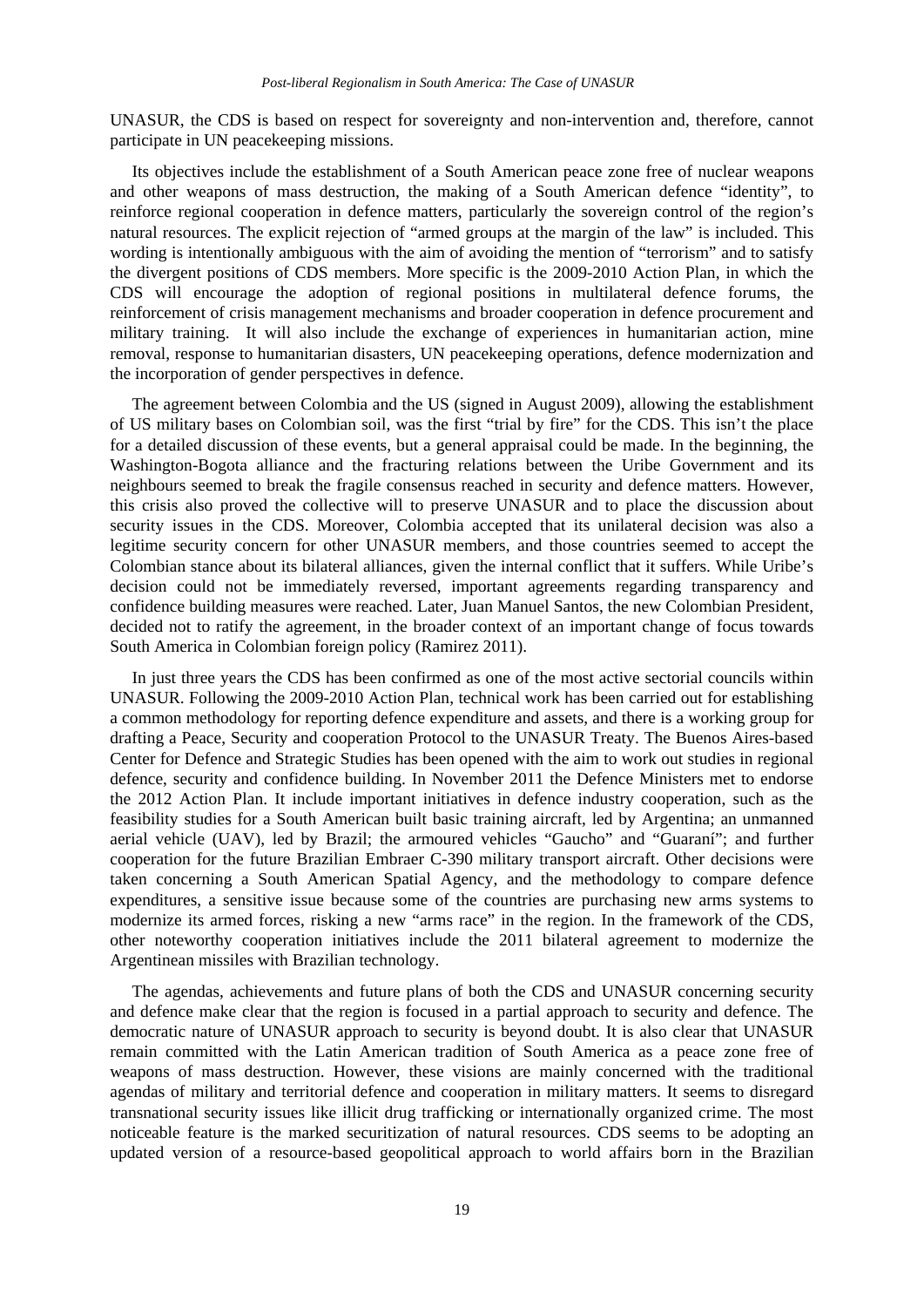military establishment and shared by their Argentinean counterparts. This approach foresee a world of scarcity at the mid century in which the main threat will be related with undefined foreign attempts to control the oil, water, mineral and/o agricultural resources of South America. In the past, this view was centred in the Amazonian basin, but the *pré-sal* oil discoveries by Brazil have triggered strong demands from its military establishment to reinforce the air and naval power of this country, acquiring nuclear-propelled submarines and new fighters. In this context, the CDS and UNASUR seem to be the regional avenue to expand this particular vision $^{13}$ .

#### *Crisis Management by UNASUR: Regionalism and Democratic Compromise*

Given the instability of certain countries, UNASUR has taken on a relevant role as a crisis management mechanism. The Union has already intervened on a number of cases such as the Bolivian crisis of August 2008, the Honduran coup in June 2009 and the Ecuador police uprising (which the government considers a coup) in September 2010.

A political crisis and upsurge of violence began in Bolivia after President Evo Morales's triumph in the recall referendum of August 2008.14 For the first time, UNASUR had to urgently take action and test its abilities in this field. After various appeals by Venezuela, UNASUR Presidents met in Santiago de Chile, in "La Moneda Summit" on September 15, 2008. With the partial support of both Ecuador and Chile, Venezuela tried to gain UNASUR backing for Morales as he faced off with secessionist prefects and US interference. However, some countries, specifically Chile and Brazil, thought that this would only worsen the conflict. In their eyes, UNASUR should contain the escalation of violence, avoid either direct or indirect US involvement via OAS, and push for Bolivian stability, which would in turn secure gas supplies. At the same time, there was clear support in avoiding the risk of separatism and the "Balkanization" of Bolivia. The question of separatism is taboo in the region's political culture and institutional tradition. Indeed, distinct levels of centralization and the defence of the territorial integrity of each state have historically characterized South America. These beliefs existed since the adoption of the *uti possidetis iuris* principle of respect to established borders.

UNASUR's intervention would raise questions over several important issues. The first is related with the balance between Latin American intervention during crisis management —something that rarely existed in the past; and the principle of non-intervention in domestic internal disputes. Questions also arose over to what extent regional leaders such as Brazil should act as mediators, and the risk of perceiving this intervention as a result of particular interests or outright interference. The summit also had to deal with the difficult equilibrium between the need to respect the Bolivian government's legality and legitimacy and the government's responsibility in promoting internal dialogue with the opposition. Furthermore, it was not easy to lessen Bolivia and Venezuela's anti-US rhetoric and at the same time to avoid direct or indirect US involvement, alone or through the OAS.

These balances were achieved by way of the preconditions established by Brazil. They allowed the Summit to be defined by the terms that President "Lula" da Silva had established. Also important were the Chilean presidency's effective action in reaching consensus. To avoid accusation of foreign interference, Brazil demanded the acceptance of its role as mediator by both the Bolivian central and

1

<sup>13 &</sup>quot;Veo a los ejércitos sudamericanos protegiendo los recursos naturales. Entrevista a María Emma Mejía, Secretaria General de UNASUR", *El País*, 23 de junio de 2011, p. 6. See also Raúl Zibechi, "South America consolidates its role as an emerging power", CIP Americas Program, Washington, posted in December 5th, 2011 [\[http://www.cipamericas.org/archives/5748,](http://www.cipamericas.org/archives/5748) accessed 20th December, 2011].

<sup>&</sup>lt;sup>14</sup> In August 2008, after Evo Morales's victory in the recall referendum, the conflict between the Bolivian central government and the country's eastern departments intensified. On September 11, the "Pando Massacre" was carried out and several government-supporting peasants were murdered. Autonomist militias killed no less than 30 people in the municipality of El Porvenir, Pando, and dozens disappeared. After the Bolivian government's state of siege declaration on September 12th, the prefects of the eastern departments called for armed resistance, leading many to fear an upscale in violent confrontations.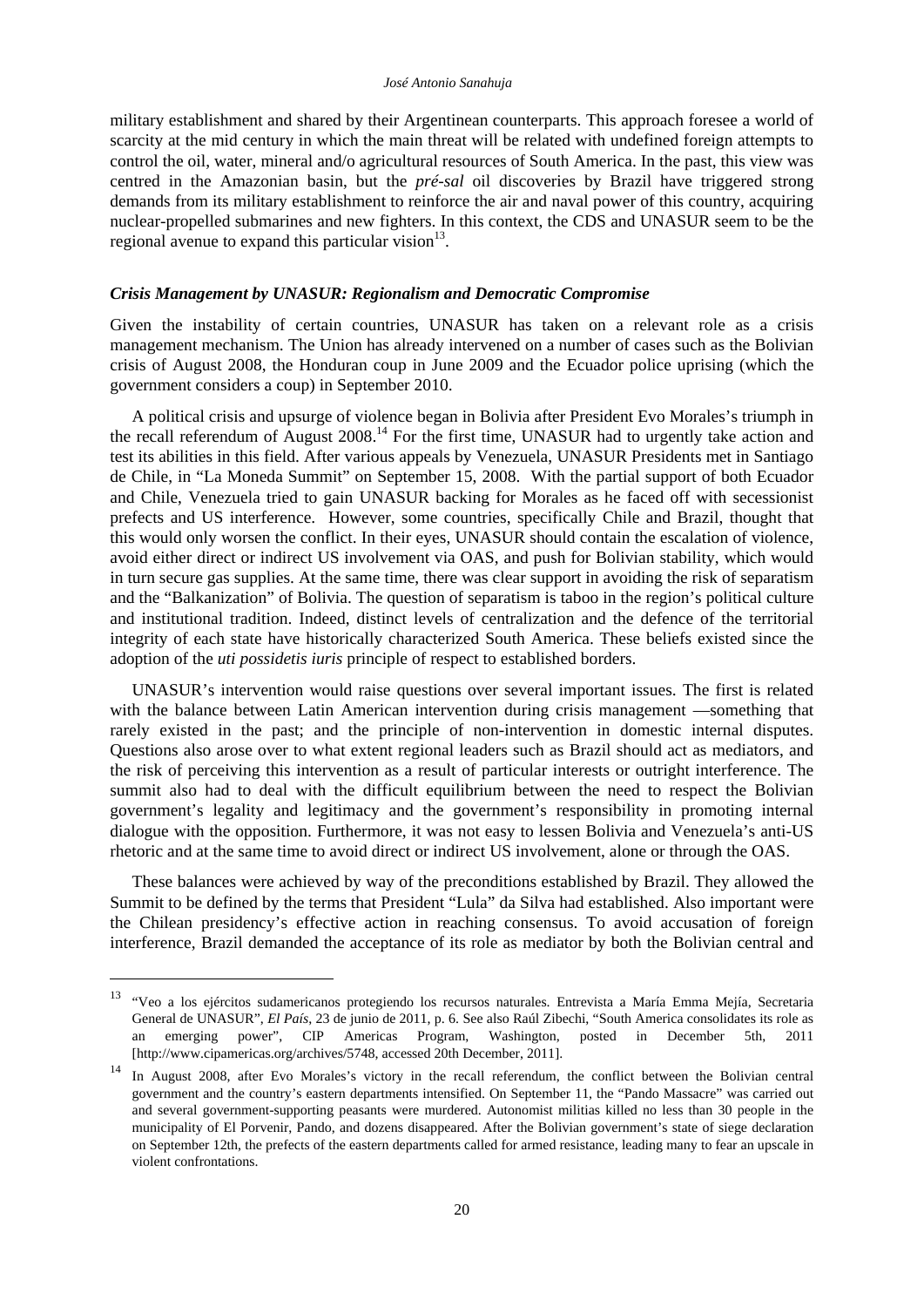autonomist governments before talks began, threatening to block the summit if the confrontation continued. It also demanded that both parts involved in the dispute come to terms through dialogue and that the summit would refrain from criticizing and questioning the US.

When analyzing UNASUR actions during this crisis, it is worth highlighting the positive effects that collective action achieved when satisfying the diverse interests of the member states, in the vicinity or not, that sought Bolivian stability. It also revealed that Brazil only could act as a collective leader, which avoids the suspicions that unilateral action can arouse. The crisis also appeared to indicate that something is changing in UNASUR member states' relation with the traditional concept of sovereignty (Serbin 2010). Under the traditional view, UNASUR would have little room to achieve an agreement when managing a crisis and any action taken would require a general consensus that would be difficult to reach. However this case points out that external intervention is more feasible if it is regional. What is also significant is that UNASUR action could be seen as an instance of the "responsibility to protect" principle, which has been accepted by the United Nations, in its more important dimension: the prevention of conflicts that could lead to crimes against humanity.

While the Bolivian crisis is a clear example of success, the same cannot be said for UNASUR intervention in the 2009 Honduran coup. Despite the relative neglect of the US and Mexico's absence, UNASUR got in line behind Brazil and Venezuela's unilateral initiatives. Furthermore, it could do little in the face of the stubborn resistance of the Honduran oligarchy that supported the coup, as well as the ambiguous attitudes of some member States that were more fearful of an expansion of "Chavism" than they were of a setback to democracy in Honduras. In the end, once the US decided to return its attention to its "backyard," the limits to UNASUR actions were revealed. UNASUR was then left in a unpleasant position because of the failure of the October 2009 agreements to reinstate Zelaya, brokered by the head of the Bureau of Western Hemisphere Affairs of the Department of State, Thomas Shannon. UNASUR had questioned the legality of the elections and attempted to isolate Porfirio Lobo's Government (winner of the elections), putting itself it in position unbearable in the long term.

In the case of Ecuador, the doubts over the true nature of the police uprising did not prevent UNASUR from responding quickly and convincingly, in part because of what had previously happened in Honduras. The quick resolution of this crisis did not allow a proper evaluation of what role the organization could have played. However, what is most relevant is that a decision was made to endow UNASUR with a "democratic clause" in addition to the original Constitutive Treaty. This decision was made in the heat of the October 4, 2010 crisis and was formalized at the South American Summit of Georgetown (Guyana) on November 26 of the same year. The "Additional Protocol to the Constitutive Treaty of UNASUR on Commitment to Democracy" was then established, and once ratified it would be legally binding. The protocol entails rapid response consultative procedures for the deployment of diplomatic missions, the adoption of sanctions (including suspension from participation in the organization), trade sanctions, and even the closing of borders.

Additional decisions in support of democracy have been made, such as the creation of the Electoral Council of UNASUR in 2011. This council sent its first observation mission to the November 2011 elections in Guyana. Elections in 2012 in several UNASUR members, such as Venezuela, will be a text about the trustworthiness of this body.

All of these situations have shown the institutional and regulatory weakness of UNASUR and the risks that come with its strong presidentialism. UNASUR attempts to act as an alternative to the welloiled machinery of the OAS and the Inter American system, which can quickly react to crisis situations through foreign minister meetings, have a Permanent Council, has increased its capacities to deploy diplomatic and electoral observation missions, and include a strong legal and institutional framework in defence of human rights, including an specialized Inter American Court. In contrast, UNASUR presidential meetings must reach unanimous agreements, which are often difficult to achieve, they have no institutional capacities beyond a weak General Secretary, and the visibility and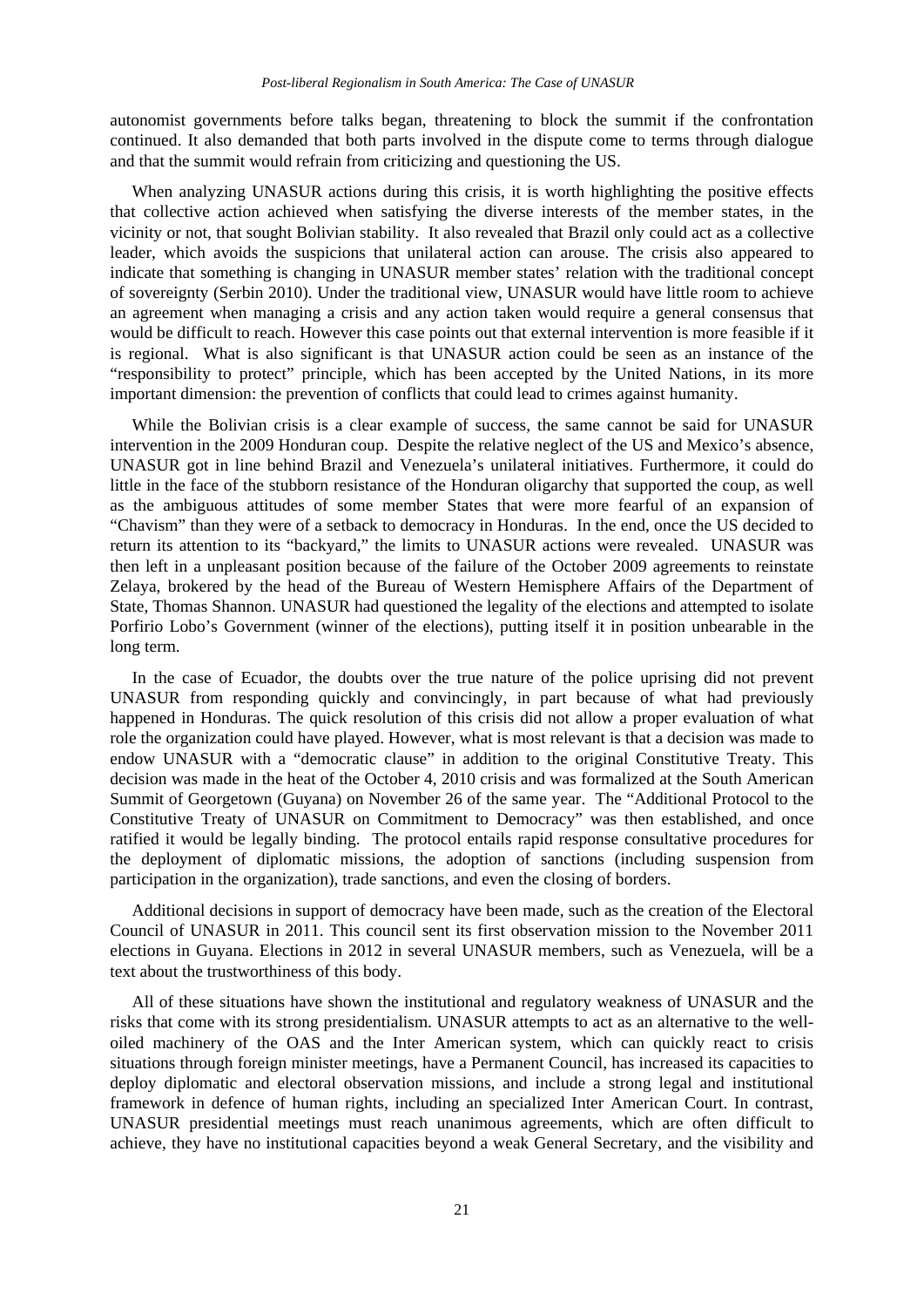high political profile of its "summit diplomacy" is often a double-edged sword when confronting a crisis. On the one hand, if a consensus is reached the political agreements at the regional level will be more effective. However, as it was shown, there is also greater incentive to take up differing stances given the resonance they will have throughout the media if they yield benefits in the domestic political agenda. The adoption of UNASUR's democratic clause could reduce these shortcomings; however, this will have to be proven in practice.

### **UNASUR and the Future of Regionalism in South America**

#### *From UNASUR to CELAC: Geography, politics and ideas*

ALBA-TCP and UNASUR are redefining the South-American political space, the Latin American identities and the own idea of "regionness" in this region. However, beyond their common "post liberal" features, both projects have important differences in their scope, political orientation and viability (Gardini 2011). It appears that ALBA-TCP will not be capable of building the required consensus to be a viable integration project due to its strong ideological orientation. Furthermore, it will be difficult to maintain from the alliance's political voluntarism as well as the limited resources that Venezuela provides, especially the oil-based model that it wishes to extend throughout the region (Romero 2006; Serbin 2011b). However, ALBA-TCP has been successful in widening the political debate over integration and its relation with economic and social development. It is also influencing the political discourses and narratives about regionalism, with a "Bolivarian" ideal and ethos that is closer to the Spanish-speaking countries of Latin America than o Brazil. As previously shown, the majority of the proposals suggested by Venezuela and its counterparts have been reworked into the wider framework of UNASUR, and although the final result does not correspond to Venezuela's original design, South American integration has acquired a more pronounced political and social profile.

UNASUR appears to be the most relevant and viable project within the South American space and has been a true "test case" of post liberal regionalism. However, it also contains a notable paradox. On one hand, UNASUR's appearance and institutionalization seems to show that a fairly robust regional consensus about regionalism and integration still exists. The revamping of the "integrationist reason", this being the fundamentals, objectives and agenda behind integration, also appears to be possible. But its design and evolution also reveal that the necessary consensus is still lacking on many issues and that the institutional framework necessary for making UNASUR a feasible project in the long run have yet to be established. Neither Venezuela's ideological vision nor the increasingly unpredictable combination of unilateralism and "benign hegemony" that characterize Brazil's foreign policy can achieve this, especially if the two countries fail to reach basic agreements and can't come to terms on strategic interests such economic and energy matters. As previously described, different interests from other countries in the region converge in UNASUR; however, even considering the Brazilian giant, none have the influence or the determination to lead the project.

The fate of UNASUR will depend on two major fault lines that are currently driving Latin American regionalism and integration. The first is the fracture between two integration strategies: by one hand, a strategy of endogenous development that is centred in a "wider-Mercosur" including its four members plus Venezuela and maybe Bolivia and Ecuador. By the other hand, a competing strategy increasingly focused in external markets, particularly towards North America and the Asia-Pacific area, assumed by Peru, Colombia, Mexico and the Central American countries. The former entails stricter rules, regulations and institutional compromises, and the latter has chosen the more flexible framework of Open Regionalism, that accommodates liberalized trade policies, "South-North" free trade agreements and more proactive attitudes in relations with Asian markets.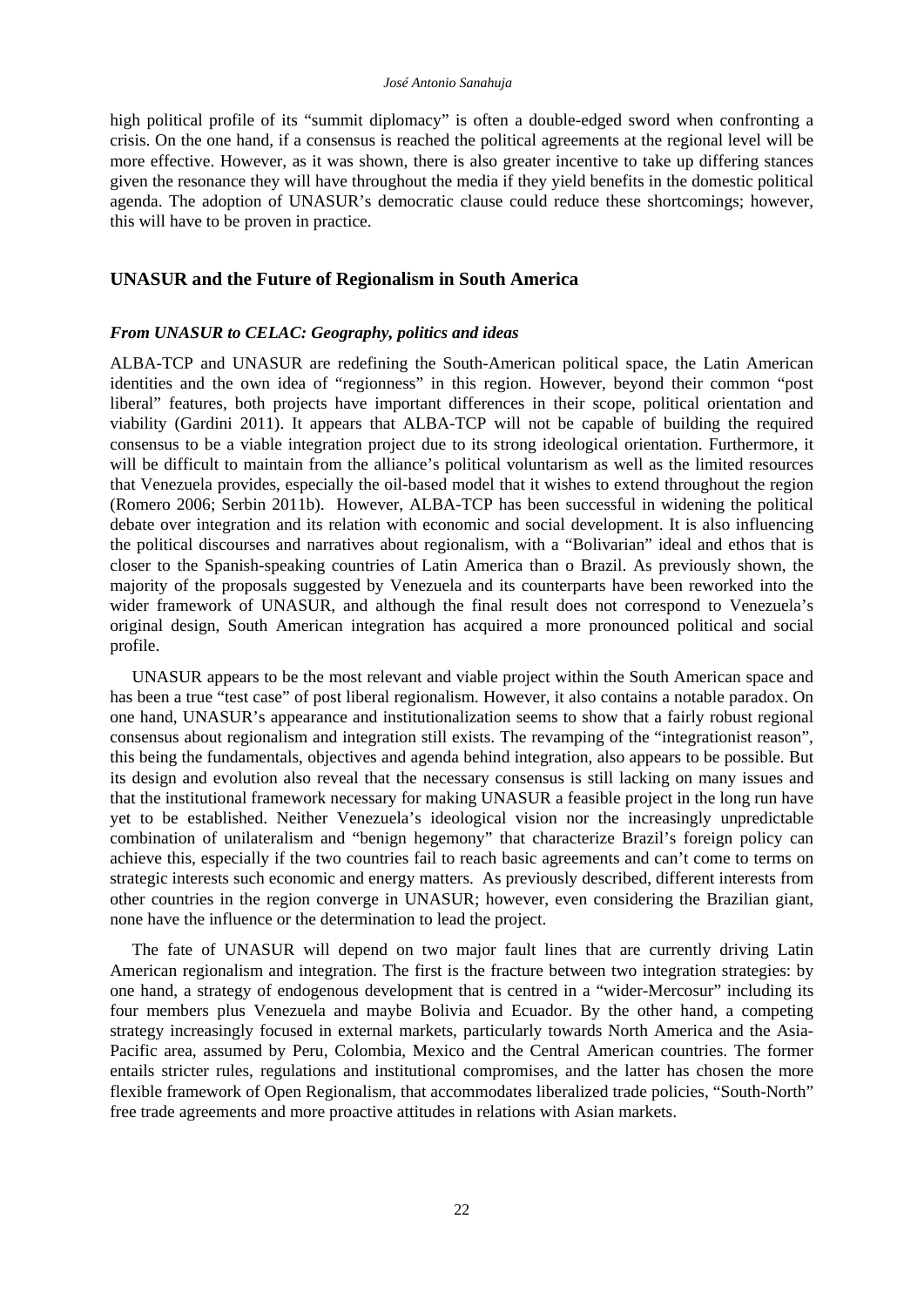The second fracture is the growing division between North and South. By one hand, the countries increasingly linked to a North American geographical, economic and political space through NAFTA, the Dominican Republic-Central America Free Trade Agreement (DR-CAFTA) and the *Mesoamérica* Initiative. The second is being organized around UNASUR and post-liberal regionalism, and it is largely dependent on Brazil's leadership, and its ability to integrate in the same organization countries with quite different economic and foreign policies. As stated earlier, UNASUR is redefining Latin American integration within a South American frame, geographical and symbolic. This is causing Mexico and Central America to strengthen their links with the liberalized North American economic sphere and to reinforce their its own cooperation dynamics based on increasingly interdependent economies, migration flows, environmental issues and security problems.

Is it possible to overcome these fractures? In December 2008 the First Summit of Latin America and the Caribbean (CALC) was held in Costa de Sauipe. In February 2010, under the Mexican presidency of the Rio Group, the second summit, called "of unity" was held in the Mexican Riviera Maya. These summits started the process of creating the Community of States of Latin America and Caribbean (CELAC, by its Spanish acronym). Its nature, scope and content has been the subject of negotiations during 2011, being created at the Third Summit held in Caracas in December 2011.

With the decisions adopted at that Summit, the CELAC is configured as an instrument of policy dialogue and sectorial cooperation in the economic, social, environmental fields, as well as in science and technology and disaster management. Particular importance has the coordination of foreign policies, in order to increase the Latin American clout in international organizations and multilateral fora. In this sense, and so is explicitly acknowledged in the documents adopted at the Summit, the CELAC reflects the historical heritage of the Rio Group, whose work aims to continue with a higher political profile. It is also stated that CELAC will be the Latin American designed partner in the relations both with the EU and the US.

CELAC also assumes the same functions of crisis management and defence of democracy of both the OAS and UNASUR, thus giving the region more choices and room to work, but risking an additional overlapping of institutions and mandates. CELAC, as UNASUR, is configured as a tool to expand the autonomy of the region in its international relations, but has not been proposed as an alternative to the OAS. Through a "Special Statement on the Defence of Democracy", CELAC is adopting a democracy clause that includes a mechanism for consultation, and an array of policy options ranging from mediation to the adoption of sanctions.

Despite its rhetoric and bold objectives, CELAC is only a non-institutionalized mechanism for political consultation and cooperation, and in marked contrast with the OAS or UNASUR, it lacks a constitutive treaty ad it is not a formal international organization, which again expresses the region's preference for a "lite" regionalism with a low level of institutionalization. It is premature to assess the scope of this process, which can be an "enlarged Rio Group" focused on foreign policy, or become an effective coordination instrument in other policy areas, overcoming the divisions that have been brewing between the North and South American areas. However, it could also be seen as an attempt to convert UNASUR into the nucleus of a broader project of Latin American regionalism based on "concentric circles", bringing in the various sub-regional groupings of Central America and the Caribbean. But it his could also be seen as Mexico's desire to diversify its foreign relations and place itself in a wider Latin American framework (Costa Vaz 2010; Rojas Aravena 2011a, 2011b).

# *The key role of Brazil as a regional and global leader*

Brazil is a decisive actor concerning the future of regionalism in South America. It's worth asking whether or not this South American giant has the capabilities, the will, or a detailed blueprint to become the regional "paymaster" and gathering the necessary backing to effectively lead an economically and politically viable South American project. Aside from its public actors (government and diplomacy) the country has important semi-public and private actors that are playing an important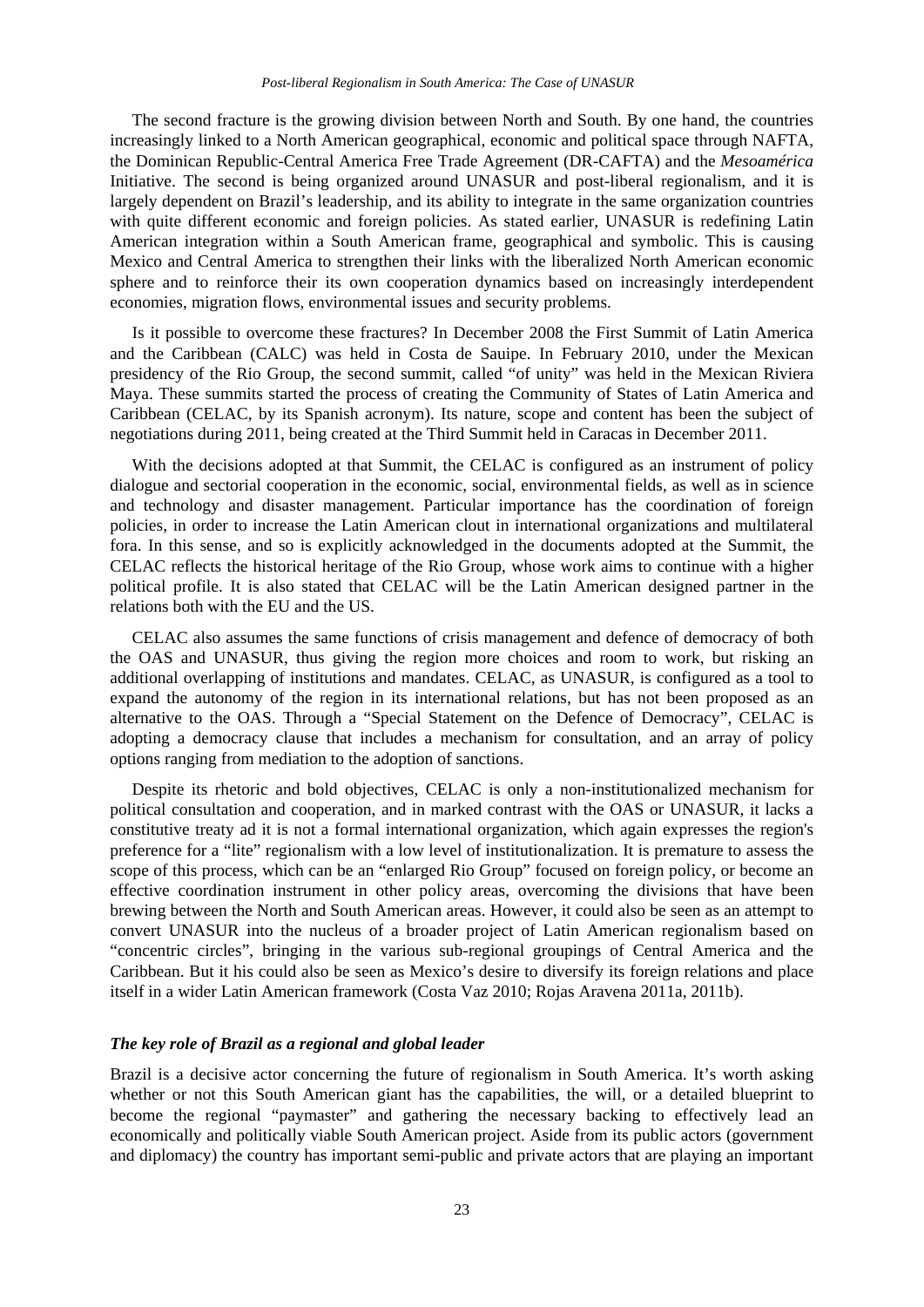role. This includes a manufacturing sector with a strong presence in the region (especially in the transport and automotive sectors), the Brazilian National Bank for Economic and Social Development (BNDES), and "multi-latinas" corporations like Itaú Bank, Petrobras and Odebrecht, that are driving a "de facto" economic integration process (Sennes and Tomazini 2006).

As a sign of Brazil's commitment and will to shape UNASUR and be a constructive leader, both the Cardoso and Lula governments have taken different steps in strengthening South American integration (Fortuna Biato, 2009). This includes Brazil's involvement in the Bank of the South, its contribution (albeit modest, higher than the smaller countries of this group), to the Structural Convergence Fund of Mercosur (FOCEM, by its Spanish acronym); its growing commitment (via BNDES) to the financing of the IIRSA regional infrastructure; its growing "South-South" cooperation; its involvement in security initiatives matters such as the CDS, and its complex relationship with Venezuela, in which the Lula Government and later Dilma Rouseff Government has tried to smoothen some of President Chavez's most radical initiatives driving them towards the regional framework.

The self-perception of Brasil as "benign leader" is not always matched with its neighbour's view, often characterized by distrust and resentment towards its power. Some neighbours consider Brazil's political and diplomatic stances "hegemonic". The behaviour of some of its public and private actors, such the BNDES, Petrobras or Odebrecht is often similar to other multinational foreign corporations. Brazilian diplomacy has earned an unfavourable reputation due to their unilateral moves. Brazil's South American commitment should not be taken for granted either. One example of this is Brazil's position in the World Trade Organization (WTO) and other international forums. Unlike Venezuela or Argentina, Brazil's stance is often based on a pragmatic cost-benefit analysis, and this behaviour is even more frequent with Dilma Rouseff's Presidency. Ideology or principles, despite their prominence in the Worker's Party governments, have not prevented Brazil from taking unilateral decisions when it considers its national interests to be at stake.<sup>1</sup>

Even the Brazilian commitments with Mercosur or UNASUR do not seem to reflect a broad consensus among the main political forces. For instance during the 2010 presidential elections the opposition candidate, José Serra, proposed to make Mercosur more "flexible" allowing Brazil to negotiate bilateral free trade agreements (whether with the US or the EU). He also expressed his will to make Brazil's international engagement less subject to regional commitments. Logically, Brazilian ambivalence could serve as an argument to support either favourable or unfavourable interpretations concerning its commitment with UNASUR and South American regionalism.

For a deeper understanding of this ambivalence a more detailed analysis of the country's political actors and foreign policy-making would be required. The different Brazilian governments and their diplomacy, the most professional in the region, constructed a foreign policy that is based on realist visions and clear concepts about the main national interests of Brazil. Given the huge asymmetries existing between Brazil and its partners, this country has a natural tendency to use its political and economic muscle to pursue its own interests and reduce costs. For some observers President Lula propelled a much more "ideological" rather than "realist" foreign policy (Ayllón and Viola 2006) and that the Dilma Rouseff Presidency is more "pragmatic." In fact, all the Worker's Party governments have held true to this realist tradition, and only a small circle of President Lula's advisers attempted to shift the focus towards social issues and "South-South" relations.

The Brazilian Government and its diplomacy, much like other countries in the region, remain opposed to deep commitments in trade, finance and foreign policy matters, and its regional vision

-

<sup>&</sup>lt;sup>15</sup> This ambivalence was seen when Brazil had to defend Petrobras's interests when Bolivia decided to nationalize the gas industry; in the controversy between the Brazilian construction company, Odebrecht, and the Ecuadorian Government by the construction failures of the San Francisco hydroelectric power station; and in the long-standing dispute between Paraguay and Brazil over the prices of Itaipú energy exports to Brazil. Regarding multilateral forums, we must also remember the Mercosur split created because Brazil's unilateral stance during the final stage of WTO Doha trade talks.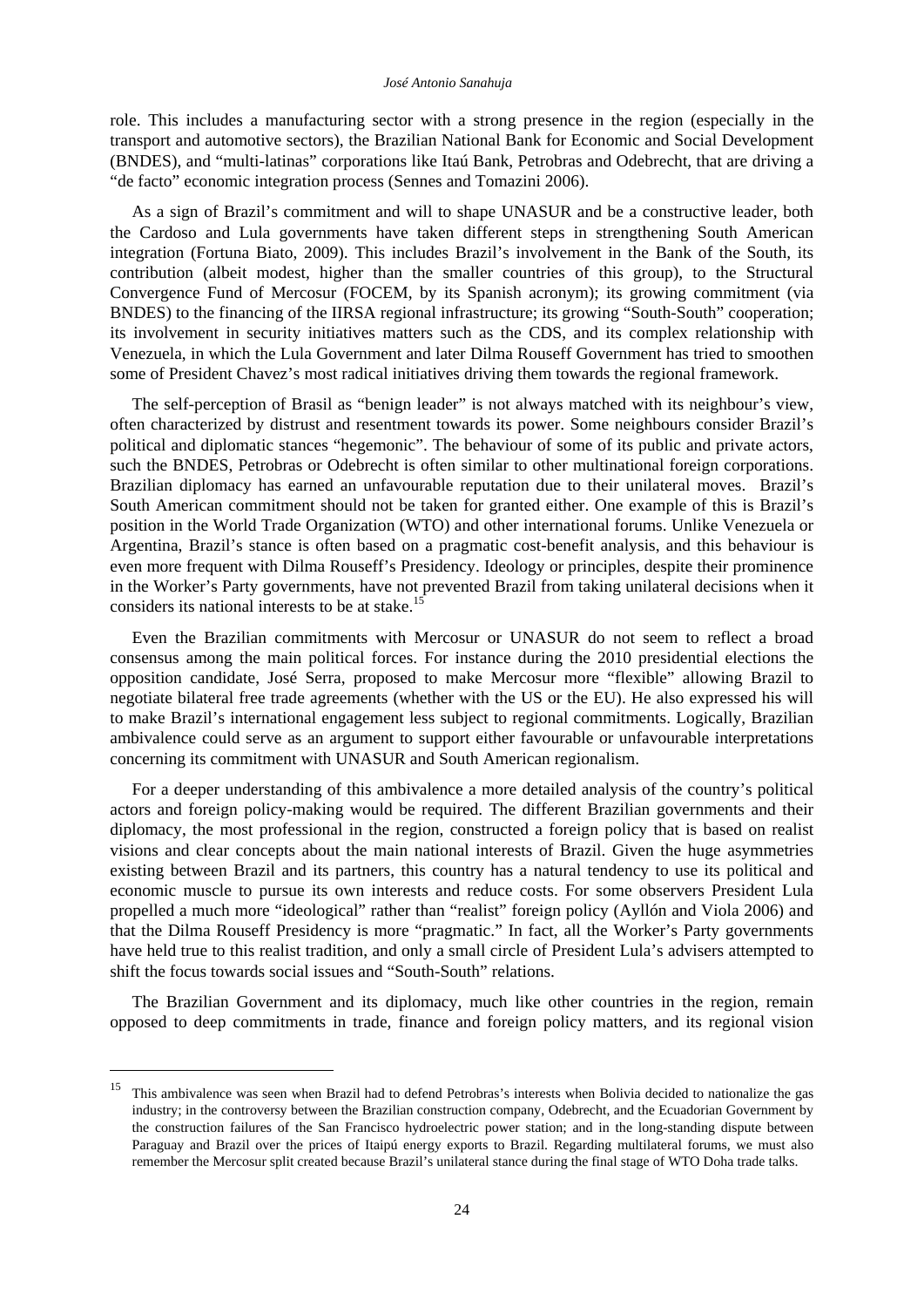shows a clear preference for intergovernmental agreements with a low level of institutionalization.<sup>16</sup> It also appears that Brazil's elite have yet to accept the fact that the country needs its regional counterparts if it wants to achieve its global objectives, increase its status as a negotiator and sustain the modernization of a productive structure that will depend on a wider market to reach its objectives. These elites have developed a complacent and unrealistic view of Brazil's foreign policy, leadership and regional relations, a view that their neighbours do not share (González 2011). As previously mentioned, the international and regional strategy of the successive Workers' Party governments tried combine *realpolitik* with ideology, i.e., the traditional "Westfalian" approach of Itamaraty, and the "Porto-Alegre" vision of the Worker's Party. This policy matrix —it could be named "Southfalia" (Tokatlian 2011), is intrinsically contradictory and place Brazil in a very difficult balance.

However, Brazil is the only country with the economic and political capacities to become the region's *paymaster* taking on the real costs of regional leadership; however, this would entail a different strategy than it currently has in place. This strategy has yet to come, because prior to it, Brazil needs to build up a new consensus on foreign policy involving actors so diverse as the diplomatic service, the armed forces, the academia, political parties, private sector and other governmental bureaucracies. Ultimately, Latin American regionalism will be determined at a great extent by this design.

#### **Final Considerations**

-

This paper analyzes the case of UNASUR as an expression of the emerging "post liberal regionalism" strategies. Through this organization, the traditional unionism and the aspirations of Latin American regional integration are redefined in a South American geographic and ideational framework. Through this strategy South America became a political and economic construct in order to respond to globalization challenges and to achieve its members' goals in development, regional autonomy (particularly in regards to the US), international influence and at the same time domestic governance of the involved countries. Nevertheless, the limits of this project's future are being defined by nationalism, traditional visions of sovereignty and by a regional construction that involve significant institutional limitations *ab initio*, which are product of its intergovernmental logic, internal asymmetries and ambivalent Brazilian leadership.

Reaching the objectives set forth by UNASUR will require a political project and an international design that promotes effective political dialogue and policy convergence and cooperation in infrastructure, energy and finance, as well as other policies supporting international competitiveness and social cohesion. The project must also be flexible enough to allow the different economic and international strategies pursued in the region: from the "hub and spoke" strategies like those that some of South America's Pacific coast countries, to the more demanding model of Mercosur. It must allow a certain degree of political autonomy and the required economic incentives to attract and integrate all of the members. This is true particularly of Brazil, as it aspires to be a regional leader and global power. Furthermore, UNASUR will have to integrate and redirect Venezuela's initiatives in an attempt to avoid confrontation with ALBA-TCP. The union will also have to resolve the problems caused by its significant internal imbalances and asymmetries and calm down widespread concerns over Brazil's ambivalent leadership.

Relations with external actors, particularly the US, continue to be a key factor. While some countries opt to deepen their relations with the US through economic integration such as "South-North" free trade agreements, for others the search for autonomy continues to be a overarching goal. This desire for autonomy from global markets and US influence is one of the main arguments used

<sup>16</sup> It is important to remember that Brazil's constitutional regulations reject the primacy of supranational norms over the domestic law.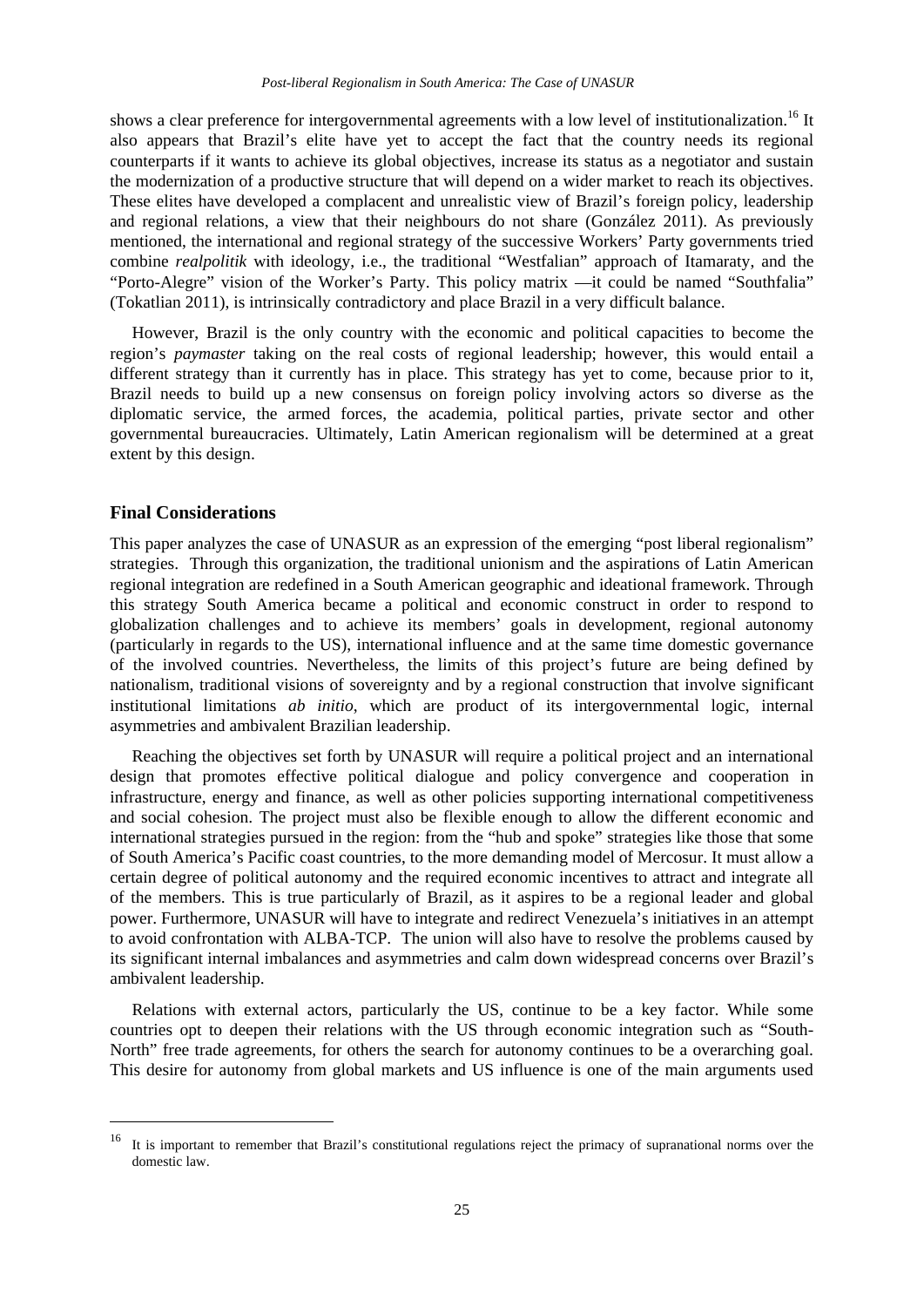when explaining why UNASUR or the CDS should exist. The concessions being made to assure the regional project's viability seem to coincide with this objective.

The case of UNASUR reveals that two hundred years after independence, nationalism and unionism, which are deeply rooted in the identities, political culture and collective subjetivities of Latin America, continue being axiological discourses in which political actors became socialized and domestic politics, foreign policy and the region's international projects are framed. Therefore, the analysis requires a theoretical framework beyond national interests, functional factors, rational preferences and institutional variables. These dimensions do exists, but they are framed and constructed by a combination of material and ideological elements (particularly identities and values) that pertain to the Latin American context, giving relevance of a social-constructivist approximation.

Hence the contradictory and paradoxical faces of post-liberal regionalism. By one hand, the participant countries seems to recognize that the interdependencies and risks derived from transnationalization dynamics and globalization processes demand regulatory policies and frameworks beyond the limits of the nation-State, and that regionalism and multilateralism are part of the answers. However, at the extent that these dynamics are depicted as neoliberalism, the answer is also the "return of the State" and the reinforcement of the deep nationalism present in the region's identities and sociopolitical culture, and the classic "Westphalian" discourses and practices of national sovereignty, that could be also named "Southphalian", in its Latin American redefinition. This ideational framework sets the potential and limits of regionalism. It determines its intergovernmental nature, limiting its effectiveness and scope.

Once again, it speaks of the classic Latin American "trilemma" between the nation-State, the desire for an effective regional integration and the search for autonomy on the international scene. In an apparent paradox, these three objectives demand the "de-nationalization" of the concept of sovereignty, space and the "locus" of politics and power, allowing further advances towards a "post-Westphalian" concept of state, and pooled sovereignty. UNASUR could prove to be a window of opportunity for this conceptual and political shift. Only through effective South American regionalism will the countries of the region be able to consolidate their internal capacities for governance while being also more active stakeholders of global governance in the post-hegemonic international system that appears to be emerging in the  $21<sup>st</sup>$  century.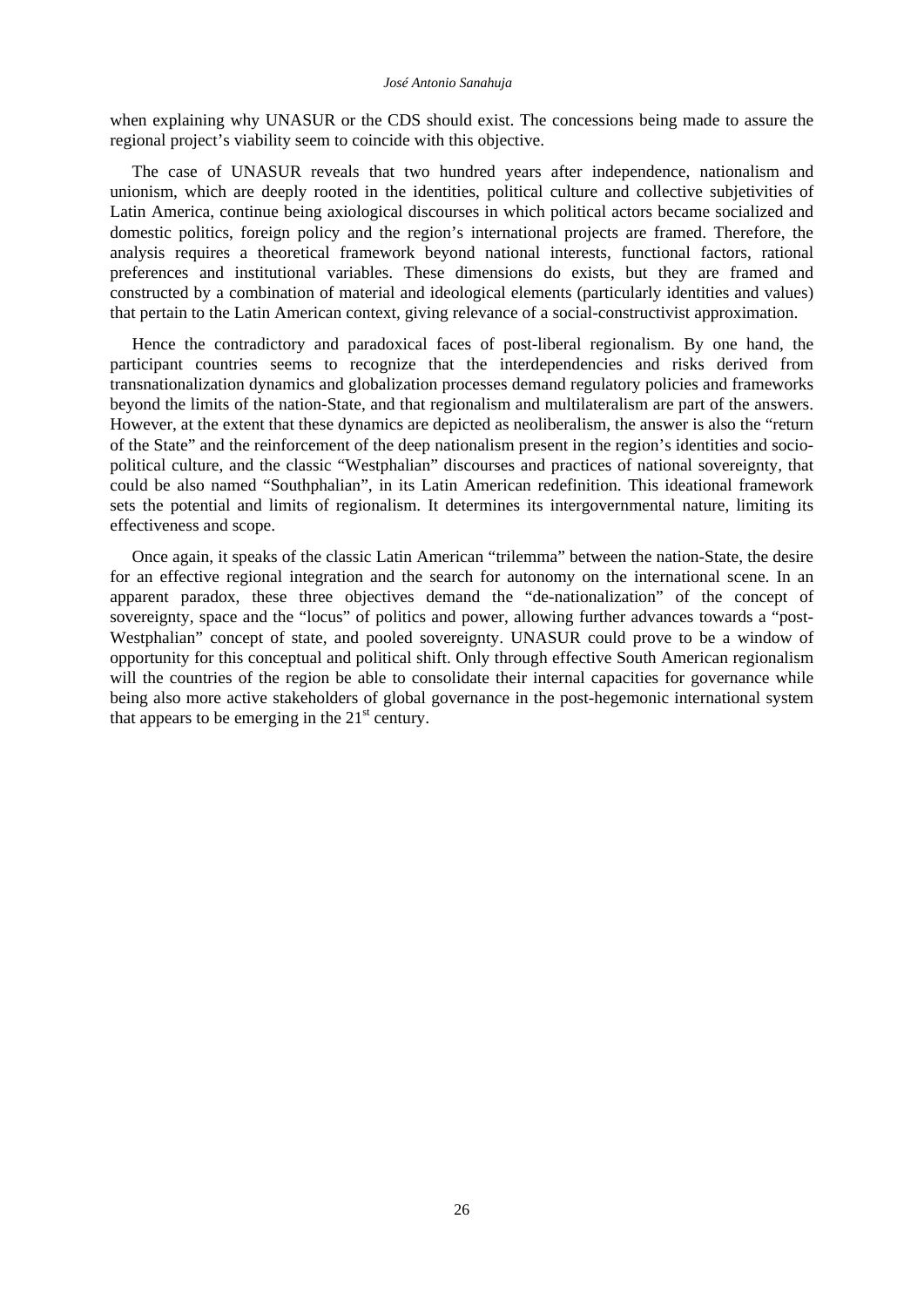### **Bibliographical references**

- Altmann, J. (ed.) (2011*). América Latina y el caribe: ALBA: ¿Una nueva forma de integración regional? Buenos Aires,* Teseo/FLACSO
- Arenal, C. (2002). "La nueva sociedad mundial y las nuevas realidades internacionales. Un reto para la teoría y para la política". *Cursos de Derecho Internacional y Relaciones Internacionales de Vitoria-Gasteiz 2001.* Bilbao, Servicio Editorial de la Universidad del País Vasco, pp. 17-85
- Arenal, C. (2009). "Mundialización, creciente interdependencia y globalización en las relaciones internacionales". VV AA. *Cursos de Derecho Internacional de Vitoria-Gasteiz*. Bilbao, Universidad del País Vasco, pp. 181-268
- Audley, J. J. *et al.* (2003). *NAFTA's Promise and Reality: Lessons from Mexico for the Hemisphere*, Washington, Carnegie Endowment for International Peace
- Ayllón, B and E. Viola (2006). "Lula y el déficit de realismo estratégico en política exterior". *Política Exterior* no. 113, September-October, pp. 123-135
- Ayuso, A. (2010). "Integración con equidad. Instrumentos para el tratamiento de las asimetrías en América del Sur", en M. Cienfuegos and J. A. Sanahuja (Coords.), *Una región en construcción. UNASUR y la integración en América del Sur*. Barcelona, CIDOB, pp. 137-178
- Bacaria, J. (2010). "Fines integracionistas y posibilidades financieras del Banco del Sur", en M. Cienfuegos and J. A. Sanahuja (Coords.), *Una región en construcción. UNASUR y la integración en América del Sur*. Barcelona, CIDOB, pp. 245-272.
- Bodemer, K. (2010), "Integración energética en América del Sur: ¿eje de integración o de fragmentación?", en M. Cienfuegos and J. A. Sanahuja (Coords.), *Una región en construcción. UNASUR y la integración en América del Sur*. Barcelona, CIDOB, pp. 179-205.
- Bouzas, E., P. Motta Vega and S. Ríos (2007). "Crisis y perspectivas de la integración latinoamericana". *Foreign Affairs en Español*, vol. 7, nº 4, pp. 61-68.
- Briceño, J. (2010). "La iniciativa del Arco del Pacífico Latinoamericano". *Nueva Sociedad* nº 228, julio-agosto, pp. 44-59
- Burges, S. W. (2007). "Building a Global Southern Coalition: the competing approaches of Brazil's Lula and Venezuela's Chavez". *Third World Quarterly* vol. 28, no. 7, pp. 1.343-1.358
- Burki, S. J.; G. E. Perry, and S. Calvo (1998). Trade: Towards Open Regionalism. Annual Bank Conference on Development in Latin America and the Caribbean 1997. Washington, World Bank
- Cardona, D. (2005). "¿Tiene futuro la Comunidad Sudamericana de Naciones?". *Foreign Affairs en Español*, vol. 5, no. 5, pp. 84-92
- CEPAL (1994). *El regionalismo abierto en América Latina y el Caribe. La integración económica al servicio de la transformación productiva con equidad*. Santiago de Chile, Comisión Económica para América Latina y el Caribe (CEPAL). Document CLC/G.1801/Rev. 1-P
- CEPAL (2011). *Infraestructura para la integración regional*. Santiago de Chile, Comisión Económica para América Latina y el Caribe (CEPAL). Document LC./L 3408, November
- Christensen, S. F. (2007). "The influence of nationalism in Mercosur and in South America can the regional integration project survive?". *Revista Brasileira de Politica Internacional*, vol. 50, no. 1, pp. 139-158.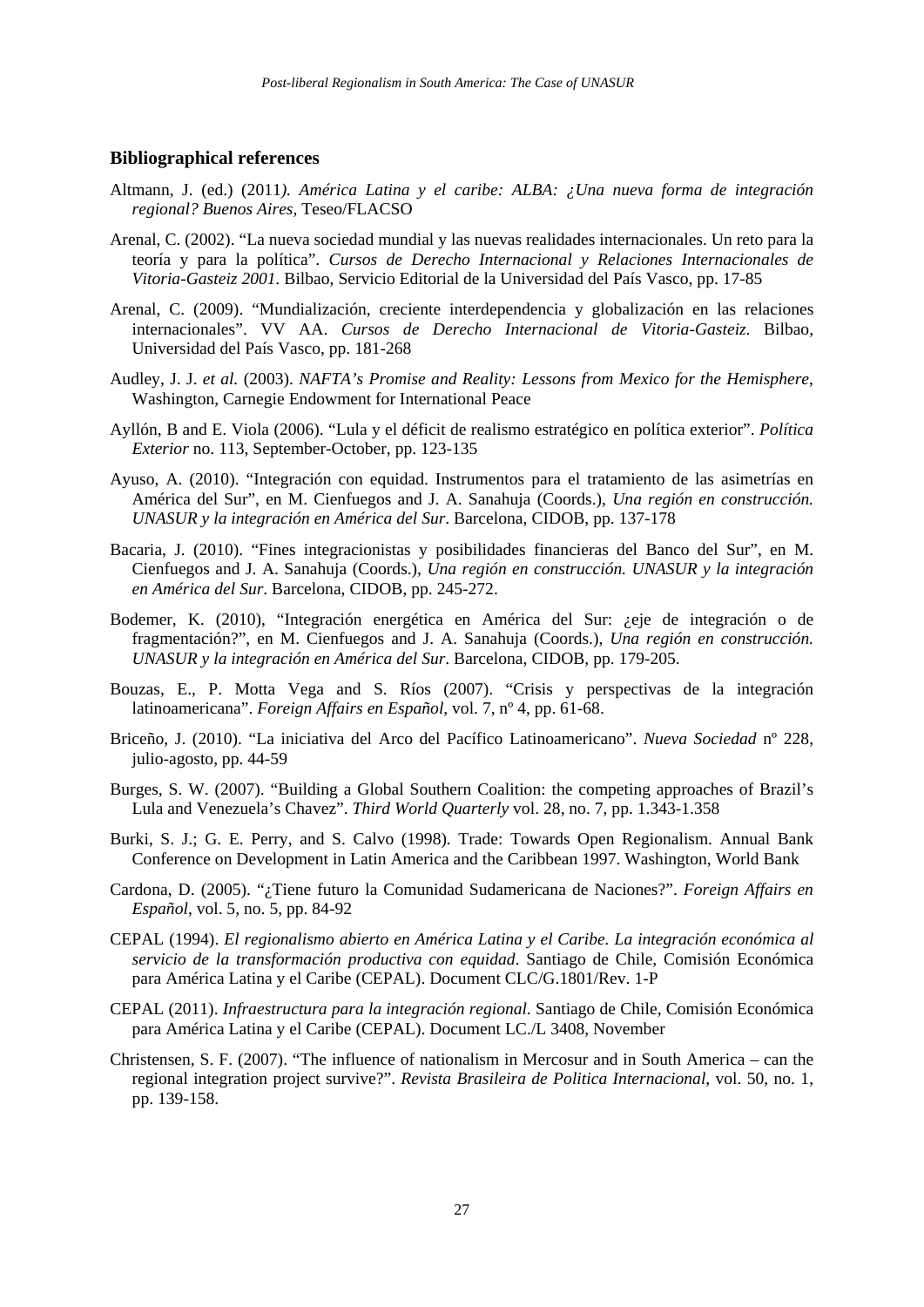- Cienfuegos, M. (2006). "Las relaciones entre la Comunidad Andina y el Mercosur: una asociación (in)viable?. VV AA. *Cursos de Derecho Internacional de Vitoria-Gasteiz 2005*. Bilbao, Universidad del País Vasco, pp. 85-161.
- Cienfuegos, M. and J. A. Sanahuja (Coords.) (2010). *Una región en construcción. UNASUR y la integración en América del Sur*. Barcelona. CIDOB
- Consejo de Defensa Sudamericano (2009). *Consejo de Defensa Sudamericano de la UNASUR. Crónica de su gestación*. Santiago de Chile, Ministerio de Defensa
- CSN (2006), *Convergencia de los acuerdos de integración económica en Sudamérica.* Comunidad Sudamericana de Naciones (CSN) (Available online in: [http://www.comunidadandina.org/csn/Documento\\_Convergencia.pdf.\)](http://www.comunidadandina.org/csn/Documento_Convergencia.pdf)
- Díaz Barrado, C. and M. A. Cano (2007). *La Unión de Naciones Suramericanas (UNASUR). Análisis e instrumentos*. Madrid. Centro de Estudios de Iberoamérica (CEIB), Cuadernos no. 1
- Fernández, W. (2010). "La integración física y la viabilidad de IIRSA", en Cienfuegos, M. y J. A. Sanahuja (Coords.). *Una región en construcción. UNASUR y la integración en América del Sur*. Barcelona. CIDOB, pp. 207-243.
- Fortuna Biato, M. (2009). "La política exterior de Brasil. ¿Integrar o despegar?" *Política Exterior,* vol. XXIII, no. 131, pp. 45-58.
- Fritz, Th. (2007). ALBA contra ALCA. La Alternativa Bolivariana para las Américas: una nueva vía para la integración regional en Latinoamérica. Berlín, Centro de Investigación y Documentación Chile-Latinoamérica, April
- Gardini, G. L. (2011). "Unity and Diversity in Latin American Visions of Regional Integration", in G. L. Gardini and P. Lambert. *Latin American Foreign Policies: Between Ideology and Pragmatism*. London, Palgrave Macmillan, pp. 235-254
- Gill, S. (1995). "Globalization, Market Civilization and Disciplinary Neoliberalism", *Millennium. Journal of International Studies*, vol. 24, no. 1, pp. 399-423
- Gill, S. (1998). "New Constitutionalism, Democratization and Global Political Economy", *Pacifica Review* vol. 10, no. 1, February, pp. 23-28
- Giacalone, R. (2006). "La Comunidad Sudamericana de Naciones: ¿Una alianza entre izquierda y empresarios? *Nueva Sociedad* no. 202, March-April, pp. 74-86
- González, G. et al.) (2011). Las Américas y el Mundo 2010-2011. Opinión pública y política exterior en Brasil, Colombia, Ecuador, México y Perú. México, CIDE
- Gomes Saraiva, M. y J. Briceño (2009). "Argentina, Brasil e Venezuela: as diferentes percepções sobre a construção do Mercosul". *Revista Brasileira de Politica Exterior*, vol. 52, no. 1, pp. 149- 166
- Gratius, S. (2007). *Brasil en las Américas: ¿una potencia regional pacificadora?*. Madrid. FRIDE, documento de trabajo no. 35, April
- Gratius, S. (2008). "¿Hacia una OTAN sudamericana? Brasil y el Consejo de Defensa Sudamericano". *FRIDE Comentario*, April.
- Hettne, B. (2005), "Beyond the "New" Regionalism". *New Political Economy* vol. 10, no. 4, pp 543- 571
- Honty, G. (2006), "Energía en Sudamérica: una interconexión que no integra", *Nueva Sociedad* no. 204, July-August, pp. 119-134
- Hufbauer, G. C.; D. Orejas, and J. J. Schott (Eds.) (2003). *Nafta: A Seven-Year Appraisal*. Washington, Institute for International Economics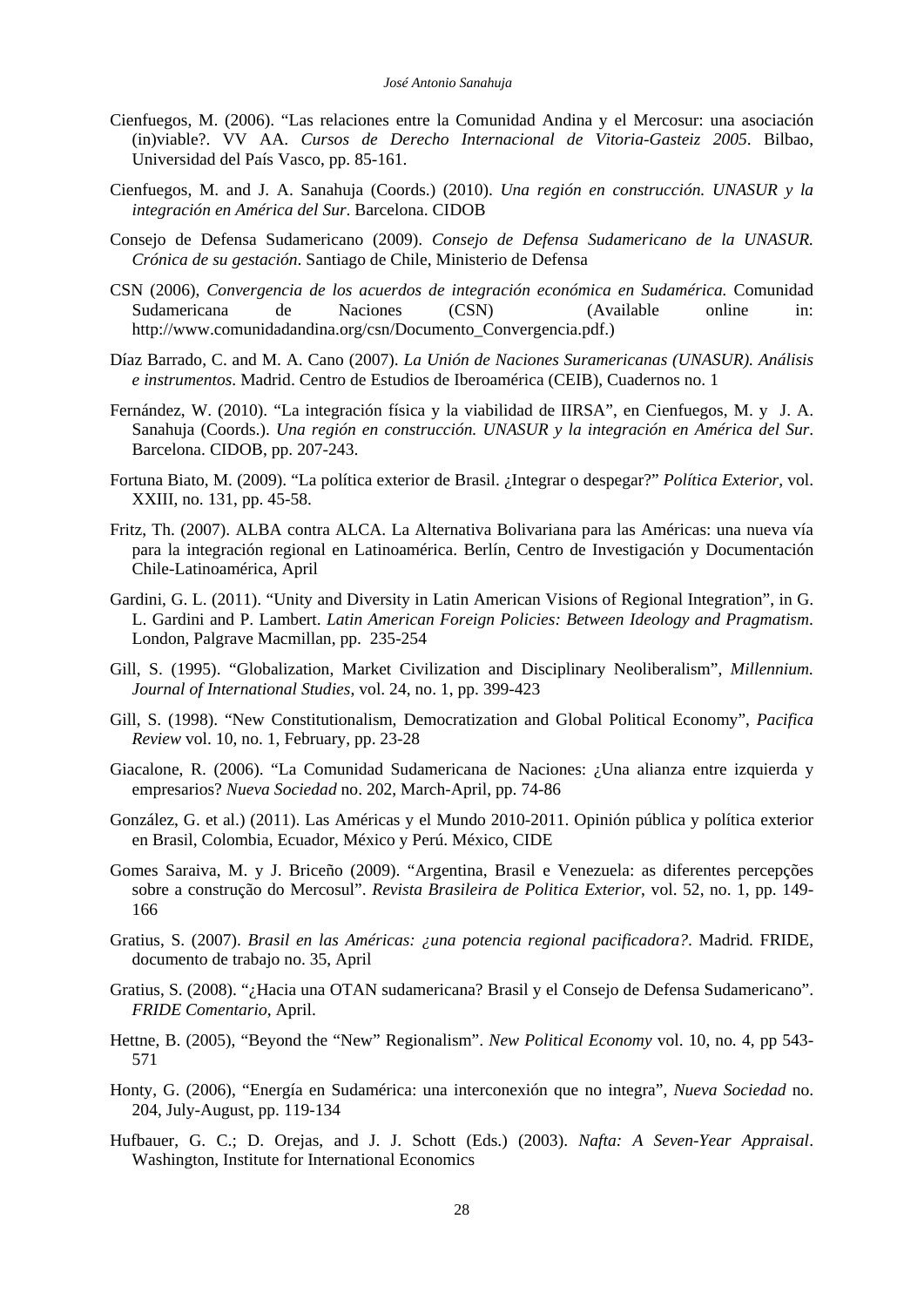- Hurrell, A. (1995). "Regionalism: theoretical perspectives". L. Fawcett and A. Hurrell (eds.). *Regionalism in World Politics.* Oxford, Oxford University Press
- Legler, Thomas (2010). "Gobernanza regional. El vínculo multilateral". *Foreign Affairs Latinoamérica* vol. 10, nº 3, pp. 18-23
- Legler, T. and A. Santa-Cruz (eds.) (2011). "Los desafíos del multilateralismo en América Latina". Special issue of *Pensamiento Propio* no. 33
- IDB (2002). Beyond Borders: The New Regionalism in Latin America. Economic and Social Progress in Latina America. Report 2002. Washington, Inter American Development Bank (IDB), The Johns Hopkins University Press
- Kose, M.; Ayhan, G. M. Meredith and C. M. Towe (2004). *How NAFTA has Affected the Mexican Economy? Review and Evidence*. Washington, International Monetary Fund, working paper no. 04/59, April
- Lafer, C. (2002). *La identidad internacional de Brasil.* Buenos Aires, Fondo de Cultura Económica
- Lederman, D.; W. Maloney and L. Servén (2003). *Lessons fron NAFTA for Latin American and Caribbean Countries*. Washington, World Bank, December
- Martínez, M. J. (2007). "Banco del Sur: ¿lógica o desafío?. *Política Exterior* no. 119, September-October, pp. 29-33.
- Molina, F. (2007). "Los retos de la integración regional: de la Comunidad Suramericana de Naciones a la UNASUR". VV AA. *La integración sudamericana: presencia de Venezuela y Brasil*. Caracas. Universidad Central de Venezuela, pp. 55-83
- Motta, P. and S. Ríos (2007). *O Regionalismo pós-liberal na América do Sul: origens, iniciativas e dilemas*. Santiago de Chile. CEPAL. Serie comercio internacional, no. 62, July, LC/L-2776-P
- Oliva, C. (2007), "El ALBA y la UNASUR: entre la concertación y la confrontación", en A. Serbin *et al.*, *Anuario de la integración regional de América Latina y el Gran Caribe no. 6*, Buenos Aires, CRIES, , pp. 71-86
- Payne, A. and A. Gamble (Eds.) (1996). *Regionalism and World Order*. Basingstoke, Macmillan
- Peña, F. (2009). "La integración del espacio sudamericano. ¿La UNASUR y Mercosur pueden complementarse?". *Revista Nueva Sociedad no. 219*, pp 46-58
- Perrotta, D.; G. Fulquet and E. Inchauspe (2010). Luces y sombras de la internacionalización de las empresas brasileñas en Sudamérica: ¿Integración o interacción?. Buenos Aires. Nueva Sociedad
- Ramírez, S. (2011). "El giro de la política exterior colombiana". *Nueva Sociedad* no. 231, January-February, pp. 79-95
- Rodrik, D. (2000). "How far international economic integration will go?" *Journal of Economic Perspectives* vol. 14, no. 1, Winter, pp. 177-186.
- Reid, M. (2006). "Time to wake up. A survey of México". *The Economist*, November 16th
- Reza, G. (2006). Integración económica en América Latina. Hacia una nueva comunidad regional en el siglo XXI. México. Plaza y Valdés.
- Rodrik, D. (2000). "How far international economic integration will go?". *Journal of Economic Perspectives* vol. 14, no. 1, Winter, pp. 177-186.
- Rojas Aravena, F. (2011a): "Comunidad de Estados Latinoamericanos y Caribeños: ¿Es una opción viable para consolidar el multilateralismo y la integración latinoamericana", en F. Rojas Aravena (ed.), *Multilateralismo vs. soberanía: la construcción de la Comunidad de Estados Latinoamericanos y Caribeños*. Buenos Aires, Teseo/FLACSO, pp. 135-158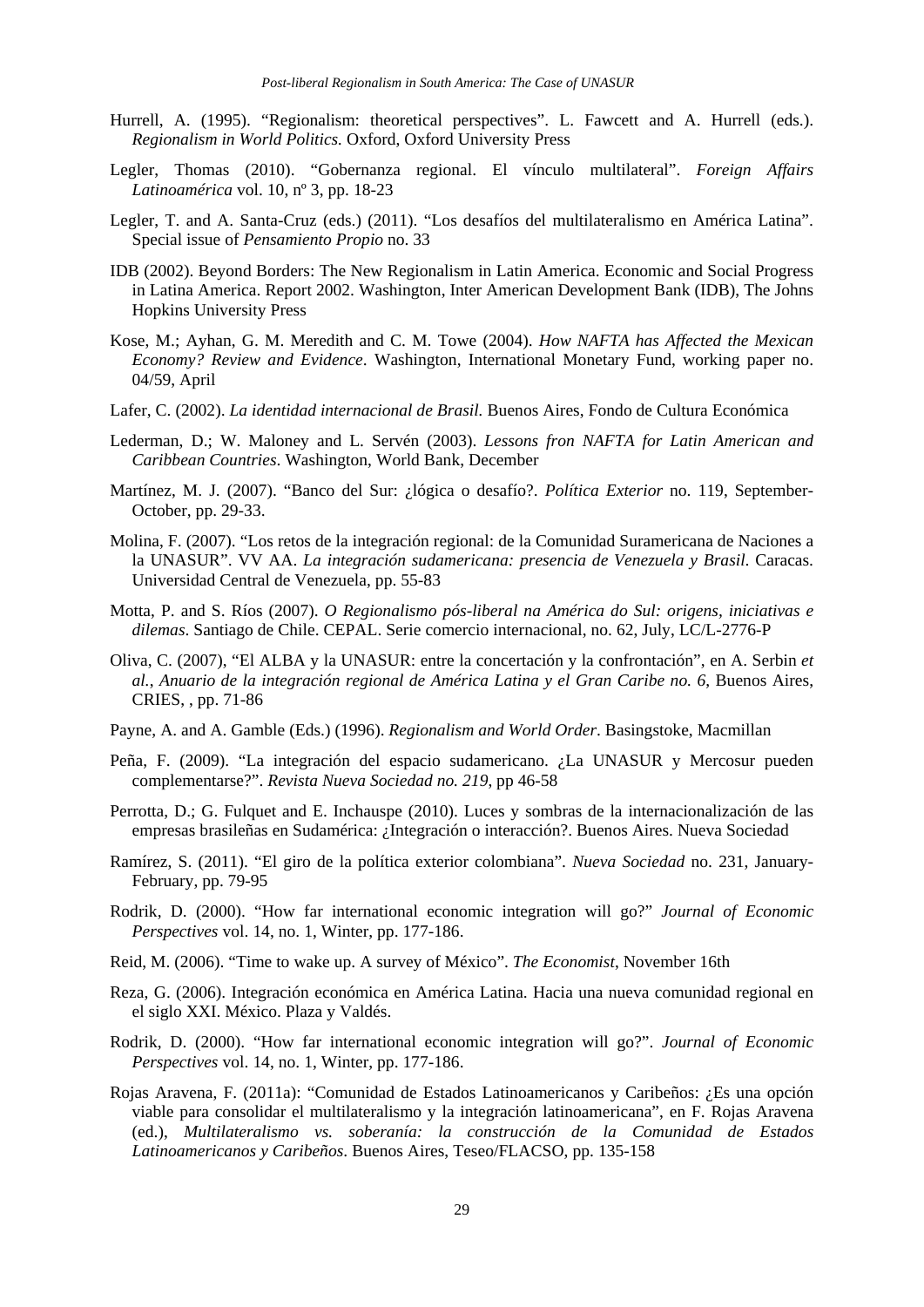- Rojas Aravena, F. (2011b). Integración política. Un nuevo camino hacia la integración latinoamericana. Documento para el Foro de Biarritz. San José, Facultad Latinoamericana de Ciencias Sociales
- Romero, C., (2006). Jugando con el globo. La política exterior de Hugo Chávez. Caracas, Ediciones B
- Romero, C. (2007). "Venezuela y Brasil: una integración difícil», in VV. AA., *La integración suramericana: presencia de Venezuela y Brasil*. Cuadernos CEA no. 1, Caracas, Universidad Central de Venezuela, p. 39
- Rosales, O. (2008), «Integración regional: propuestas de renovación», in J. Altmann and F. Rojas Aravena (eds.), *Las paradojas de la integración en América Latina y el Caribe*. Madrid, Fundación Carolina/Siglo XXI, pp. 33-66
- Sanahuja, J. A. (2007). "Regionalismo e integración en América Latina: balance y perspectivas". *Pensamiento Iberoamericano* (nueva época). Special issue "La nueva agenda de desarrollo en América Latina", no. 0, February, pp. 75-106
- Sennes, R. and C. Tomazini (2006). "Agenda sudamericana de Brasil, ¿Proyecto diplomático, sectorial o estratégico?. *Foreign Affairs en español,* vol. 6, no. 1, pp. 43-60.
- Sennes, R. and P. Pedrotti (2007). "Integración energética regional: viabilidad económica y desafíos políticos". *Foreign Affairs en español*, vol. 7, no. 3, pp. 31-46.
- Serbin, A. (2010). "De despertares y anarquías de la concertación regional". *Foreign Affairs Latinoamérica*, vol. 10, no. 3, pp. 6-12
- Serbin, A. (2011a). "Regionalismo y soberanía nacional en América Latina: los nuevos desafíos". Francisco Rojas Aravena (ed.). América Latina y el Caribe: multilateralismo vs. Soberanía. La construcción de la Comunidad de Estados Latinoamericanos y Caribeños. Buenos Aires. Teseo/FLACSO, pp. 49-98
- Serbin, A. (2011b). Chávez, Venezuela y la reconfiguración política de América Latina y el Caribe. Buenos Aires, Siglo XXI/Plataforma Democrática
- SG-SICA (2006). *Informe del estado de ejecución de los mandatos presidenciales*, San Salvador, Secretaría General del SICA, November
- Söderbaum, F. and T. M. Shaw (eds.) (2003). *Theories of New Regionalism. A Palgrave Reader*. Hampshire, Palgrave Macmillan
- Tokatlian, J. G. (2011). "Latinoamérica y sus 'alianzas' extrarregionales: entre el espejismo, la ilusión y la evidencia", in D. Wollrad, G. Maihold and M. Mols (eds.). *la agenda internacional de América Latina: entre nuevas y viejas alianzas*. Buenos Aires, Nueva Sociedad, SWP, Friedrich Ebert Stiftung, pp. 139-160
- Tussie, D. (2008). "¿Réquiem o un nuevo sendero para la integración?. J. Altmann and F. Rojas Aravena (eds.). *Las paradojas de la integración en América Latina y el Caribe*. Madrid. Fundación Carolina/Siglo XXI, pp. 273-298.
- Vaillant, M. and A. Ons (2009). *Tratamiento de las asimetrías en los procesos de integración en América Latina y el Caribe*. Caracas. Sistema Económico Latinoamercano (SELA), Document SP/RR-TAPI-ALC/DT no. 2-09
- Valladão, Alfredo (2007). The New Tordesillas Line. The Present Great Latin American East-West Divide. OBREAL background paper, julio.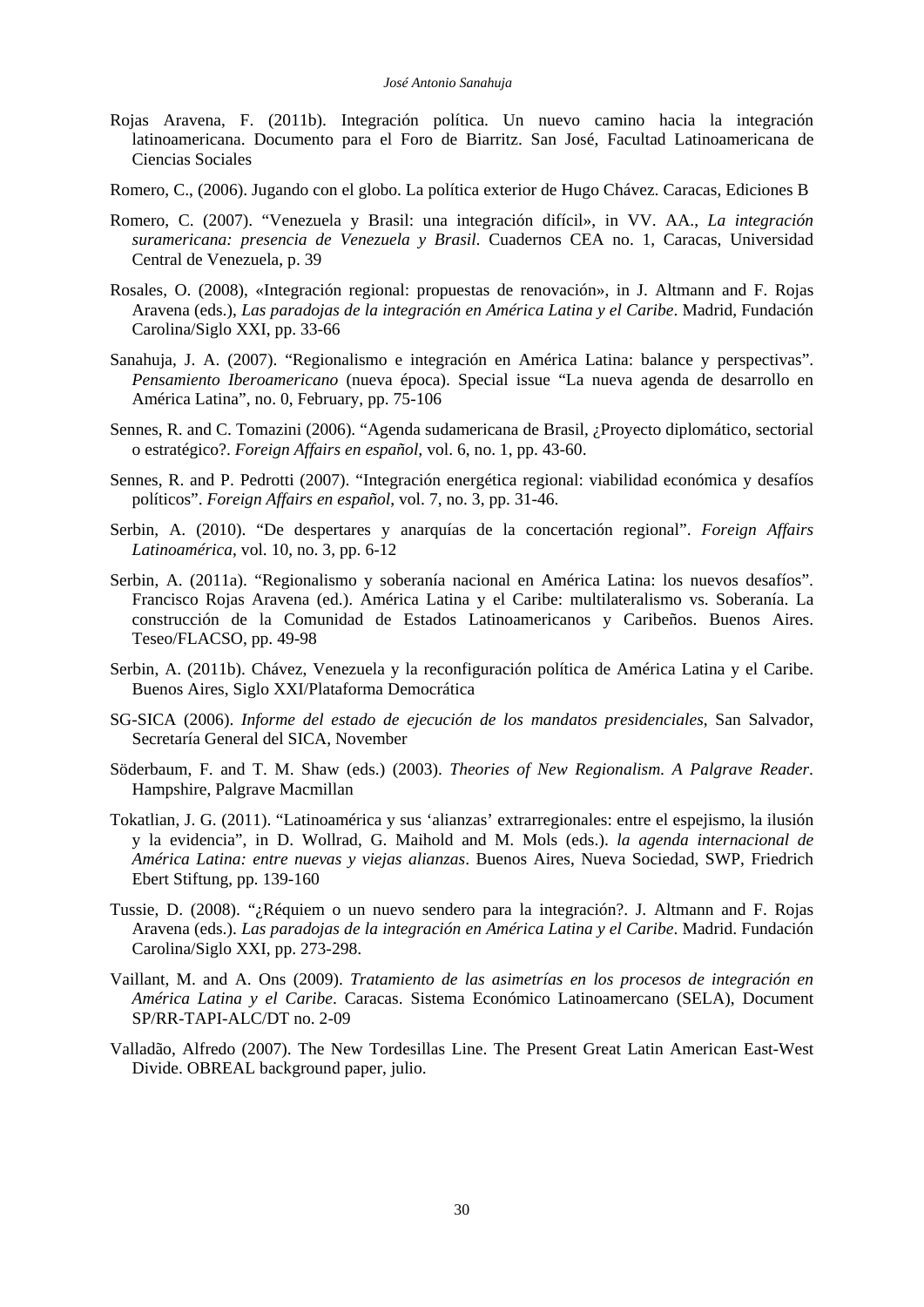# **Author Contacts:**

# **José Antonio Sanahuja**

Facultad de Ciencias Políticas y Sociología - Universidad Complutense Campus de Somosaguas 28223 Pozuelo (Madrid) Spain Email: [sanahuja@cps.ucm.es](mailto:sanahuja@cps.ucm.es)